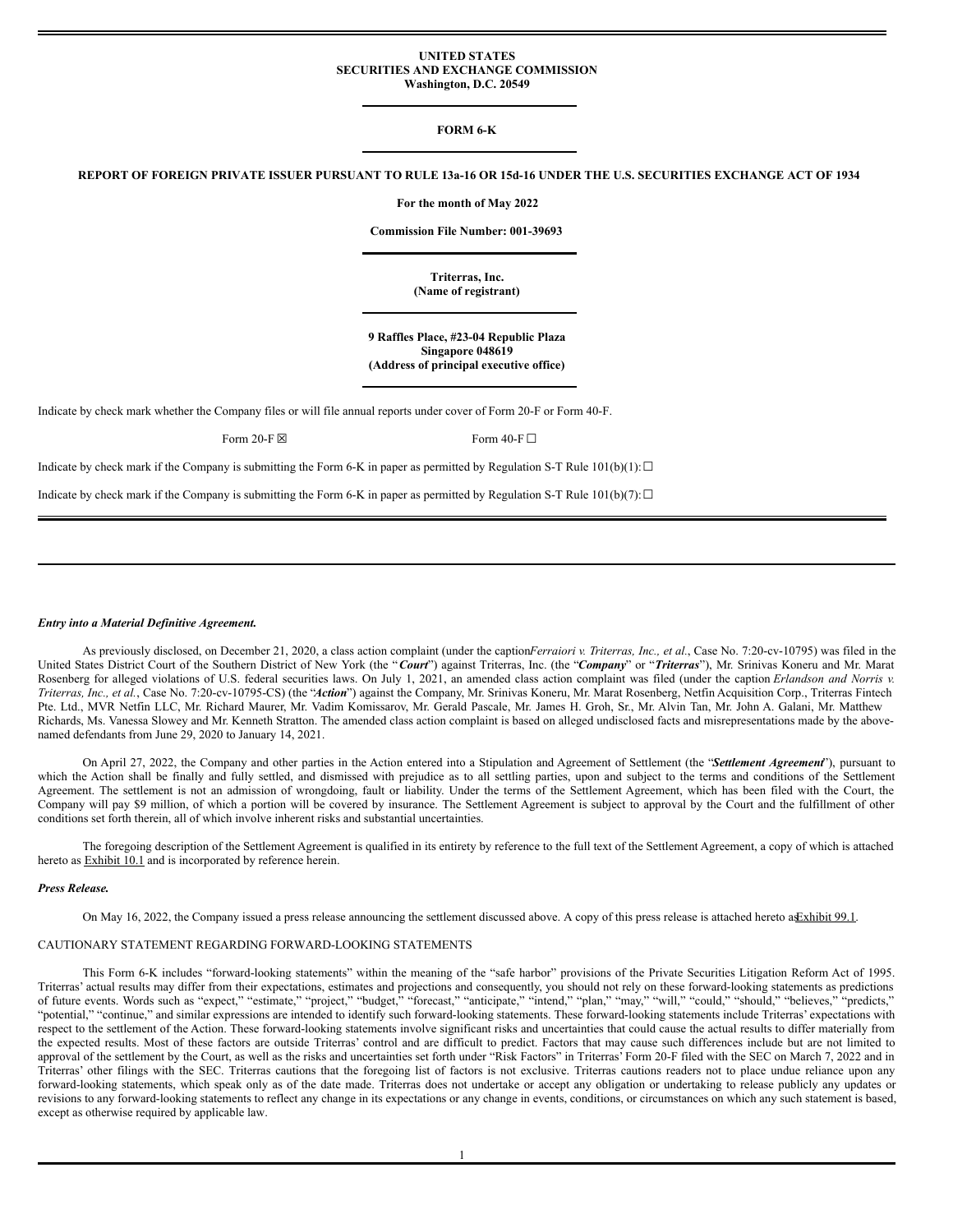# SIGNATURES

Pursuant to the requirements of the Securities Exchange Act of 1934, the Company has duly caused this report to be signed on its behalf by the undersigned hereunto duly authorized.

# TRITERRAS, INC.

Date: May 16, 2022 By: /s/ Srinivas Koneru Name: Srinivas Koneru

Title: Executive Chairman and Chief Executive Officer

2

| Exhibit No. | <b>Description</b>                                                                                                                                        |
|-------------|-----------------------------------------------------------------------------------------------------------------------------------------------------------|
| 10.1        | Stipulation and Agreement of Settlement, dated April 27, 2022, by and among (i) John A. Erlandson and James Ian Norris, and (ii) Triterras, Inc., Netfin  |
|             | Acquisition Corp., Triterras Fintech Pte. Ltd., MVR Netfin LLC, Richard Maurer, Marat Rosenberg, Vadim Komissarov, Gerald Pascale, Srinivas Koneru, James |
|             | H. Groh, Alvin Tan, John A. Galani, Matthew Richards, Vanessa Slowey, and Kenneth Stratton.                                                               |
| 99.1        | Press Release: Triterras Announces Settlement in Principle of Class Action Litigation, dated May 16, 2022.                                                |

3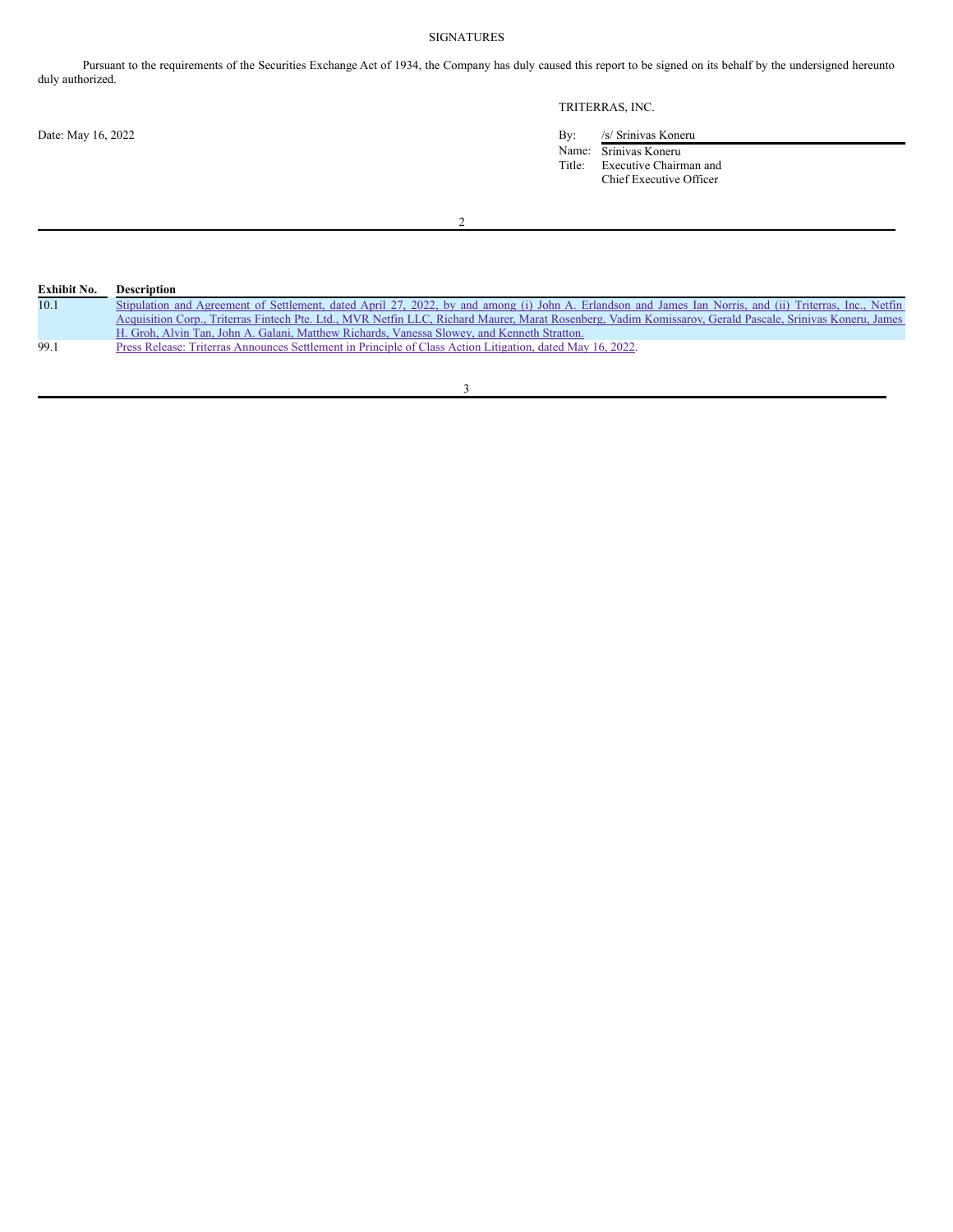| JOHN A. ERLANDSON and JAMES JAN<br>NORRIS, Individually and on Behalf of All<br>Others Similarly Situated,                                                                                                                                                                                                                    |             | Civil Action No. 7:20-cv-10795-CS<br><b>CLASS ACTION</b> |
|-------------------------------------------------------------------------------------------------------------------------------------------------------------------------------------------------------------------------------------------------------------------------------------------------------------------------------|-------------|----------------------------------------------------------|
|                                                                                                                                                                                                                                                                                                                               | Plaintiffs. | STIPULATION AND AGREEMENT OF<br><b>SETTLEMENT</b>        |
| VS.                                                                                                                                                                                                                                                                                                                           |             |                                                          |
| TRITERRAS, INC. (f/k/a NETFIN<br>HOLDCO), NETFIN ACQUISITION CORP.,<br>TRITERRAS FINTECH PTE, LTD., MVR<br>NETFIN LLC, RICHARD MAURER,<br>MARAT ROSENBERG, VADIM<br>KOMISSAROV, GERALD PASCALE,<br>SRINIVAS KONERU, JAMES H. GROH,<br>ALVIN TAN, JOHN A. GALANI,<br>MATTHEW RICHARDS, VANESSA<br>SLOWEY and KENNETH STRATTON, |             |                                                          |
|                                                                                                                                                                                                                                                                                                                               | Defendants. |                                                          |
|                                                                                                                                                                                                                                                                                                                               |             | X                                                        |

This Stipulation and Agreement of Settlement, dated as of April 27, 2022 ("Stipulation"), is entered into by and among the following parties to this putative class action ("Action" or "Litigation," as further defined herein), by and through their counsel: (i) Plaintiffs John A. Erlandson ("Erlandson") and James Ian Norris ("Norris," and together with Erlandson, "Plaintiffs"); and (ii) Defendants Triterras, Inc. ("Triterras" or "Company"), Netfin Acquisition Corp. ("Netfin"), Triterras Fintech Pte. Ltd. ("Fintech"), MVR Netfin LLC ("MVR"), Richard Maurer ("Maurer"), Marat Rosenberg ("Rosenberg"), Vadim Komissarov ("Komissarov"), Gerald Pascale ("Pascale"), Srinivas Koneru ("Koneru"), James H. Groh ("Groh"), Alvin Tan ("Tan"), John A. Galani ("Galani"), Matthew Richards ("Richards"), Vanessa Slowey ("Slowey"), and Kenneth Stratton ("Stratton") (together, "Defendants"). This Stipulation memorializes the terms on which Plaintiffs and Defendants (together, "Parties") have agreed to resolve this Litigation ("Settlement"), and is intended to fully, finally, and forever resolve, discharge, and settle the Released Claims, subject to approval of the Court and the terms and conditions in this Stipulation. All capitalized terms are defined herein.

#### **I. THE LITIGATION**

On December 21, 2020, Raffaele Ferraiori ("Ferraiori"), a putative purchaser of Triterras warrants, commenced this Action, then captioned*Ferraiori v. Triterras, Inc., et al.*, Case No. 7:20-cv-10795-CS, by filing a Class Action Complaint for Violations of the Federal Securities Laws ("Complaint," ECF No. 1) in the United States District Court for the Southern District of New York ("Court"). On behalf of a proposed class of purchasers of Triterras securities from August 20, 2020 to December 16, 2020, the *Ferraiori* Complaint asserted claims against Triterras, Koneru, and Rosenberg under Sections 10(b) and 20(a) of the Securities Exchange Act of 1934 ("Exchange Act") and United States Securities and Exchange Commission ("SEC") Rule 10b-5.

As set forth in the*Ferraiori* Complaint, these claims generally involved an alleged failure to disclose the extent of Triterras's reliance on Rhodium Resources Pte. Ltd. ("Rhodium"), a related party, and that Rhodium faced liabilities that jeopardized their relationship. According to the *Ferraiori* Complaint, news of Rhodium's financial difficulties, which Triterras disclosed on December 17, 2020, undermined statements about Triterras's business and prospects, caused the trading price of Triterras securities to decline, and resulted in investors' losses.

Between February 19, 2021 and March 12, 2021, briefing on the appointment of lead plaintiff and lead counsel took place under the Private Securities Litigation Reform Act of 1995 ("PSLRA"). Ferraiori and Erlandson filed competing applications (ECF Nos. 5-16). On April 15, 2021, the Court held argument and granted Erlandson's motion, issuing an order appointing Erlandson as Lead Plaintiff and approving his counsel, Robbins Geller Rudman & Dowd LLP ("Robbins Geller"), as Lead Counsel (ECF No. 20).

On July 1, 2021, Plaintiffs filed the Amended Class Action Complaint for Violations of the Federal Securities Laws ("Amended Complaint," ECF No. 38). Spanning 381 numbered paragraphs over 142 pages, the Amended Complaint augmented the claims and allegations in the Action, naming an additional 12 defendants in addition to Triterras, Koneru, and Rosenberg, and asserting claims under both the Exchange Act and the Securities Act of 1933 ("Securities Act").

 $-1 -$ 

The Amended Complaint asserted these claims on behalf of Persons who purchased or otherwise acquired the Class A common stock or warrants of Triterras from June 29, 2020 to and including January 14, 2021 ("Class Period"), including those purchases pursuant or traceable to (a) Triterras's November 10, 2020 issuance of securities in connection with Netfin's acquisition of Fintech in forming Triterras and (b) the (i) Form F-4 registration statement and prospectus filed with the SEC by Holdco on August 28, 2020 and subsequent amendments filed with the SEC; and (ii) preliminary proxy statement and prospectus filed with the SEC by Netfin on August 31, 2020 and subsequent amendments filed with the SEC (the "Materials"). The claims arose from alleged misstatements and omissions about several subjects: (i) relationships between insiders at Netfin and Fintech and the employment history of certain executives, some of whom occupied management-level positions at Triterras; (ii) the way Netfin's acquisition of Fintech arose from the transactions which resulted in forming Triterras; (iii) Rhodium's financial condition and implications for Triterras's business; (iv) the users of Fintech's trading platform; and (v) the state of the commodities trade financing industry. The Amended Complaint alleged that investors suffered losses when the trading price of Triterras securities declined after the December 17, 2020 disclosure on Rhodium and the publication of reports on December 17, 2020 and January 14, 2021 about insider relationships, alleged related-party transactions, and other information.

After filing the Amended Complaint, Robbins Geller, on behalf of Plaintiffs and the putative class, continued investigating the allegations and engaged in discussions concerning the acceptance of service of the Amended Complaint by the additional defendants, including those located abroad. After further investigation and evaluation,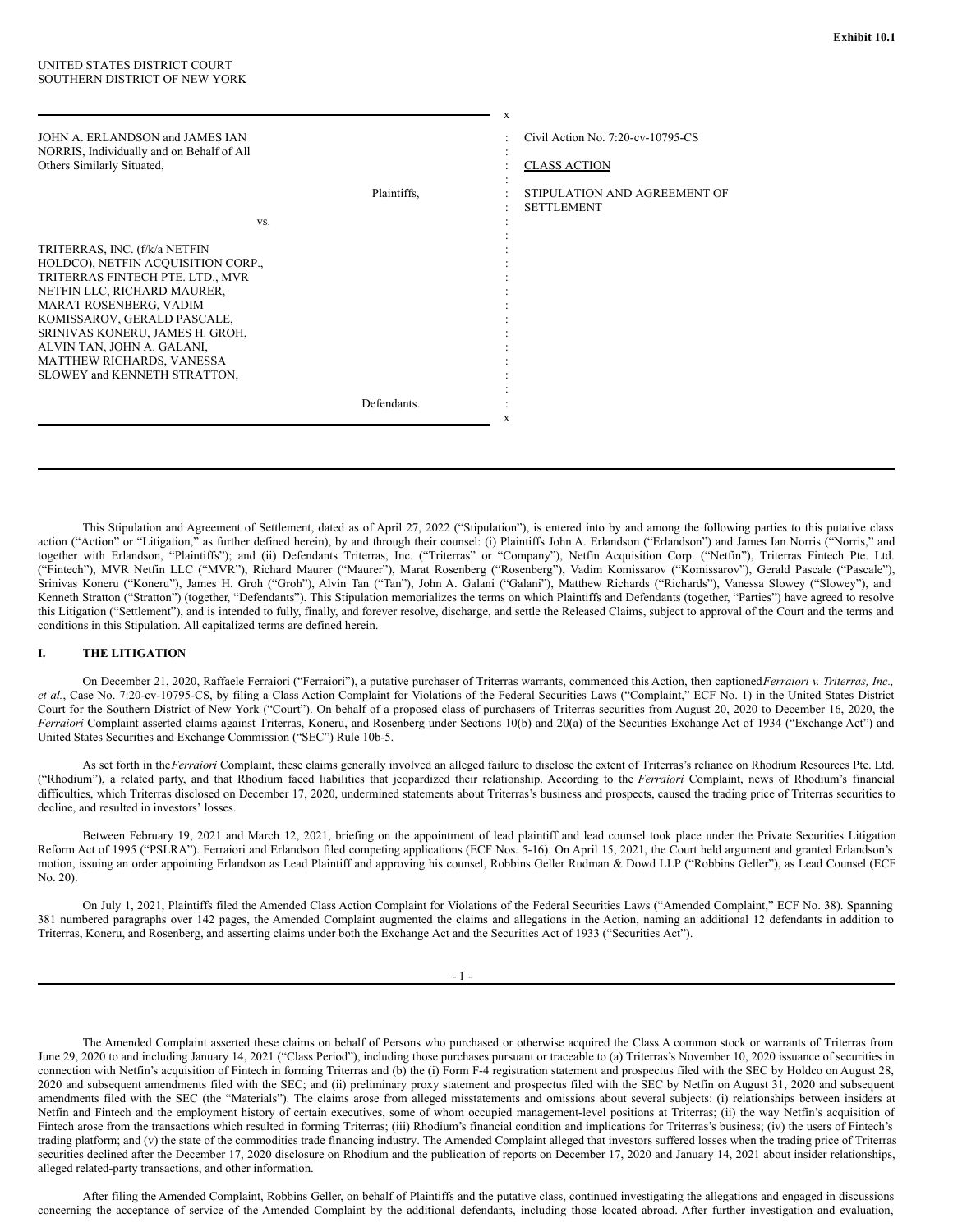Plaintiffs raised the prospect of attempting to resolve the Action through mediation, and Defendants agreed.

The Parties engaged the services of Jed D. Melnick, Esq., an experienced and nationally recognized mediator with JAMS, to conduct an all-day mediation on October 8, 2021. Shortly before the mediation, each side submitted a confidential mediation statement to Mr. Melnick. On October 8, 2021, Mr. Melnick conducted an all-day virtual mediation session over Zoom. Each side discussed the perceived strengths and weaknesses of their respective positions with Mr. Melnick, as well as the range of potential damages. Although the mediation concluded without a settlement, the process was productive and the Parties agreed to continue exploring a potential resolution with Mr. Melnick's assistance.

On October 28, 2021, as negotiations continued regarding a potential resolution of this Action, Triterras announced that its Audit Committee had concluded an investigation, with the assistance of outside advisors, into the allegations contained in the January 14, 2021 report, and determined that those allegations "lack either factual support or material basis" and "do not require additional action by the Company."

In November 2021, Mr. Melnick presented the Parties with a mediator's proposal to assist them in forging an agreement in principle to resolve the Action, subject to formal and customary documentation and, later, approval by the Court. An agreement was not immediately reached, but the Parties continued to discuss various terms.

On January 22, 2022, the served parties executed a Memorandum of Understanding, which set forth their non-binding agreement in principle to resolve the Action in exchange for a total payment of \$9 million to the Class, inclusive of fees and costs. The Parties then negotiated the terms of this Stipulation.

#### **II. PLAINTIFFS' CLAIMS AND THE BENEFIT OF SETTLEMENT**

Plaintiffs believe the claims asserted in the Litigation have merit and that evidence exists to support them. However, Plaintiffs and their counsel recognize and acknowledge the expense and length of continued proceedings necessary to prosecute the Action through trial and appeals. They have also taken into account the uncertainty and risk of continued litigation, including the difficulties and delays inherent in complicated securities class actions, and recognize the inherent challenges in developing admissible evidence to prove their claims and overcome defenses to the securities law violations asserted in the Action, particularly for claims arising under the PSLRA. Accordingly, based on their evaluation, Plaintiffs and their counsel believe that the Settlement confers substantial benefits on the Class while eliminating the risk and uncertainty of continued litigation, including the possibility that Defendants might prevail, in whole or in part.

#### **III. DEFENDANTS' DENIALS OF WRONGDOING AND LIABILITY**

Defendants have denied and continue to deny every claim alleged and all charges of wrongdoing or liability arising out of any of the conduct, statements, acts or omissions alleged, or that could have been alleged, in the Litigation. Defendants also have denied and continue to deny that Plaintiffs or the Class have suffered any damage, that the price of Triterras securities was artificially inflated by alleged misrepresentations, nondisclosures or otherwise, or that Plaintiffs or the Class were harmed by the conduct alleged in the Litigation. Defendants believe that they acted properly at all times and that the Litigation is without merit and maintain that they have meritorious defenses to all claims alleged in the Litigation.

Nonetheless, Defendants have concluded that participating further in the Litigation would be protracted and expensive, and that it is desirable that the Litigation be fully and finally settled in the manner and upon the terms and conditions set forth in this Stipulation. As set forth below, neither the Settlement nor any of the terms of this Stipulation shall constitute an admission or finding of any fault, liability, wrongdoing or damage whatsoever or any infirmity in the defenses that Defendants have, or could have, asserted.

- 3 -

# **IV. TERMS OF STIPULATION AND AGREEMENT OF SETTLEMENT**

NOW, THEREFORE, IT IS HEREBY STIPULATED AND AGREED by and among Plaintiffs (for themselves and Class Members) and Defendants, by and through their respective counsel, that, subject to approval of the Court, the Litigation and the Released Claims shall be finally and fully compromised, settled, and released, and the Litigation shall be dismissed with prejudice as to all Settling Parties upon and subject to the terms and conditions of the Stipulation.

# **1. Definitions**

As used in this Stipulation, the following terms have the meanings specified below:

1.1 "Authorized Claimant" means any Class Member whose claim for recovery has been allowed pursuant to the terms of the Stipulation.

1.2 "Claims Administrator" means the firm of Gilardi & Co. LLC.

1.3 "Class" means all Persons who purchased or otherwise acquired the Class A common stock or warrants of Triterras from June 29, 2020 to and including January 14, 2021. Excluded from the Class are Defendants and their families, officers, affiliates, entities in which they have or had a controlling interest, and the legal representatives, heirs, successors-in-interest or assigns of any such excluded party. Also excluded from the Class are any Persons who timely and validly request exclusion from the Class, as approved by the Court.

1.4 "Class Member" or "Member of the Class" means a Person who falls within the definition of the Class as set forth in ¶1.3 above.

1.5 "Class Period" means the period from June 29, 2020 to and including January 14, 2021.

1.6 "Defendants" means the defendants named in the Amended Complaint, consisting of Triterras, Netfin, Fintech, MVR, Maurer, Rosenberg, Komissarov, Pascale, Koneru, Groh, Tan, Galani, Richards, Slowey, and Stratton.

1.7 "Defendants' Counsel" means the law firms of Cahill Gordon & Reindel LLP, Duane Morris LLP, White & Case LLP, and DLA Piper LLP (US).

1.8 "Effective Date," or the date upon which this Settlement becomes "effective," means three (3) business days after the date by which all of the events and conditions specified in ¶7.1 of the Stipulation have been met and have occurred.

1.9 "Escrow Agent" means the law firm of Robbins Geller Rudman & Dowd LLP or its successor.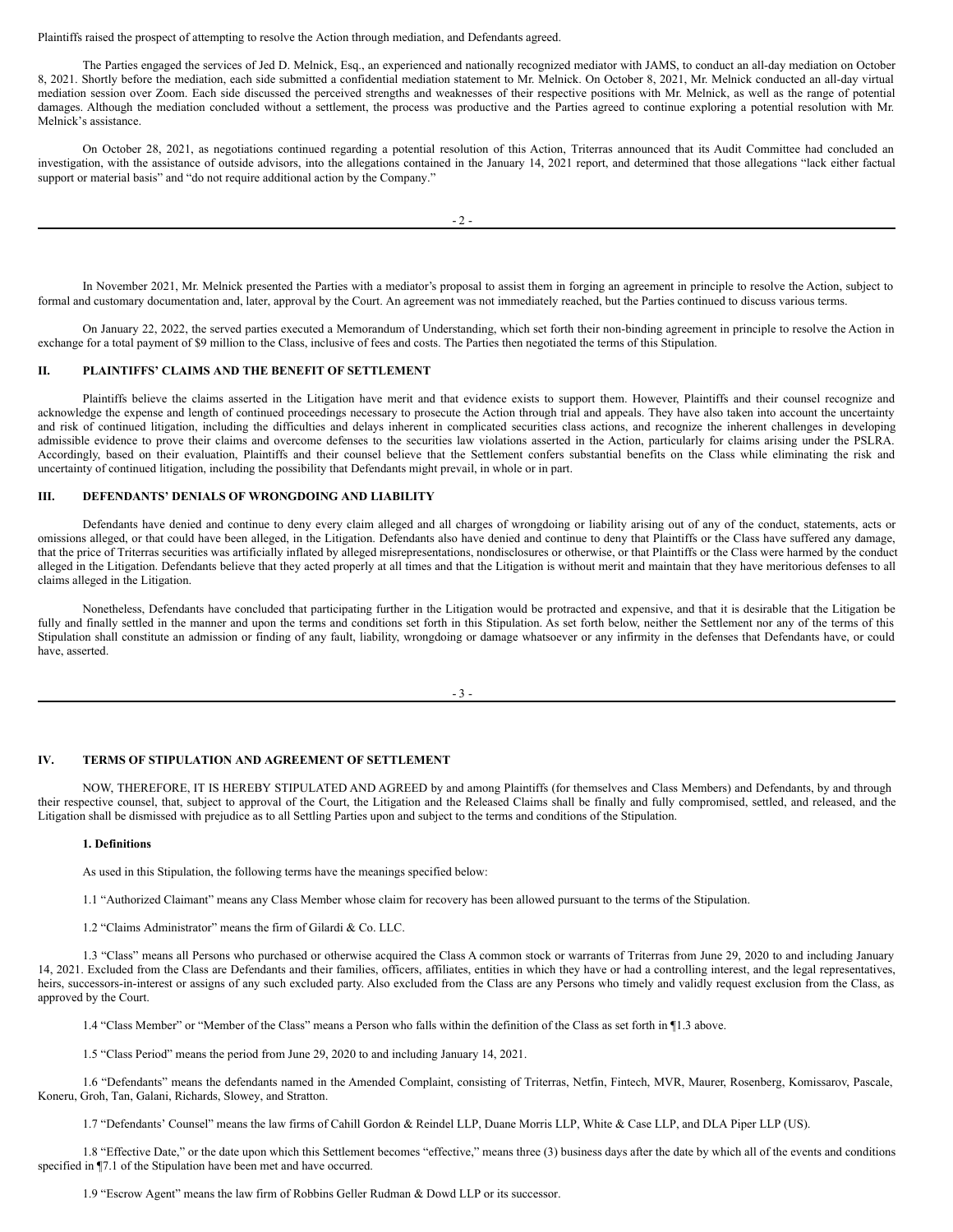1.10 "Final" means when the last of the following with respect to the Judgment approving the Stipulation, substantially in the form of Exhibit B attached hereto, shall occur: (i) the expiration of the time to file a motion to alter or amend the Judgment under Federal Rule of Civil Procedure 59(e) without any such motion having been filed; (ii) the time in which to appeal the Judgment has passed without any appeal having been taken; and (iii) if a motion to alter or amend is filed or if an appeal is taken, immediately after the determination of that motion or appeal so that it is no longer subject to any further judicial review or appeal whatsoever, whether by reason of affirmance by a court of last resort, lapse of time, voluntary dismissal of the appeal or otherwise in such a manner as to permit the consummation of the Settlement substantially in accordance with the terms and conditions of this Stipulation. For purposes of this paragraph, an "appeal" shall include any petition for a writ of certiorari or other writ that may be filed in connection with approval or disapproval of this Settlement, but shall not include any appeal which concerns only the issue of Plaintiffs' attorneys' fees and expenses, payments to Plaintiffs pursuant to 15 U.S.C. §78u-4(a)(4) in connection with their representation of the Class, the Plan of Allocation of the Net Settlement Fund, as hereinafter defined, or the procedures for determining Authorized Claimants' recognized claims.

#### 1.11 RESERVED.

1.12 "Judgment" means the Final Judgment and Order of Dismissal with Prejudice to be rendered by the Court, substantially in the form attached hereto as Exhibit B.

1.13 "Lead Counsel" means Robbins Geller Rudman & Dowd LLP, 58 South Service Road, Suite 200, Melville, New York 11747.

1.14 "Litigation" or "Action" means this action, captioned *Erlandson v. Triterras, Inc., et al.*, Case No. 7:20-cv-10795-CS (S.D.N.Y.). ECF citations are to the docket in this Action.

1.15 "Net Settlement Fund" means the Settlement Fund less any attorneys' fees, expenses, and interest and any award to Plaintiffs, provided for herein or approved by the Court, and less Notice and Administration Expenses, Taxes and Tax Expenses, and other Court-approved deductions.

#### 1.16 RESERVED.

1.17 "Person" means an individual, corporation, limited liability corporation, professional corporation, partnership, limited partnership, limited liability partnership, limited liability company, joint venture, association, joint stock company, estate, legal representative, trust, unincorporated association, government or any political subdivision or agency thereof, and any business or legal entity and their spouses, heirs, predecessors, successors, representatives, or assignees.

1.18 "Plaintiffs" means the plaintiffs named in the Amended Complaint, consisting of Court-appointed Lead Plaintiff Erlandson and additional plaintiff Norris.

1.19 "Plan of Allocation" means a plan or formula of allocation of the Net Settlement Fund whereby the Net Settlement Fund shall be distributed to Authorized Claimants. Any Plan of Allocation is not part of the Stipulation and neither Defendants nor their Related Parties shall have any responsibility or liability with respect thereto.

1.20 "Proof of Claim and Release" means the Proof of Claim and Release form for submitting a claim, which, subject to approval of the Court, shall be substantially in the form attached hereto as Exhibit A-2.

1.21 "Related Parties" means each Defendant's respective present, former, or future parents, subsidiaries, divisions and affiliates and the respective present and former employees, members, partners, principals, officers, directors, controlling shareholders, attorneys, advisors, accountants, auditors, underwriters, consultants, investment bankers, commercial bankers, joint ventures, insurers, and re-insurers of each of them; and the predecessors, successors, estates, immediate family members, spouses, heirs, executors, trusts, trustees, administrators, agents, representatives, assigns, and assignees of each of them, in their capacity as such.

1.22 "Released Claims" means any and all claims, demands, rights, causes of action, or liabilities (including Unknown Plaintiffs' Claims, defined below), that could have been asserted in any forum, whether foreign or domestic, whether based on or arising under federal, state, local, or foreign law, whether based on statutory law, common law, rule or regulation, whether fixed or contingent, foreseen or unforeseen, matured or unmatured, accrued or unaccrued, liquidated or unliquidated, whether direct, representative, class or individual in nature, based on, arising from or relating to: (i) the purchase or acquisition of Class A common stock or warrants of Triterras during the Class Period; and (ii) the acts, facts, statements or omissions that were or could have been alleged or asserted by Plaintiffs relating to conduct which occurred during the Class Period. The conduct covered in subsection ii of this paragraph includes, but is not limited to, Netfin's and/or the other Defendants' alleged involvement, during the Class Period, in: (a) forming Holdco, issuing Triterras securities, and soliciting purchasers of Triterras securities, all of which allegedly violated the Securities Act of 1933; (b) making any allegedly misleading statements or omissions, including any such statements or omissions that could have induced investors to purchase Triterras securities, all of which allegedly violated the Securities Exchange Act of 1934; and (c) controlling any primary violators of the federal securities laws, which conduct allegedly violated both the Securities Act of 1933 and the Securities Exchange Act of 1934. Released Claims does not include claims to enforce the Settlement.

1.23 "Released Persons" means each and all of Defendants and their Related Parties.

1.24 "Releasing Plaintiff Party" or "Releasing Plaintiff Parties" means each and every plaintiff, Class Member, Plaintiff, and each of their respective past or present trustees, officers, directors, partners, employees, contractors, auditors, principals, agents, attorneys, predecessors, successors, assigns, representatives, affiliates, insurers, parents, subsidiaries, general or limited partners or partnerships, and limited liability companies; and the spouses, members of the immediate families, representatives, and heirs of any Releasing Plaintiff Party who is an individual, as well as any trust of which any Releasing Plaintiff Party is the settlor or which is for the benefit of any of their immediate family members. Releasing Plaintiff Parties do not include any Person who timely and validly seeks exclusion from the Class.

1.25 "Settlement Amount" means Nine Million Dollars (\$9,000,000.00) in cash to be paid by wire transfer or check sent by overnight mail to the Escrow Agent pursuant to ¶2.2 of this Stipulation.

1.26 "Settlement Fund" means the Settlement Amount plus all interest and accretions thereto, and which may be reduced by payments or deductions as provided for herein and approved by Court order. Such amount is paid as consideration for the full and complete settlement of all the Released Claims.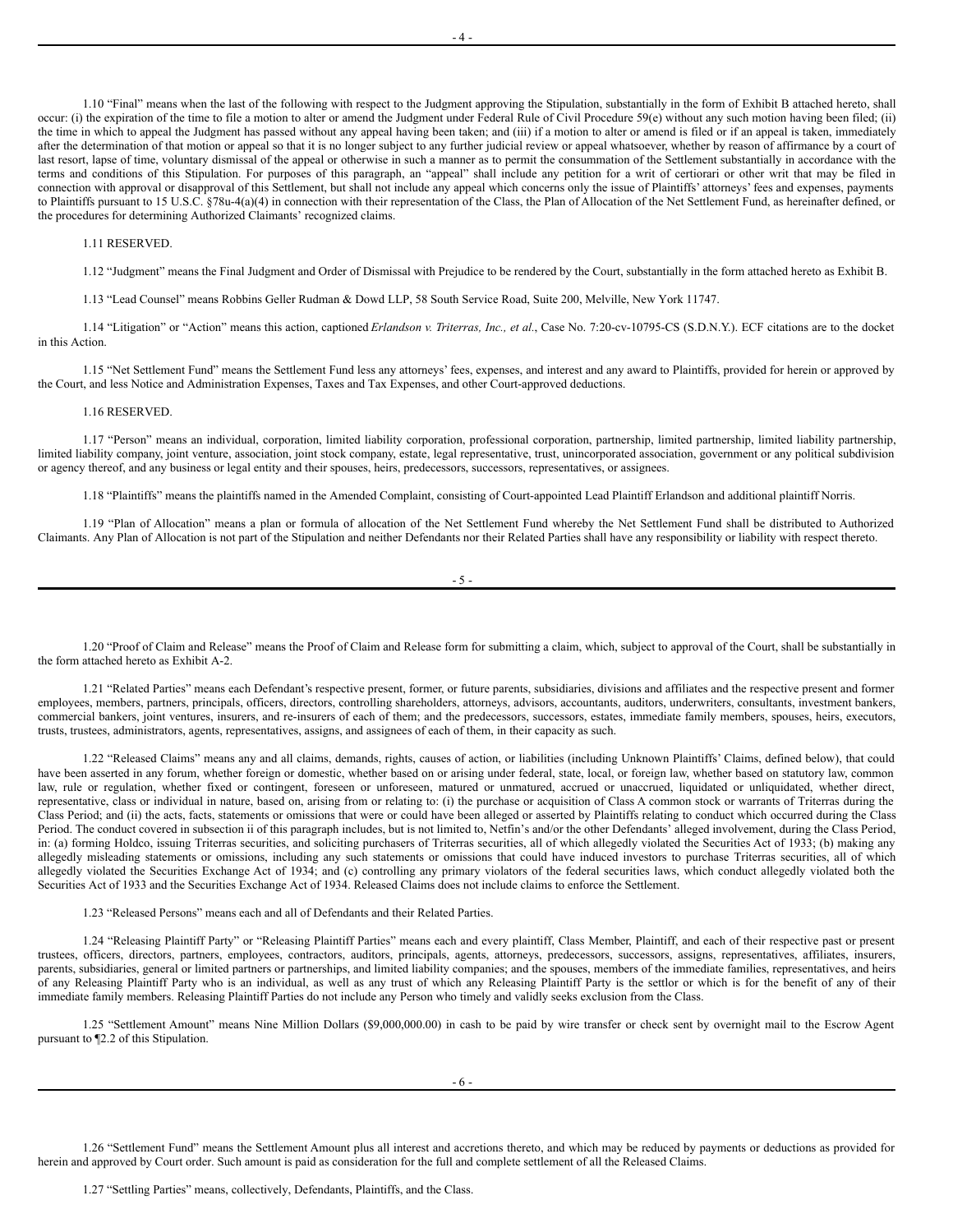1.28 "Tax" or "Taxes" mean any and all taxes, fees, levies, duties, tariffs, imposts, and other charges of any kind (together with any and all interest, penalties, additions to tax and additional amounts imposed with respect thereto) imposed by any governmental authority.

1.29 "Unknown Defendants' Claims" means claims referenced in ¶4.4 below which Defendants do not know or suspect to exist in their favor at the time of the release of Plaintiffs, the Class Members, and Plaintiffs' counsel which, if known to them, might have affected their settlement with and release of Plaintiffs, Class Members, and Plaintiffs' counsel. With respect to any and all such claims, the Settling Parties stipulate and agree that, upon the Effective Date, Defendants shall expressly waive the provisions, rights, and benefits of California Civil Code §1542, recited below, as well as any and all provisions, rights, and benefits conferred by any law of any state or territory of the United States, or principle of common law, which is similar, comparable or equivalent to California Civil Code §1542. Defendants may hereafter discover facts in addition to or different from those they now know or believe to be true with respect to the subject matter of the claims referenced in ¶4.4 below, but Defendants expressly release any and all such claims, known or unknown, suspected or unsuspected, contingent or non-contingent, whether or not concealed or hidden, which now exist, or heretofore have existed, upon any theory of law or equity now existing or coming into existence in the future, including, but not limited to, conduct which is negligent, intentional, with or without malice, or a breach of any duty, law or rule, without regard to the subsequent discovery or existence of such different or additional facts.

1.30 "Unknown Plaintiffs' Claims" means any Released Claims which Plaintiffs or the Releasing Plaintiff Parties do not know or suspect to exist in their favor at the time of the release of the Released Persons which, if known by them, might have affected their settlement with and release of the Released Persons, or might have affected their decision with respect to this Settlement, including, without limitation, any decision not to object to this Settlement or seek exclusion from the Class. With respect to any and all Released Claims, the Settling Parties stipulate and agree that, upon the Effective Date, Plaintiffs shall expressly waive and each Releasing Plaintiff Party shall be deemed to have, and by operation of the Judgment shall have, expressly waived the provisions, rights, and benefits of California Civil Code §1542, which provides:

> A general release does not extend to claims that the creditor or releasing party does not know or suspect to exist in his or her favor at the time of executing the release and that, if known by him or her, would have materially affected his or her settlement with the debtor or **released party**.

> > $-7 -$

Plaintiffs shall expressly waive and each Releasing Plaintiff Party shall be deemed to have, and by operation of the Judgment shall have, expressly waived any and all provisions, rights, and benefits conferred by any law of any state or territory of the United States, or principle of common law, which is similar, comparable or equivalent to California Civil Code §1542. Plaintiffs and the Releasing Plaintiff Parties acknowledge that they may hereafter discover facts in addition to or different from those which they now know or believe to be true with respect to the subject matter of the Released Claims, but Plaintiffs shall expressly waive, compromise, discharge, extinguish, settle and release and each Releasing Plaintiff Party, upon the Effective Date, shall be deemed to have, and by operation of the Judgment shall have, fully, finally, and forever waived, compromised, discharged, extinguished, settled and released any and all Released Claims, known or unknown, suspected or unsuspected, contingent or non-contingent, whether or not concealed or hidden, which now exist, or heretofore have existed, upon any theory of law or equity now existing or coming into existence in the future, including, but not limited to, conduct which is negligent, intentional, with or without malice, or a breach of any duty, law or rule, without regard to the subsequent discovery or existence of such different or additional facts. Plaintiffs acknowledge, and the Releasing Plaintiff Parties shall be deemed by operation of the Judgment to have acknowledged, that the foregoing waiver was separately bargained for and a key element of the Settlement of which this release is a part.

#### **2. The Settlement**

#### **a. Class Certification**

2.1 Solely for purposes of the Settlement and for no other purpose, Defendants stipulate and agree to: (a) certification of the Litigation as a class action pursuant to Rules 23(a) and 23(b)(3) of the Federal Rules of Civil Procedure on behalf of the Class; (b) certification of Plaintiffs as Class representatives for the Class; and (c) appointment of Lead Counsel as Class counsel for the Class pursuant to Rule 23(g) of the Federal Rules of Civil Procedure. If the Settlement does not become effective for any reason, the stipulations provided for in this paragraph shall be null and void and shall not be referred to or used in any way in this Action or in any litigation, and the position of the Parties with respect to class action certification will be restored to that set forth in  $\P$ 7.6.

### **b. The Settlement Amount**

2.2 Triterras and/or relevant insurers, on behalf of all Defendants, shall pay or cause to be paid at least half of the Settlement Amount (\$4.5 million) by wire transfer or check sent by overnight mail in accordance with instructions to be provided by the Escrow Agent within ten (10) calendar days of the entry of an order granting preliminary approval of the Settlement. The remaining balance shall be paid by Triterras and/or relevant insurers by wire transfer or check sent by overnight mail in accordance with instructions provided by the Escrow Agent, within fourteen (14) calendar days of the entry of an order preliminarily approving the Settlement. If the payment due date falls on a weekend or federal holiday, the payment due date will be on the next business day. Alternatively, if the entire Settlement Amount is not timely paid to the Escrow Agent, Lead Counsel may terminate the Settlement but only if (i) Lead Counsel has notified Defendants' Counsel in writing of Lead Counsel's intention to terminate the Settlement, and (ii) the entire Settlement Amount is not transferred to the Escrow Agent within three (3) calendar days after Lead Counsel has provided such written notice (with the same provision above if the payment date lands on a weekend or federal holiday). The Escrow Agent shall deposit the Settlement Amount plus any accrued interest in a segregated escrow account (the "Escrow Account") maintained by the Escrow Agent. No other Defendant shall be responsible for the Settlement Amount.

- 8 -

2.3 The obligations incurred pursuant to this Stipulation shall be in full and final disposition and settlement of all Released Claims. The Settlement Amount paid by Triterras and/or relevant insurers on behalf of the Defendants is the sole monetary responsibility of the Released Persons under this Stipulation, and Releasing Plaintiff Parties who do not timely seek to exclude themselves from the Class shall not look to any of Defendants or Defendants' respective Related Parties for satisfaction of any or all Released Claims. The Released Persons are not responsible for payment of Notice and Administration Expenses as defined below, or any out-of-pocket expenses, other than out of the Settlement Amount, as provided herein. The Released Persons shall have no responsibility for, interest in, or liability whatsoever with respect to: (i) any act, omission, or determination by Lead Counsel or the Claims Administrator, or any of their respective designees, in connection with the administration of the Settlement or otherwise; (ii) the management, investment, or distribution of the Settlement Fund; (iii) the Plan of Allocation; (iv) the determination, administration, calculation, or payment of any claims asserted against the Settlement Fund; (v) any loss suffered by, or fluctuation in the value of, the Settlement Fund; or (vi) the payment or withholding of any Taxes, expenses, and/or costs incurred in connection with the taxation of the Settlement Fund, distributions or other payments from the Escrow Account, or the filing of any federal, state, or local returns.

#### **c. The Escrow Agent**

2.4 The Escrow Agent shall invest the Settlement Amount deposited pursuant to ¶2.2 hereof in United States Agency or Treasury Securities or other instruments backed by the Full Faith & Credit of the United States Government or an Agency thereof, or fully insured by the United States Government or an Agency thereof and shall reinvest the proceeds of these instruments as they mature in similar instruments at their then-current market rates. All risks related to the investment of the Settlement Fund in accordance with the investment guidelines set forth in this paragraph shall be borne by the Settlement Fund and the Released Persons shall have no responsibility for, interest in,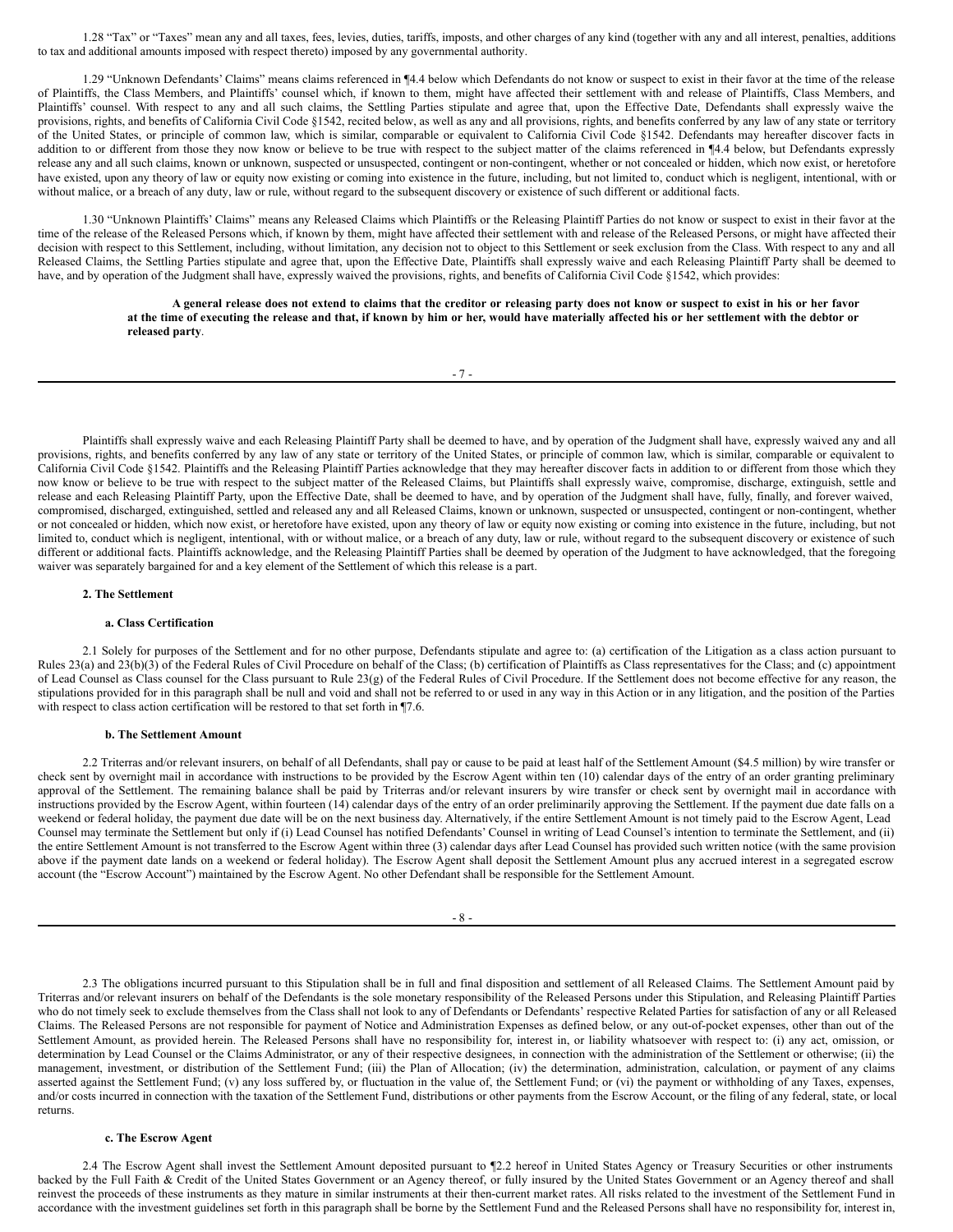or liability whatsoever with respect to investment decisions or the actions of the Escrow Agent, or any transactions executed by the Escrow Agent. The Escrow Agent shall not disburse the Settlement Fund except as provided in the Stipulation, by an order of the Court, or with the written agreement of counsel for Defendants.

2.5 Subject to further order(s) and/or directions as may be made by the Court, or as provided in the Stipulation, the Escrow Agent is authorized to execute such transactions as are consistent with the terms of the Stipulation. The Released Persons shall have no responsibility for, interest in, or liability whatsoever with respect to the actions of the Escrow Agent, or any transaction executed by the Escrow Agent. All funds held by the Escrow Agent shall be deemed and considered to be in *custodia legis* of the Court, and shall remain subject to the jurisdiction of the Court, until such time as such funds shall be distributed pursuant to the Stipulation and/or further order(s) of the Court.

2.6 The Settlement Fund may be used by Lead Counsel to pay reasonable costs and expenses actually incurred in connection with providing notice to the Class, locating Class Members, soliciting claims, assisting with the submission of claims, processing Proof of Claim and Release forms, administering and distributing the Net Settlement Fund to Authorized Claimants, and paying escrow fees and costs, if any ("Notice and Administration Expenses").

2.7 It is Lead Counsel's sole responsibility to disseminate the Notice (as defined below) and summary notice to the Class in accordance with this Stipulation and as ordered by the Court. Defendants shall not bear any cost or responsibility for class notice, administration, or the allocation of the Net Settlement Fund among Authorized Claimants. Class Members shall have no recourse as to the Released Persons with respect to any claims they may have that arise from any failure of the notice process.

# **d. Taxes**

2.8 (a) The Settling Parties and the Escrow Agent agree to treat the Settlement Fund as being at all times a "qualified settlement fund" within the meaning of Treas. Reg. §1.468B-1. In addition, the Escrow Agent shall timely make such elections as necessary or advisable to carry out the provisions of this ¶2.8, including the "relation-back election" (as defined in Treas. Reg. §1.468B-1) back to the earliest permitted date. Such elections shall be made in compliance with the procedures and requirements contained in such regulations. The Escrow Agent is responsible for timely and properly preparing and delivering the necessary documentation for signature by all necessary parties, and thereafter causing the appropriate filing to occur.

(b) For the purpose of §1.468B of the Internal Revenue Code of 1986, as amended, and the regulations promulgated thereunder, the "administrator" shall be the Escrow Agent. The Escrow Agent shall timely and properly file all informational and other tax returns necessary or advisable with respect to the Settlement Fund (including, without limitation, the returns described in Treas. Reg. §1.468B-2(k)). Such returns (as well as the election described in [2.8(a) hereof) shall be consistent with this [2.8 and in all events shall reflect that all Taxes (including any estimated Taxes, interest or penalties) on the income earned by the Settlement Fund shall be paid out of the Settlement Fund as provided in ¶2.8(c) hereof.

(c) All (a) Taxes (including any estimated Taxes, interest or penalties) arising with respect to the income earned by the Settlement Fund, including any Taxes or tax detriments that may be imposed upon the Released Persons or their counsel with respect to any income earned by the Settlement Fund for any period, after the deposit of the Settlement Amount, during which the Settlement Fund does not qualify as a "qualified settlement fund" for federal or state income tax purposes, and (b) expenses and costs incurred in connection with the operation and implementation of this ¶2.8 (including, without limitation, expenses of tax attorneys and/or accountants and mailing and distribution costs and expenses relating to filing (or failing to file) the returns described in this ¶2.8) ("Tax Expenses"), shall be paid out of the Settlement Fund; in all events the Released Persons and their counsel shall have no liability or responsibility for the Taxes or the Tax Expenses. Further, Taxes and Tax Expenses shall be treated as, and considered to be, a cost of administration of the Settlement Fund and shall be timely paid by the Escrow Agent out of the Settlement Fund without prior order from the Court and the Escrow Agent shall be authorized (notwithstanding anything herein to the contrary) to withhold from distribution to Authorized Claimants any funds necessary to pay such amounts, including the establishment of adequate reserves for any Taxes and Tax Expenses (as well as any amounts that may be required to be withheld under Treas. Reg. §1.468B-2(l)(2)); neither the Released Persons nor their counsel are responsible nor shall they have any liability for any Taxes or Tax Expenses. The Settling Parties agree to cooperate with the Escrow Agent, each other, and their tax attorneys and accountants to the extent reasonably necessary to carry out the provisions of this ¶2.8.

#### **e. Termination of Settlement**

2.9 In the event that the Stipulation is not approved or the Stipulation is terminated, canceled, or fails to become effective for any reason, the Settlement Fund less Notice and Administration Expenses or Taxes or Tax Expenses paid, incurred, or due and owing in connection with the Settlement provided for herein, shall be refunded pursuant to written instructions from Defendants' Counsel in accordance with ¶7.5 herein.

 $-10-$ 

#### **3. Preliminary Approval Order and Settlement Hearing**

3.1 Promptly, but no later than two (2) weeks after executing this Stipulation with Exhibits, Lead Counsel shall submit the Stipulation and related materials to the Court and shall apply for entry of an order ("Preliminary Approval Order"), substantially in the form of Exhibit A attached hereto, requesting, *inter alia*, preliminary approval of the Settlement set forth in the Stipulation, and approval for the mailing of a settlement notice ("Notice") and publication of a summary notice, substantially in the forms of Exhibits A-1 and A-3 attached hereto. The Notice shall include the general terms of the Settlement set forth in the Stipulation, the proposed Plan of Allocation, the general terms of the Fee and Expense Application, as defined in ¶6.1 hereof, and the date of the Settlement Hearing as defined below.

3.2 Lead Counsel shall promptly request that after notice is given, the Court hold a hearing ("Settlement Hearing") and approve the Settlement of the Litigation as set forth herein. At or after the Settlement Hearing, Lead Counsel also will request that the Court approve the proposed Plan of Allocation, the Fee and Expense Application, and Plaintiffs' request for an amount pursuant to 15 U.S.C. §78u-4(a)(4) in connection with their representation of the Class.

#### **4. Releases**

4.1 Upon the Effective Date, Plaintiffs shall, and each of the Releasing Plaintiff Parties shall be deemed to have, and by operation of the Judgment shall have, fully, finally, and forever waived, released, relinquished, discharged, and dismissed all Released Claims against the Released Persons and shall forever be barred and enjoined from commencing, instituting, prosecuting, or maintaining any and all of the Released Claims against the Released Persons, whether or not such Releasing Plaintiff Party executes and delivers the Proof of Claim and Release or shares in the Settlement Fund. Claims to enforce the terms of this Stipulation are not released.

4.2 The Proof of Claim and Release to be executed by Class Members shall release all Released Claims against the Released Persons and shall be substantially in the form contained in Exhibit A-2 attached hereto.

4.3 Upon the Effective Date, all Releasing Plaintiff Parties, and anyone claiming through or on behalf of any of them, will be forever barred and enjoined from commencing, instituting, prosecuting or continuing to prosecute any action or other proceeding in any court of law or equity, arbitration tribunal, or administrative forum,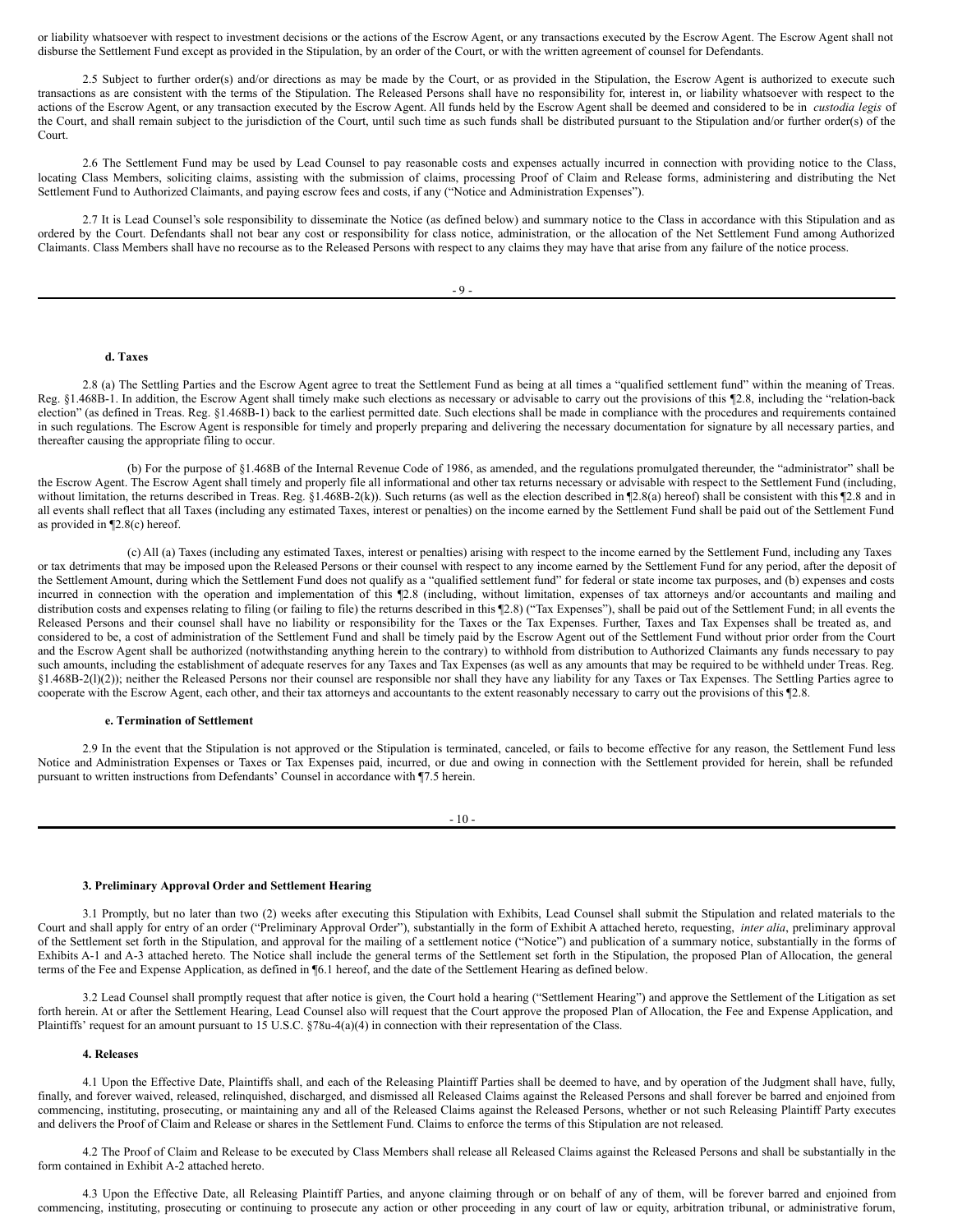asserting the Released Claims against any of the Released Persons.

4.4 Upon the Effective Date, each of the Released Persons shall be deemed to have, and by operation of the Judgment shall have, fully, finally, and forever released, relinquished, and discharged Plaintiffs, each and all of the Class Members, and Plaintiffs' counsel from all claims and causes of action of every nature and description (including Unknown Defendants' Claims), whether arising under federal, state, common or foreign law, that arise out of or relate in any way to the institution, prosecution, or settlement of the claims against Defendants, except for claims relating to the enforcement of the Settlement. Notwithstanding the foregoing, nothing in this Stipulation or its Exhibits shall be construed as limiting, modifying or otherwise affecting any indemnification rights, insurance coverage or policies that may be available to any of the Released Persons.

- 11 -

#### 5. Administration and Calculation of Claims, Final Awards and Supervision and Distribution of the Settlement Fund

5.1 The Claims Administrator, subject to such supervision and direction of the Court as may be necessary or as circumstances may require, shall administer and calculate the claims submitted by Class Members and shall oversee distribution of the Net Settlement Fund to Authorized Claimants.

5.2 The Settlement Fund shall be applied as follows:

(a) to pay all Notice and Administration Expenses;

(b) to pay the Taxes and Tax Expenses described in ¶2.8 hereof;

(c) to pay attorneys' fees and expenses of counsel for Plaintiffs ("Fee and Expense Award"), and to pay Plaintiffs an amount pursuant to 15 U.S.C. §78u-4(a) (4) in connection with their representation of the Class, if and to the extent allowed by the Court; and

(d) after the Effective Date, to distribute the Net Settlement Fund to Authorized Claimants as allowed by the Stipulation, the Plan of Allocation, or the Court.

5.3 After the Effective Date, and in accordance with the terms of the Stipulation, the Plan of Allocation, or such further approval and further order(s) of the Court as may be necessary or as circumstances may require, the Net Settlement Fund shall be distributed to Authorized Claimants, subject to and in accordance with the following provisions in this paragraph 5.

5.4 Within ninety (90) calendar days after the mailing of the Notice or such other time as may be set by the Court, each Person claiming to be an Authorized Claimant shall be required to submit to the Claims Administrator a completed Proof of Claim and Release, substantially in the form of Exhibit A-2 attached hereto, signed under penalty of perjury and supported by such documents as are specified therein. Any Person who files a Proof of Claim and Release shall reasonably cooperate with the Claims Administrator, including by promptly responding to any inquiry made by the Claims Administrator.

5.5 All Members of the Class (except Persons who request exclusion) shall be bound by all determinations and judgments in the Litigation concerning the Settlement, including, but not limited to, the releases provided for therein, whether favorable or unfavorable to the Class, regardless of whether such Persons seek or obtain by any means, including, without limitation, by submitting a Proof of Claim and Release form or any similar document, any distribution from the Settlement Fund or the Net Settlement Fund.

5.6 Lead Counsel shall cause to be provided to Defendants' Counsel copies of all requests for exclusion, and any written revocation of requests for exclusion, as expeditiously as possible, and within the sooner of three (3) calendar days of Lead Counsel's receipt or fourteen (14) calendar days prior to the Settlement Hearing.

5.7 Except as otherwise ordered by the Court, all Class Members who fail to timely submit a valid Proof of Claim and Release or a request for exclusion within the applicable period, or such other period as may be ordered by the Court, or otherwise allowed, shall be forever barred from receiving any payments pursuant to the Stipulation and the Settlement set forth herein, but will in all other respects be subject to and bound by the provisions of the Stipulation, the releases contained herein, and the Judgment, and will be barred from bringing any action against the Released Persons concerning the Released Claims. Notwithstanding the foregoing, Lead Counsel shall have the discretion (but not an obligation) to accept late-submitted claims for processing by the Claims Administrator so long as distribution of the Net Settlement Fund to Authorized Claimants is not materially delayed thereby.

- 12 -

5.8 The Net Settlement Fund shall be distributed to the Authorized Claimants substantially in accordance with the Plan of Allocation set forth in the Notice and approved by the Court. If there is any balance remaining in the Net Settlement Fund after a reasonable period of time after the date of the initial distribution of the Net Settlement Fund, Lead Counsel shall, if feasible, reallocate (which reallocation may occur on multiple occasions) such balance among Authorized Claimants in an equitable and economic fashion. Thereafter, any *de minimis* balance which still remains in the Net Settlement Fund shall be donated to the New York Bar Foundation. Upon exhaustion of the Settlement Fund, the Claims Administrator shall within five (5) business days thereafter take down, deactivate or otherwise delete any website or domain established for purposes of publicizing or administering the Settlement.

5.9 Defendants and their Related Parties shall have no responsibility for, interest in, or liability whatsoever with respect to the distribution of the Net Settlement Fund, the Plan of Allocation, the determination, administration, or calculation of claims, the payment or withholding of Taxes or Tax Expenses, or any losses incurred in connection therewith. No Person shall have any claim of any kind against the Defendants or their Related Parties with respect to the matters set forth in ¶¶5.1-5.11 hereof; and the Releasing Plaintiff Parties, Plaintiffs, and Lead Counsel release the Defendants and their Related Parties from any and all liability and claims arising from or with respect to the administration, investment or distribution of the Settlement Fund.

5.10 No Person shall have any claim against Defendants or their Related Parties (including, without limitation, attorneys for Defendants), Plaintiffs, Lead Counsel or the Claims Administrator, or any other Person designated by Lead Counsel based on determinations or distributions made substantially in accordance with the Stipulation and the Settlement contained herein, the Plan of Allocation, or further order(s) of the Court.

5.11 It is understood and agreed by the Settling Parties that any proposed Plan of Allocation of the Net Settlement Fund, including, but not limited to, any adjustments to an Authorized Claimant's claim set forth therein, is not a part of the Stipulation and is to be considered by the Court separately from the Court's consideration of the fairness, reasonableness, and adequacy of the Settlement set forth in the Stipulation, and any order or proceeding relating to the Plan of Allocation shall not operate to terminate or cancel the Stipulation or affect the finality of the Court's Judgment approving the Stipulation and the Settlement set forth therein.

#### **6. Plaintiffs' Counsel's Attorneys' Fees and Expenses**

6.1 Lead Counsel may submit an application or applications ("Fee and Expense Application") for: (a) an award of attorneys' fees; plus (b) expenses or charges in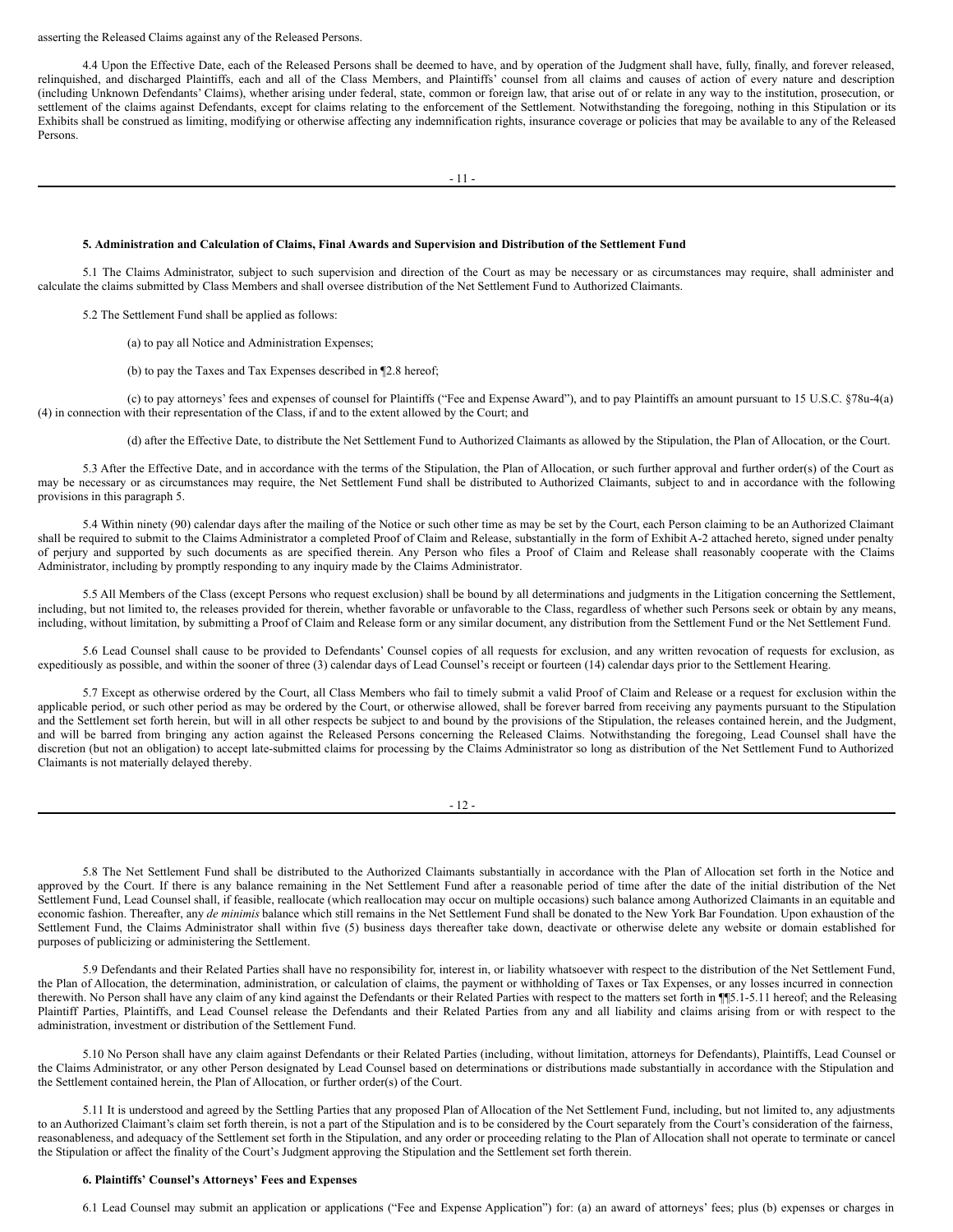connection with prosecuting the Litigation; plus (c) any interest on such attorneys' fees and expenses at the same rate and for the same periods as earned by the Settlement Fund (until paid) as may be awarded by the Court. Lead Counsel reserves the right to make additional applications for fees and expenses incurred.

- 13 -

6.2 The fees and expenses, as awarded by the Court, shall be paid to Lead Counsel from the Settlement Fund, as ordered, immediately after the Court executes the Judgment and an order awarding such fees and expenses, notwithstanding the existence of any timely filed objections thereto or to the Settlement, or potential for appeal therefrom, or collateral attack on the Settlement or any part thereof. Lead Counsel may thereafter allocate the attorneys' fees among other plaintiffs' counsel, if any, in any manner in which it in good faith believes reflects the contributions of such counsel to the initiation, prosecution, and resolution of the Litigation.

6.3 If the Effective Date does not occur, or the Judgment or the order making the Fee and Expense Award is reversed or modified, or the Stipulation is canceled or terminated for any other reason, and such reversal, modification, cancellation or termination becomes Final and not subject to review, and if the Fee and Expense Award has been paid to any extent, then (a) Lead Counsel with respect to the entire Fee and Expense Award, and (b) such of plaintiffs' counsel who have received any portion of the Fee and Expense Award, shall, within five (5) business days from receiving notice from Defendants' Counsel or from a court of appropriate jurisdiction, refund to the Settlement Fund such fees and expenses previously paid to them from the Settlement Fund plus interest thereon at the same rate as earned on the Settlement Fund in an amount consistent with such reversal, modification, cancellation or termination. Any refunds required pursuant to this paragraph shall be the several obligation of Plaintiffs' counsel, including their partners and/or shareholders. Each such plaintiffs' counsel's law firm receiving fees and expenses, as a condition of receiving such fees and expenses, on behalf of itself and each partner and/or shareholder of it, agrees that the law firm and its partners and/or shareholders are subject to the jurisdiction of the Court for the purpose of enforcing the provisions of this paragraph.

#### 6.4 RESERVED.

6.5 The procedure for and allowance or disallowance by the Court of any applications by any plaintiffs' counsel for attorneys' fees and expenses, or an award to Plaintiffs, to be paid out of the Settlement Fund, are not part of the Settlement set forth in the Stipulation, and are to be considered by the Court separately from the Court's consideration of the fairness, reasonableness and adequacy of the Settlement set forth in the Stipulation, and shall have no effect on the terms of the Stipulation or on the validity or enforceability of the Settlement. The approval of the Settlement, and it becoming Final, shall not be contingent on the award of attorneys' fees and expenses, any award to Plaintiffs or Lead Counsel, or any appeals from such awards. Any order or proceeding relating to the Fee and Expense Application, or Plaintiffs' application for an award, or any appeal from any order relating thereto or reversal or modification thereof, shall not operate to terminate or cancel the Stipulation, or affect or delay the finality of the Judgment approving the Stipulation and the Settlement of the Litigation set forth therein.

6.6 Any fees and/or expenses awarded by the Court shall be paid solely from the Settlement Fund. Defendants and their Related Parties shall have no responsibility for, and no liability whatsoever with respect to, any payment of attorneys' fees and/or expenses to plaintiffs' counsel or to Plaintiffs.

6.7 Defendants and their Related Parties shall have no responsibility for the allocation among plaintiffs' counsel, and/or any other Person who may assert some claim thereto, of any Fee and Expense Award that the Court may make in the Litigation.

- 14 -

#### **7. Conditions of Settlement, Effect of Disapproval, Cancellation or Termination**

7.1 The Effective Date of the Stipulation shall be conditioned on the occurrence of all of the following events:

(a) the Settlement Amount has been deposited into the Escrow Account;

(b) the Court has entered the Preliminary Approval Order, as required by ¶3.1 hereof, substantially in the form set forth in Exhibit A attached hereto;

(c) the Court has granted final approval to the Settlement as described herein, following notice to the Class and a hearing, as required by Rule 23 of the Federal Rules of Civil Procedure, and entered the Judgment, or a judgment substantially in the form of Exhibit B attached hereto;

(d) Defendants have not exercised their option to terminate the Stipulation pursuant to ¶7.3 hereof; and

(e) the Judgment has become Final, as defined in ¶1.10 hereof.

7.2 Upon the Effective Date, any and all remaining interest or right of Triterras and/or any relevant insurers in or to the Settlement Fund, if any, shall be absolutely and forever extinguished and the releases herein shall be effective. If the conditions specified in ¶7.1 hereof are not met, then the Stipulation shall be canceled and terminated subject to ¶7.4 hereof unless Lead Counsel and Triterras's counsel mutually agree in writing to proceed with the Stipulation.

7.3 Defendants shall have the option to terminate the Settlement if Class Members representing more than a certain percentage of Triterras Class A common stock and warrants subject to this Settlement exclude themselves from the Class in accordance with the Notice, as set forth in a confidential separate agreement (the "Supplemental Agreement") to be executed between Plaintiffs and Defendants, by and through their counsel, concurrently with this agreement. The terms of the Supplemental Agreement shall not be disclosed in any other manner other than the statements herein and in the Notice, or as otherwise provided in the Supplemental Agreement unless and until the Court otherwise directs or a dispute arises between Plaintiffs and Defendants concerning its interpretation or application. If submission of the Supplemental Agreement to the Court is required for resolution of a dispute or is otherwise ordered by the Court, the Parties will undertake to have the Court review the Supplemental Agreement *in camera* without filing it on the docket. If the Court requires that the Supplemental Agreement be filed, the Parties shall request that it be filed under seal or with the percentage redacted.

7.4 Each of Plaintiffs and Defendants shall have the right to terminate the Settlement and this Stipulation by providing written notice of their election to do so ("Termination Notice") to all other parties hereto within thirty (30) calendar days of: (a) the Court's refusal to enter the Preliminary Approval Order substantially in the form set forth in Exhibit A attached hereto; (b) the Court's refusal to approve this Stipulation; (c) the Court's refusal to enter the Judgment, or a judgment substantially in the form of Exhibit B attached hereto; (d) the date upon which the Judgment is reversed or vacated or altered following any appeal taken therefrom, or is successfully collaterally attacked; or (e) the failure of the Effective Date to occur for any reason. For avoidance of doubt, no order of the Court or modification or reversal on appeal of any order of the Court concerning the Plan of Allocation or the amount of any attorneys' fees, expenses, and interest awarded by the Court to Lead Counsel or any amount awarded to Plaintiffs shall operate to terminate or cancel this Stipulation or constitute grounds for cancellation or termination of the Stipulation.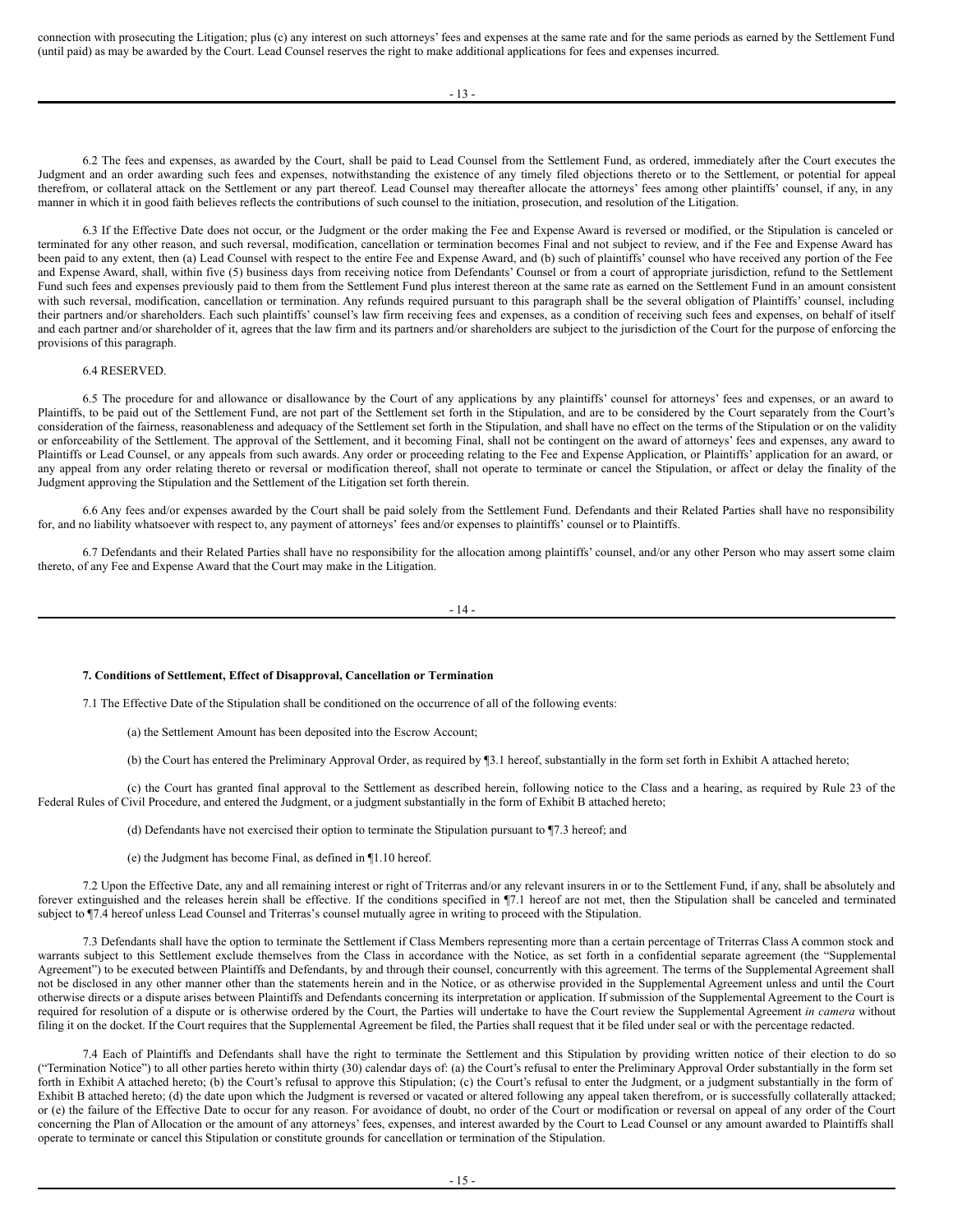7.5 Unless otherwise ordered by the Court, if the Stipulation shall terminate, or be canceled, or shall not become effective for any reason, within five (5) business days after written notification of such event is sent by counsel for the terminating Settling Party to the other Settling Parties and the Escrow Agent, the Settlement Fund (including accrued interest), less expenses which have either been disbursed pursuant to  $\P$ 2.6 and 2.8 hereof, or are chargeable to the Settlement Fund pursuant to  $\P$ 2.6 and 2.8 hereof, shall be refunded by the Escrow Agent pursuant to written instructions from Defendants' Counsel. The Escrow Agent or its designee shall apply for any tax refund owed on the Settlement Amount and pay the proceeds, after deduction of any fees or expenses incurred in connection with such application(s) for refund, pursuant to written instructions from Defendants' Counsel.

7.6 If the Stipulation is not approved by the Court or the Settlement set forth in the Stipulation is terminated or fails to become effective in accordance with its terms, the Settling Parties shall be restored to their respective positions in the Litigation as of January 22, 2022. In such event, the terms and provisions of the Stipulation, with the exception of  $\P$ 1.1-1.30, 2.6-2.9, 6.3-6.4, 7.4-7.6, and 9.5 hereof, shall have no further force and effect with respect to the Settling Parties and shall not be used in this Litigation or in any other proceeding for any purpose, and any judgment or order entered by the Court in accordance with the terms of the Stipulation shall be treated as vacated, *nunc pro tunc*. No order of the Court or modification or reversal on appeal of any order of the Court concerning the Plan of Allocation or the amount of any attorneys' fees, costs, expenses, and interest awarded by the Court to any of Plaintiffs' counsel or award to Plaintiffs pursuant to 15 U.S.C. §78u-4(a)(4) shall operate to terminate or cancel this Stipulation or constitute grounds for cancellation or termination of the Stipulation.

7.7 If the Effective Date does not occur, or if the Stipulation is terminated pursuant to its terms, neither Plaintiffs nor any of their counsel shall have any obligation to repay any amounts disbursed pursuant to  $\P$ 2.6 or 2.8. In addition, any expenses already incurred pursuant to  $\P$ 2.6 or 2.8 hereof at the time of such termination or cancellation but which have not been paid, shall be paid by the Escrow Agent in accordance with the terms of the Stipulation prior to the balance being refunded in accordance with  $\P$ 2.9 and 7.5 hereof.

7.8 In the event of a final order of a court of competent jurisdiction, not subject to any further proceedings, determining the transfer of the Settlement Fund, or any portion thereof, by or on behalf of Defendants to be a voidable preference, voidable transfer, fraudulent transfer, or similar transaction under Title 11 of the United States Code (Bankruptcy), or applicable state law, and any portion thereof is required to be refunded and such amount is not promptly deposited in the Settlement Fund by or on behalf of any Defendant, then, at the election of Plaintiffs, as to Defendants, the Settlement may be terminated and the Judgment entered in favor of Defendants pursuant to the Settlement shall be null and void and the Settlement Fund shall be promptly returned. Alternatively, at the election of Plaintiffs, the Settling Parties shall jointly move the Court to vacate and set aside the release given and the Judgment entered in favor of the Defendants and that the Defendants and Plaintiffs and the Members of the Class shall be restored to their litigation positions as of January 22, 2022, and the Settlement Fund shall be promptly returned.

- 16 -

#### **8. No Admission of Wrongdoing**

8.1 The Settling Parties agree that the Settlement, this Stipulation (whether or not consummated), including the Exhibits hereto and the Plan of Allocation contained therein (or any other plan of allocation that may be approved by the Court), the negotiations leading to the execution of this Stipulation and the Settlement, any proceedings taken pursuant to or in connection with this Stipulation, and/or approval of the Settlement (including any arguments proffered in connection therewith), and any communication relating thereto, are not evidence, nor an admission or concession by any Settling Party or its counsel, of any fault, liability or wrongdoing whatsoever, as to any facts or claims alleged or asserted in the Action, or any other actions or proceedings, or as to the validity or merit of any of the claims or defenses alleged or asserted in any such action or proceeding.

8.2 Throughout the course of the Action, Defendants have denied and continue to deny liability and maintain that they have meritorious defenses. Nonetheless, Defendants have determined that it is desirable that the Action fully and finally be settled in the manner and upon the terms and conditions set forth in this Stipulation in order to avoid the cost and burden of litigation.

8.3 Neither the Settlement, this Stipulation (whether or not consummated), including the Exhibits hereto and the Plan of Allocation contained therein (or any other plan of allocation that may be approved by the Court), the negotiations leading to the execution of this Stipulation and the Settlement, nor any proceedings taken pursuant to or in connection with this Stipulation, and/or approval of the Settlement (including any arguments proffered in connection therewith):

(a) shall be offered or received against any Defendant as evidence of or construed as or deemed to be evidence of any presumption, concession, or admission by any Defendant of the truth of any allegations by Plaintiffs or any Member of the Class or the validity of any claim that has been or could have been asserted in the Litigation, or the deficiency of any defense that has been or could have been asserted in the Litigation or in any other litigation, including, but not limited to, litigation of the Released Claims, or of any liability, negligence, fault, or wrongdoing of any kind of any of the Defendants or in any way referred to for any other reason as against any of the Defendants, in any civil, criminal, or administrative action or proceeding, other than such proceedings as may be necessary to effectuate the provisions of this Stipulation;

(b) shall be offered or received against any Defendant as evidence of a presumption, concession, or admission of any fault, misrepresentations, or omission with respect to any statement or written document approved or made by any Defendant, or against Plaintiffs or any Member of the Class as evidence of any infirmity in the claims of Plaintiffs and the Class;

(c) shall be offered or received against any Defendant as evidence of a presumption, concession, or admission of any liability, negligence, fault, or wrongdoing, or in any way referred to for any other reason as against any of the Parties to this Stipulation, in any other civil, criminal, or administrative action or proceeding; provided, however, that if this Stipulation is approved by the Court, Defendants and their Related Parties may refer to it to effectuate the release granted them hereunder; or

(d) shall be construed against Defendants, Plaintiffs, or the Class as evidence of a presumption, concession or admission that the consideration to be given hereunder represents the amount which could be or would have been recovered after trial or in any proceeding other than this Settlement.

8.4 Defendants and/or their respective Related Parties may file this Stipulation and/or Judgment from this Action in any other action that may be brought against them in order to support a defense or counterclaim based on principles of *res judicata*, collateral estoppel, release, good faith settlement, judgment bar or reduction, or any theory or claim preclusion or issue preclusion or similar defense or counterclaim.

#### **9. Miscellaneous Provisions**

9.1 The Settling Parties (a) acknowledge that it is their intent to consummate this Stipulation; and (b) agree to cooperate to the extent reasonably necessary to effectuate and implement all terms and conditions of this Stipulation and to exercise their best efforts to accomplish the foregoing terms and conditions of this Stipulation.

9.2 The Settling Parties intend this Settlement to be a final and complete resolution of all disputes between them with respect to the Litigation. The Settlement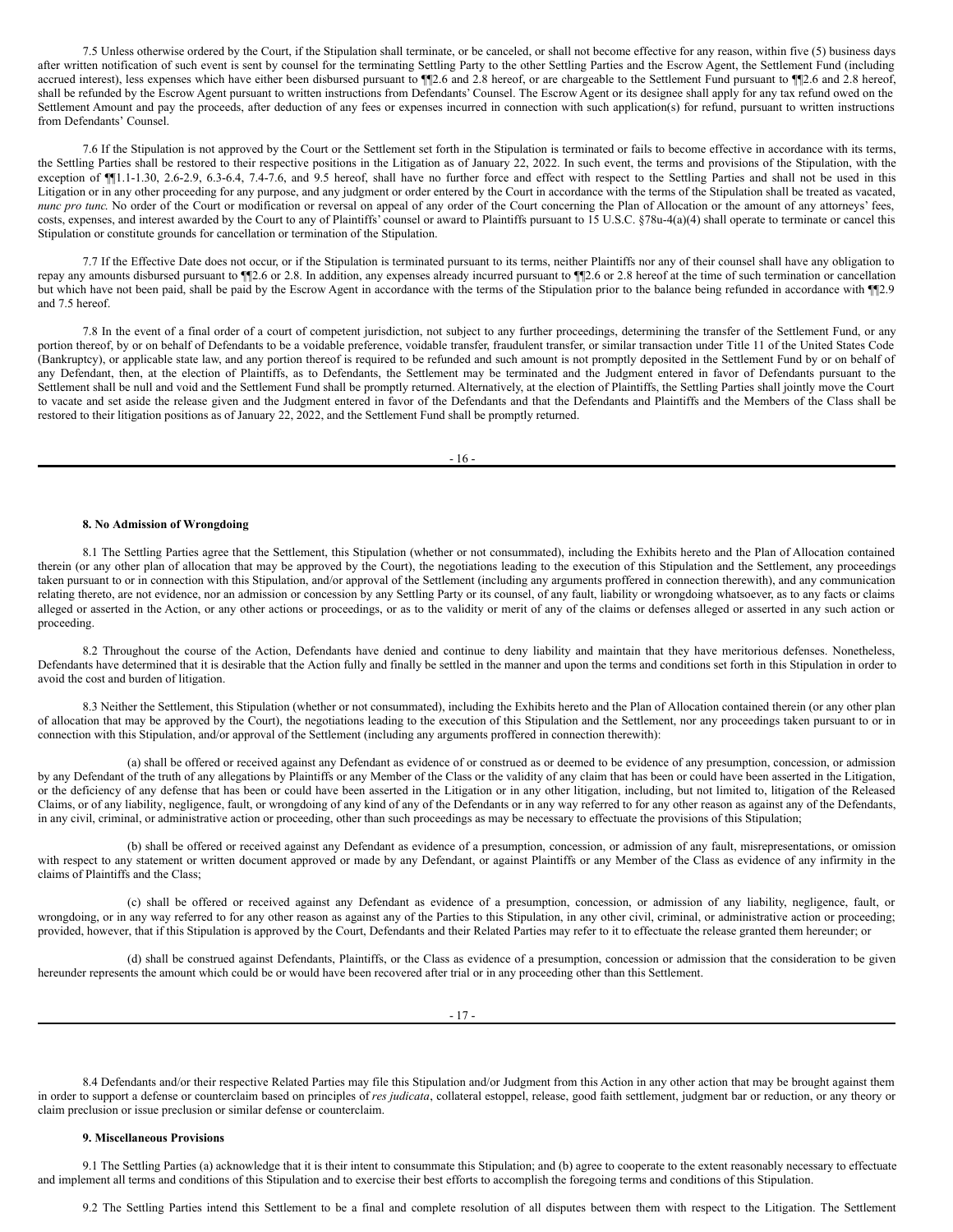compromises claims which are contested and shall not be deemed an admission by any Settling Party as to the merits of any claim or defense. The Judgment will contain a finding that, during the course of the Litigation, the Settling Parties and their respective counsel at all times complied with the requirements of Federal Rule of Civil Procedure 11, and, based upon the publicly available information at the time, this Action was filed in good faith, and was not frivolous. The Settling Parties agree that the Settlement Amount and the other terms of the Settlement were negotiated in good faith by the Settling Parties, and reflect a settlement that was reached voluntarily after consultation with competent legal counsel.

9.3 Plaintiffs and their counsel and Defendants and their counsel shall not make any accusations of wrongful or actionable conduct by any party concerning the prosecution, defense, and resolution of the Action, and shall not otherwise suggest that the Settlement embodied in this Stipulation constitutes an admission of any claim or defense alleged. The Settling Parties reserve their right to rebut, in a manner that such party determines to be appropriate (while protecting from disclosure confidential communications made in furtherance of settlement), any contention made in any public forum regarding the Litigation, including that the Litigation was brought or defended in bad faith or without a reasonable basis.

9.4 All agreements made and orders entered during the course of the Litigation relating to the confidentiality of information shall survive this Stipulation.

9.5 Whether or not this Stipulation is approved by the Court and whether or not the Settlement embodied in this Stipulation is consummated, the Settling Parties and their counsel shall use their best efforts to keep all negotiations, discussions, acts performed, agreements, drafts, documents signed and proceedings had in connection with this Stipulation confidential. Notwithstanding the foregoing, the Settling Parties agree that this Stipulation, when signed by or on behalf of the Settling Parties, will be made public and may be filed publicly as part of any motion for preliminary or final approval of the Settlement.

9.6 All of the Exhibits to the Stipulation are material and integral parts hereof and are fully incorporated herein by this reference. Notwithstanding the foregoing, if there is a conflict or inconsistency between the terms of this Stipulation and any exhibit attached thereto, the terms of this Stipulation shall prevail.

9.7 Defendants shall determine the form of notice to be provided for the purpose of satisfying the requirements of the Class Action Fairness Act and will identify those who are entitled to receive notice as provided for therein. Defendants shall be responsible for mailing such notice within ten (10) calendar days after this Stipulation is filed with the Court, as provided for in 28 U.S.C. §1715(b) and for all expenses and costs related thereto.

9.8 The Stipulation may be amended or modified only by a written instrument signed by or on behalf of all Settling Parties or their respective successors-in-interest.

9.9 The waiver by any party of any breach of this Stipulation by any other party shall not be deemed a waiver of any other prior or subsequent breach of this Stipulation.

9.10 The Stipulation and the Exhibits attached hereto and the Supplemental Agreement constitute the entire agreement among the Parties hereto and no representations, warranties or inducements have been made to any party concerning the Stipulation or its Exhibits other than the representations, warranties, and covenants contained and memorialized in such documents. Except as otherwise provided herein or in a separate written agreement, each party shall bear its own costs.

$$
-19-
$$

9.11 Lead Counsel, on behalf of the Class, is expressly authorized by Plaintiffs to take all appropriate action required or permitted to be taken by the Class pursuant to the Stipulation to effectuate its terms and is expressly authorized to enter into any modifications or amendments to the Stipulation on behalf of the Class which it deems appropriate.

9.12 Each counsel or other Person executing the Stipulation or any of its Exhibits on behalf of any party hereto hereby warrants that such Person has the full authority to do so.

9.13 The Stipulation may be executed in one or more counterparts. All executed counterparts and each of them shall be deemed to be one and the same instrument. A complete set of executed counterparts shall be filed with the Court. Signatures sent by facsimile or pdf via e-mail shall be deemed originals.

9.14 The Stipulation shall be binding upon, and inure to the benefit of, the successors and assigns of the Parties hereto.

9.15 The Court shall retain jurisdiction with respect to implementing and enforcing the terms of the Stipulation, and all Settling Parties submit to the Court's jurisdiction for purposes of implementing and enforcing the Settlement embodied in the Stipulation and matters related to it. Any such actions, motions, or disputes arising under or to enforce this Stipulation or any portion thereof shall be commenced and maintained only in this Court.

9.16 Plaintiffs and Defendants agree to suspend all activity in this Litigation except as necessary to present the Settlement to the Court and to cooperate in seeking the Court's approval of the Preliminary Approval Order, which provides that all activity in this Litigation shall be stayed, and all Class Members shall be barred and enjoined from prosecuting any of the Released Claims against any of the Released Persons, pending final approval of the Settlement.

9.17 This Stipulation and the Exhibits hereto shall be considered to have been negotiated, executed and delivered, and to be wholly performed, in the State of New York, and the rights and obligations of the Parties to the Stipulation shall be construed and enforced in accordance with, and governed by, the internal, substantive laws of the State of New York without giving effect to that State's choice-of-law principles. This Stipulation shall not be construed more strictly against one party than another merely by virtue of the fact that it, or any part of it, may have been prepared by counsel for one of the Parties, it being recognized that it is the result of arm's-length negotiations between all Parties and that all Parties have contributed substantially and materially to the preparation of this Stipulation.

IN WITNESS WHEREOF, the Parties hereto have caused the Stipulation to be executed, by their duly authorized attorneys.

Dated: April 27, 2022 ROBBINS GELLER RUDMAN & DOWD LLP

> SAMUEL H. RUDMAN JOSEPH RUSSELLO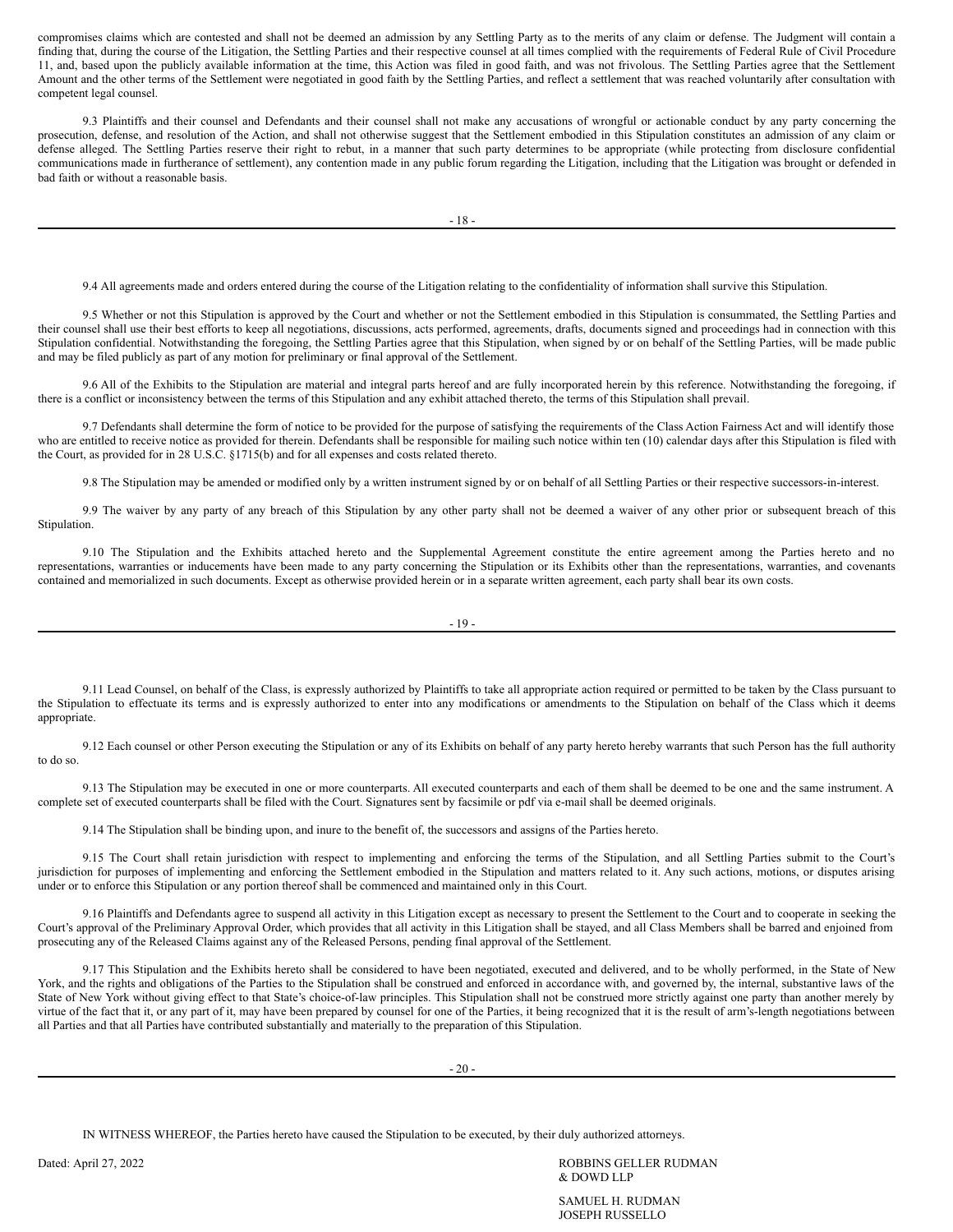/s/ Joseph Russello JOSEPH RUSSELLO

58 South Service Road, Suite 200 Melville, NY 11747 Telephone: 631/367-7100 631/367-1173 (fax) srudman@rgrdlaw.com jrussello@rgrdlaw.com

*Lead* Counsel for Plaintiffs

LEVI & KORSINSKY LLP MARK S. REICH 55 Broadway, 10th Floor New York, New York 10006 Telephone: (212) 363-7500 212/363-7171 (fax) mreich@zlk.com

Additional Counsel for Plaintiff James Ian Norris

CAHILL GORDON & REINDEL LLP BRADLEY J. BONDI BRADLEY J. BONDI<br>LANDIS C. BEST

/s/ Bradly J. Bondi BRADLY J. BONDI<br>32 Old Slip

2 O ld S li p New York, New York 10005 Telephone: (212) 701-3710 bbondi@cahill.com lbest@cahill.com

Counsel for Defendants Triterras, Inc., *Netfin Acquisition Corp., Triterras Fin t e c h P t e. L td., Richard Maurer, Srinivas Koneru, James Groh, Alvin Tan, John A. Galani, and Kenneth Stratton*

 $-21-$ 

DUANE MORRIS LLP D AN A B. K L I N G E S PEGGY S. CHEN

/s/ Dana B. Klinges D AN A B. K L I N G E S

30 South 17th Street Philadelphia, Pennsylvania 19103 Telephone: (215) 979-1143 dklinges@duanemorris.com pschen@duanemorris.com

Counsel for Defendants Triterras, Inc., *Netfin Acquisition Corp., Triterras Fin t e c h P t e. L td., Richard Maurer, Srinivas Koneru, James Groh, Alvin Tan, John A. Galani, and Kenneth Stratton*

WHITE & CASE LLP G R E G O RY S T A RN E R

/s/ Gregory Starner G R E G O RY S T A RN E R

1221 Avenue of the Americas New York, New York 10020

Telephone: (212) 819-8839 gstarner@whitecase.com

*Co u n s e l fo r D efe n da n ts M VR Ne tfi n L L C, Marat Rosenberg, Vadim Komissarov, and Gerald Pascale*

DLA PIPER LLP (US) CARYN SCHECHTMAN

Dated: April 27, 2022

Dated: April 27, 2022

Dated: April 27, 2022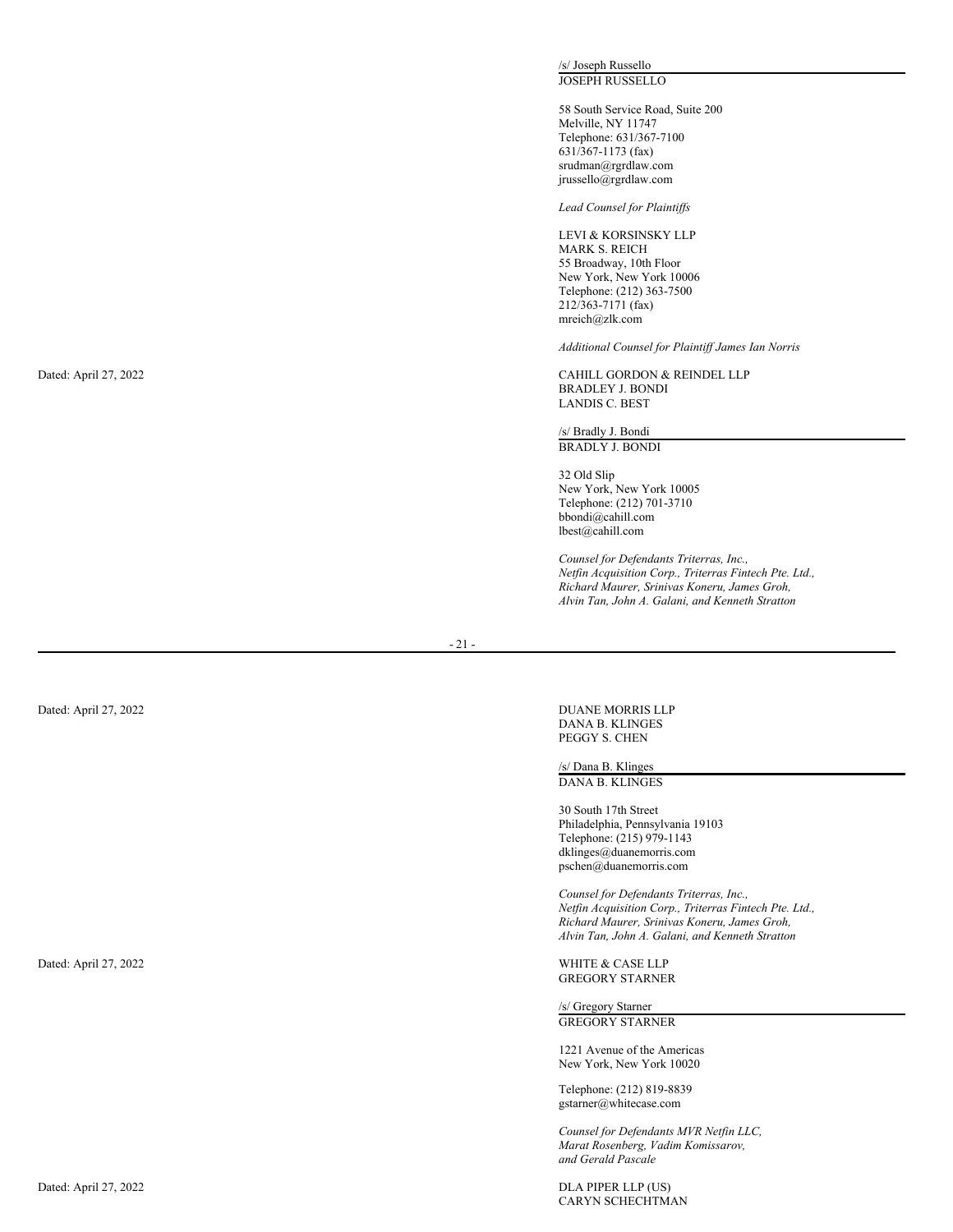/s/ Caryn Schechtman CARYN SCHECHTMAN

1251 Avenue of the Americas New York, New York 10020-1104 Telephone: (212) 335-4500 caryn.schechtman@dlapiper.com

*Counsel for Defendants Matthew Richards and Vanessa Slowey*

# **EXHIBIT A**

| UNITED STATES DISTRICT COURT<br>SOUTHERN DISTRICT OF NEW YORK                                                                                                                                                                                                                                                                 |             |                                                                                                                             |
|-------------------------------------------------------------------------------------------------------------------------------------------------------------------------------------------------------------------------------------------------------------------------------------------------------------------------------|-------------|-----------------------------------------------------------------------------------------------------------------------------|
| JOHN A. ERLANDSON and JAMES JAN<br>NORRIS, Individually and on Behalf of All<br>Others Similarly Situated,                                                                                                                                                                                                                    | Plaintiffs, | X<br>Civil Action No. 7:20-cv-10795-CS<br><b>CLASS ACTION</b><br>[PROPOSED] ORDER PRELIMINARILY<br>APPROVING SETTLEMENT AND |
| VS.                                                                                                                                                                                                                                                                                                                           |             | PROVIDING FOR NOTICE                                                                                                        |
| TRITERRAS, INC. (f/k/a NETFIN<br>HOLDCO), NETFIN ACQUISITION CORP.,<br>TRITERRAS FINTECH PTE. LTD., MVR<br>NETFIN LLC, RICHARD MAURER,<br>MARAT ROSENBERG, VADIM<br>KOMISSAROV, GERALD PASCALE,<br>SRINIVAS KONERU, JAMES H. GROH,<br>ALVIN TAN, JOHN A. GALANI,<br>MATTHEW RICHARDS, VANESSA<br>SLOWEY and KENNETH STRATTON, |             | EXHIBIT A                                                                                                                   |
|                                                                                                                                                                                                                                                                                                                               | Defendants. | X                                                                                                                           |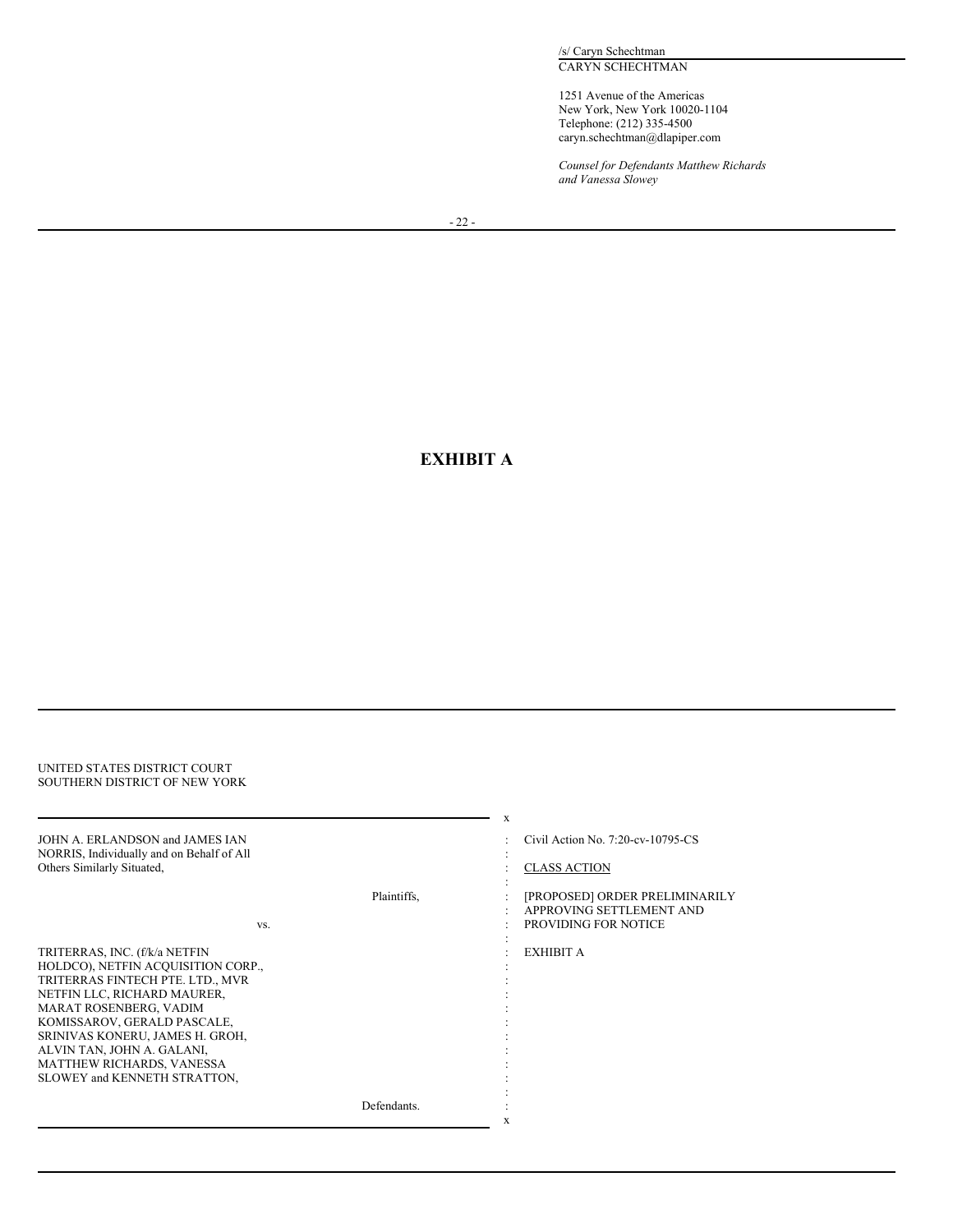WHEREAS, an action is pending before this Court entitled *Erlandson v. Triterras, Inc., et al.*, Case No. 7:20-cv-10795-CS ("Litigation");

WHEREAS, Plaintiffs having made application, pursuant to Federal Rule of Civil Procedure 23(e), for an order preliminarily approving the Settlement of this Litigation, in accordance with a Stipulation and Agreement of Settlement dated as of April 27, 2022 ("Stipulation"), which, together with the Exhibits annexed thereto, sets forth the terms and conditions for a proposed Settlement of the Litigation and for dismissal of the Litigation with prejudice upon the terms and conditions set forth therein; and the Court having read and considered the Stipulation and the Exhibits annexed thereto; and WHEREAS, unless otherwise defined, all terms used herein have the same meanings as set forth in the Stipulation.

#### NOW, THEREFORE, IT IS HEREBY ORDERED:

1. The Court has reviewed the Stipulation and preliminarily approves the Settlement set forth therein as fair, reasonable, and adequate to the Class, subject to further consideration at the Settlement Hearing described below.

2. Pursuant to Rules 23(a) and (b)(3) of the Federal Rules of Civil Procedure, and for purposes of this Settlement only, the Litigation is hereby preliminarily certified as a class action on behalf of all Persons who purchased or otherwise acquired Triterras Class A common stock or warrants from June 29, 2020 to and including January 14, 2021. Excluded from the Class are Defendants and their families, officers, affiliates, entities in which they have or had a controlling interest, and the legal representatives, heirs, successors-in-interest or assigns of any such excluded party.

3. Also excluded from the Class are Persons who timely and validly request exclusion from the Class pursuant to the requirements described below and in the Notice of Pendency and Proposed Settlement of Class Action ("Notice") to be sent to Class Members pursuant to this Order.

| _ |  |  |
|---|--|--|
|---|--|--|

4. The Court finds, for the purposes of the Settlement only, that the prerequisites for a class action under Rules 23(a) and (b)(3) of the Federal Rules of Civil Procedure have been satisfied in that: (a) the Class is so numerous that joinder of all Class Members is impracticable; (b) there are questions of law and fact common to the Class; (c) Plaintiffs' claims are typical of those of the Class; (d) Plaintiffs and Lead Counsel have fairly and adequately represented the Class's interests and will continue to do so; (e) questions of law and fact common to Class Members predominate over any questions affecting only individual Class Members; and (f) a class action is superior to other available methods for the fair and efficient adjudication of the controversy.

5. Pursuant to Rule 23 of the Federal Rules of Civil Procedure, and for the purposes of the Settlement only, Plaintiffs are preliminarily certified as Class representatives and Lead Counsel Robbins Geller Rudman & Dowd LLP is preliminarily certified as Class counsel.

6. The Court preliminarily finds that the proposed Settlement should be approved as: (i) the result of serious, extensive arm's-length and non-collusive negotiations; (ii) falling within a range of reasonableness which warrants final approval; (iii) having no obvious deficiencies; and (iv) warranting notice of the proposed Settlement to Class Members and further consideration of the Settlement at the fairness hearing described below.

7. A hearing ("Settlement Hearing") shall be held before this Court on \_\_\_\_\_\_\_\_, 2022, at \_\_\_\_\_\_\_\_ [a date at least 100 calendar days from the date of this Order], at the United States District Court for the Southern District of New York, The Honorable Charles L. Brieant Jr. Federal Building and United States Courthouse, 300 Quarropas Street, White Plains, New York 10601-4150, to determine: whether the proposed Settlement on the terms and conditions provided for in the Stipulation is fair, reasonable, and adequate to the Class and should be approved; whether the proposed Final Judgment and Order of Dismissal with Prejudice, as provided under the Stipulation, should be entered; whether the proposed Plan of Allocation is fair, reasonable, and adequate and should be approved; whether the Class should be finally certified for purposes of the Settlement only; whether Plaintiffs and Lead Counsel should be finally appointed as Class representatives and Class counsel, respectively, for purposes of the Settlement only; the amount of fees and expenses that should be awarded to Lead Counsel; the amount to be awarded to Plaintiffs; and such other matters relating to this Settlement as may properly be before the Court. The Court may hold the Settlement Hearing by telephone or other means, including by using videoconferencing technology, and may adjourn the Settlement Hearing without further notice to Class Members.

8. The Court approves, as to form and content, the Notice, the Proof of Claim and Release form ("Proof of Claim"), and Summary Notice, annexed hereto as Exhibits A-1, A-2, and A-3, respectively, and finds that the mailing and distribution of the Notice and publishing of the Summary Notice substantially in the manner and form set forth in ¶¶10-11 of this Order: (a) constitute the best notice to Class Members practicable under the circumstances; (b) are reasonably calculated, under the circumstances, to describe the terms and effect of the Stipulation and of the Settlement and to apprise Class Members of their right to object to the proposed Settlement; (c) are reasonable and constitute due, adequate, and sufficient notice to all Persons entitled to receive such notice; and (d) satisfy all applicable requirements of the Federal Rules of Civil Procedure (including Rules 23(c)-(e)), the United States Constitution (including the Due Process Clause), Section 21D(a)(7) of the Securities Exchange Act of 1934, 15 U.S.C. §78u-4(a)(7), as added by the Private Securities Litigation Reform Act of 1995, the Rules of this Court, and other applicable law.

 $-2 -$ 

9. The firm of Gilardi & Co. LLC ("Claims Administrator") is hereby appointed to supervise and administer the notice procedure as well as the processing of claims as more fully set forth below.

10. Not later than \_\_\_\_\_\_\_\_\_, 2022 [ten (10) business days after the Court signs and enters this Order] ("Notice Date"), the Claims Administrator shall commence mailing the Notice and Proof of Claim, substantially in the forms annexed hereto, by First-Class Mail to all Class Members who can be identified with reasonable effort, and shall cause the Notice and Proof of Claim to be posted on a website created for this Settlement located at www.TriterrasSecuritiesSettlement.com.

11. Not later than fourteen (14) calendar days after the Notice Date, the Claims Administrator shall cause the Summary Notice to be published once in the national edition of *The Wall Street Journal* and once over a national newswire service.

12. At least seven (7) calendar days prior to the Settlement Hearing, Lead Counsel shall serve on Defendants' Counsel and file with the Court proof, by affidavit or declaration, of such mailing and publishing.

13. Nominees who purchased or otherwise acquired Triterras Class A common stock or warrants for the beneficial ownership of Class Members during the Class Period shall send the Notice and the Proof of Claim to all such beneficial owners within ten (10) business days after receipt thereof, or send a list of the names and addresses of such beneficial owners to the Claims Administrator within ten (10) business days of receipt thereof, in which event the Claims Administrator shall promptly mail the Notice and Proof of Claim to such beneficial owners. Lead Counsel shall, if requested, reimburse banks, brokerage houses or other nominees solely for their reasonable out-of-pocket expenses incurred in providing timely and adequate notice to beneficial owners who are Class Members out of the Settlement Fund, which expenses would not have been incurred except for the sending of such notice, subject to further order of this Court with respect to any dispute concerning such compensation.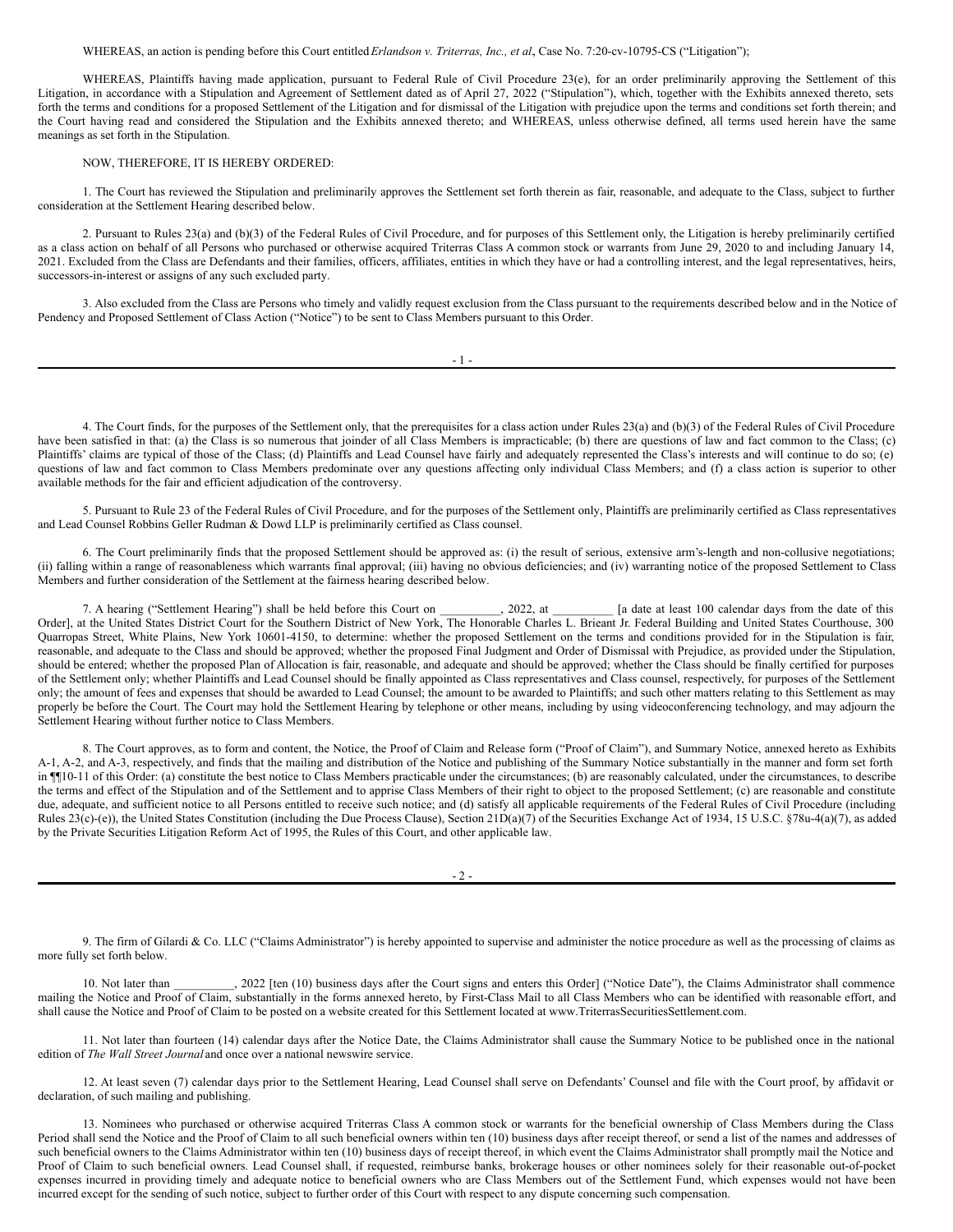#### 14. All Class Members shall be bound by all determinations and judgments in the Litigation concerning the Settlement, whether favorable or unfavorable to the Class.

15. Class Members who wish to participate in the Settlement shall complete and submit Proofs of Claim in accordance with the instructions contained therein. Unless the Court orders otherwise, all Proofs of Claim must be postmarked or submitted electronically no later than ninety (90) calendar days from the Notice Date. Any Class Member who files a Proof of Claim shall reasonably cooperate with the Claims Administrator, including by promptly responding to any inquiry made by the Claims Administrator. Any Class Member who does not timely submit a Proof of Claim within the time provided for, shall be barred from sharing in the distribution of the proceeds of the Settlement Fund but shall nonetheless be bound by the Stipulation, the Judgment, and the Releases therein, unless otherwise ordered by the Court. Notwithstanding the foregoing, Lead Counsel may, in its discretion, accept late-submitted claims for processing by the Claims Administrator so long as distribution of the Net Settlement Fund to Authorized Claimants is not materially delayed thereby.

16. Any Class Member may enter an appearance in the Litigation, at their own expense, individually or through counsel of their own choice. If they do not enter an appearance, they will be represented by Lead Counsel.

17. Any Person falling within the definition of the Class may, upon request, be excluded or "opt out" from the Class. Any such Person must submit to the Claims Administrator a request for exclusion ("Request for Exclusion"), by First-Class Mail such that it is postmarked no later than \_\_\_\_\_\_\_\_\_, 2022 [a date twenty-one (21) calendar days before the Settlement Hearing]. A Request for Exclusion must be signed and state: (a) the name, address, and telephone number of the Person requesting exclusion; (b) information on the Person's purchases, acquisitions and sales of Triterras Class A common stock or warrants from June 29, 2020 to and including January 14, 2021; and (c) that the Person wishes to be excluded from the Class. The Request for Exclusion shall not be effective unless it provides the required information and is made within the time stated above, or the exclusion is otherwise accepted by the Court. All Persons who submit valid and timely Requests for Exclusion in the manner set forth in this paragraph shall have no rights under the Stipulation, shall not share in the distribution of the Net Settlement Fund, and shall not be bound by the Stipulation or any final judgment.

18. Any Person who is excluded from the Class by virtue of having submitted a valid and timely Request for Exclusion may, at any point up to three (3) days before the Settlement Hearing, submit a written revocation of Request for Exclusion following the same instructions in ¶17 above.

19. Any Class Member who does not request exclusion may appear and show cause why the proposed Settlement of the Litigation should or should not be approved as fair, reasonable, and adequate, why a judgment should or should not be entered thereon, why the Plan of Allocation should or should not be approved, why attorneys' fees and expenses should or should not be awarded, or why an award to Plaintiffs pursuant to 15 U.S.C. §78u-4(a)(4) should or should not be awarded; provided, however, that no Class Member or any other Person shall be heard or entitled to contest such matters unless that Person has delivered by hand or sent by First-Class Mail written objections and copies of any papers and briefs such that they are received, not simply postmarked, on or before \_\_\_\_\_\_\_\_\_\_\_\_\_, 2022 [a date twenty-one (21) calendar days before the Settlement Hearing], by Robbins Geller Rudman & Dowd LLP, Joseph Russello, 58 South Service Road, Suite 200, Melville, New York 11747; and Cahill Gordon & Reindel LLP, Bradley J. Bondi, 32 Old Slip, New York, New York 10005, and filed any such objections, papers, and briefs with the Clerk of the United States District Court for the Southern District of New York, The Honorable Charles L. Brieant Jr. Federal Building and Courthouse, 300 Quarropas Street, White Plains, New York 10601, on or before

\_\_\_\_\_\_\_\_\_\_\_\_\_\_\_\_, 2022 [a date twenty-one (21) calendar days before the Settlement Hearing]. Any objection must: (i) state the name, address, and telephone number of the objector and must be signed by the objector; (ii) state what the objector is objecting to, such as the proposed Settlement, the Plan of Allocation, the application for attorneys' fees or expenses in this Litigation, or Plaintiffs' request for an award under 15 U.S.C. §78u-4(a)(4); (iii) state the objection(s) and the specific reasons for each objection, including legal and evidentiary support the objector wishes to bring to the Court's attention; (iv) state whether the objection applies only to the objector, to a specific subset of the Class, or to the entire Class; (v) include documents sufficient to prove the objector's membership in the Class, such as documents sufficient to show the number of Triterras Class A common shares or warrants purchased or acquired during the Class Period, as well as the dates and prices of each such purchase or acquisition; and (vi) identify any other class actions to which either the objector or their counsel has previously objected. The Court will consider a Class Member's objection only if the Class Member has complied with the above requirements. Any Class Member who does not make their objection in the manner provided shall be deemed to have waived such objection and shall forever be foreclosed from making any objection to the fairness or adequacy of the proposed Settlement as set forth in the Stipulation, to the Plan of Allocation, to the award of attorneys' fees and expenses, or to the award to Plaintiffs, unless otherwise ordered by the Court. Class Members submitting written objections are not required to attend the Settlement Hearing, but any Class Member wishing to be heard orally in opposition to the approval of the Settlement, the Plan of Allocation, and/or the application for an award of attorneys' fees and expenses or an award to Plaintiffs must file a written objection and indicate in the written objection their intention to appear at the hearing.

20. All funds held by the Escrow Agent shall be deemed and considered to be in*custodia legis* of the Court, and shall remain subject to the jurisdiction of the Court, until such time as such funds shall be distributed pursuant to the Stipulation and/or further order(s) of the Court.

 $\mathbf 4$ .

21. All opening briefs and supporting documents in support of the Settlement, the Plan of Allocation, and any application by counsel for Plaintiffs' counsel's attorneys' fees and expenses or for Plaintiffs shall be filed and served by \_\_\_\_\_\_\_\_\_\_\_\_, 2022 [a date thirty-five (35) calendar days before the Settlement Hearing]. Replies to any objections shall be filed and served by \_\_\_\_\_\_\_\_\_\_\_\_, 2022 [a date seven (7) calendar days before the Settlement Hearing].

22. Neither Defendants and their Related Parties nor Defendants' Counsel shall have any responsibility for the Plan of Allocation or any request for attorneys' fees or expenses by Plaintiffs' counsel or an award to Plaintiffs, and such matters will be considered separately from the fairness, reasonableness, and adequacy of the Settlement.

23. At or after the Settlement Hearing, the Court shall determine whether the Plan of Allocation proposed by Lead Counsel, and any application for attorneys' fees or expenses or an award to Plaintiffs shall be approved.

24. All reasonable expenses incurred in identifying and notifying Class Members, as well as administering the Settlement Fund, shall be paid as set forth in the Stipulation. If the Settlement is not approved by the Court or otherwise fails to become effective, neither Plaintiffs nor any of their counsel shall have any obligation to repay any amounts incurred and properly disbursed pursuant to ¶¶2.6 or 2.8 of the Stipulation.

25. Neither this Order, the Stipulation, nor any of its terms or provisions, nor any of the negotiations or proceedings connected with it, shall be construed as an admission or concession by Defendants of the truth of any of the allegations in the Litigation, or of any liability, fault, or wrongdoing of any kind, or offered or received in evidence, or otherwise used by any person in the Litigation, or in any other action or proceeding, whether civil, criminal, or administrative, in any court, administrative agency, or other tribunal, except in connection with any proceeding to enforce the terms of the Stipulation. The Released Persons, Plaintiffs, Class Members, and each of their counsel may file the Stipulation and/or the Judgment in any action that may be brought against them in order to support a defense or counterclaim based on principles of *res judicata*, collateral estoppel, release, good faith settlement, judgment bar or reduction or any other theory of claim preclusion or issue preclusion or similar defense or counterclaim.

26. The Court reserves the right to adjourn the date of the Settlement Hearing without further notice to Class Members and retains jurisdiction to consider all further applications arising out of or connected with the proposed Settlement. The Court may approve the Settlement, with such modifications as may be agreed to by the Settling Parties, if appropriate, without further notice to the Class.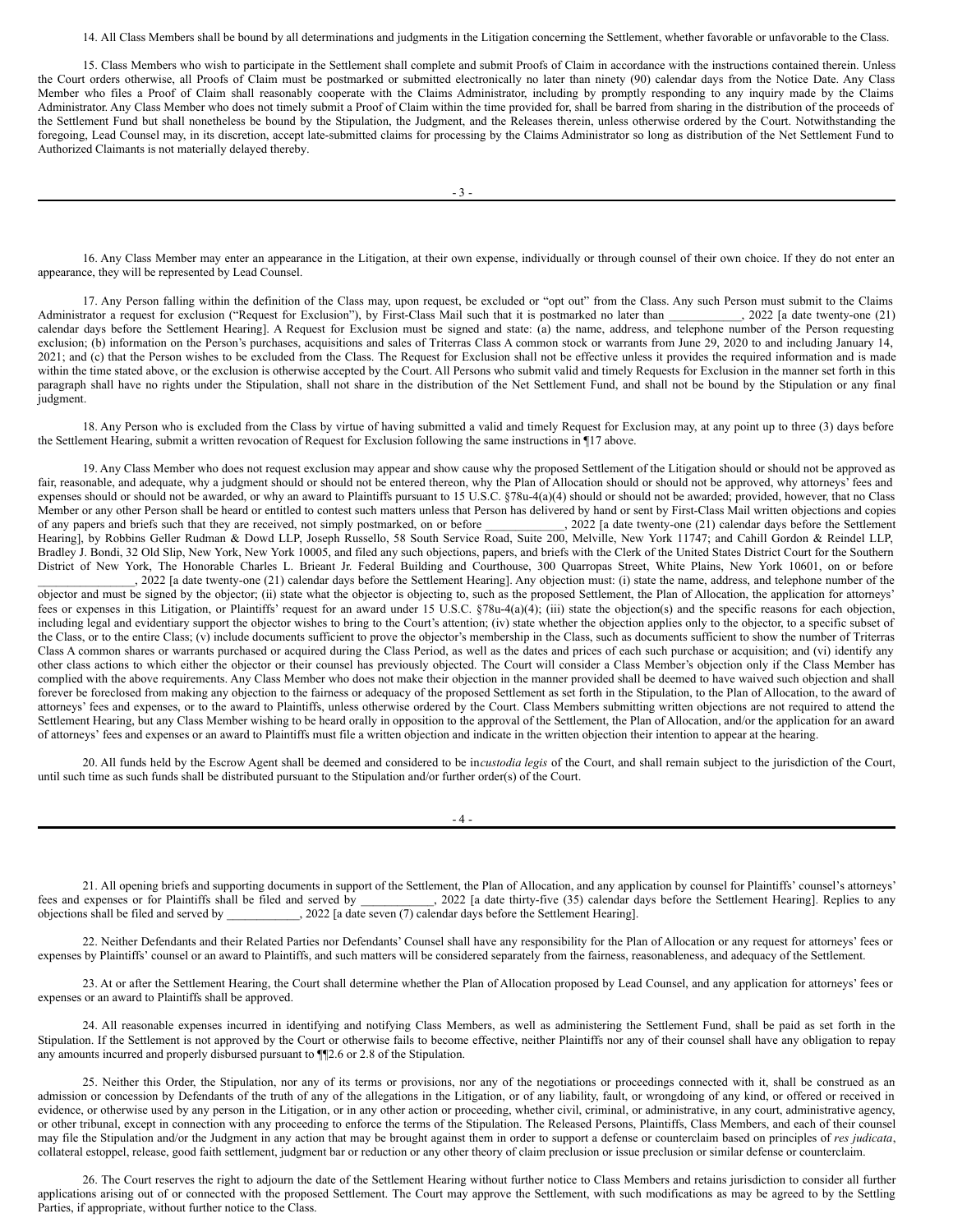27. If the Stipulation and the Settlement set forth therein is not approved or consummated for any reason whatsoever, the Stipulation and Settlement and all proceedings had in connection therewith shall be without prejudice to the rights of the Settling Parties *status quo ante* as set forth in ¶7.6 of the Stipulation.

28. Until otherwise ordered by the Court, the Court shall continue to stay all proceedings in the Litigation other than proceedings necessary to carry out or enforce the terms and conditions of the Stipulation. Pending final determination of whether the proposed Settlement should be approved, neither Plaintiffs nor any Class Member, directly or indirectly, representatively, or in any other capacity, shall commence or prosecute against any Defendants, any action or proceeding in any court or tribunal asserting any of the Released Claims.

29. Except to the extent the Settling Parties may agree to resolve through mediation any dispute that may arise prior to the entry of judgment, the Court retains exclusive jurisdiction over the Litigation to consider all further matters arising out of or connected with the Settlement.

IT IS SO ORDERED.

DATED:

THE HONORABLE CATHY SEIBEL UNITED STATES DISTRICT JUDGE

**EXHIBIT A-1**

| UNITED STATES DISTRICT COURT<br>SOUTHERN DISTRICT OF NEW YORK                                              |                    |                                                                                               |
|------------------------------------------------------------------------------------------------------------|--------------------|-----------------------------------------------------------------------------------------------|
| JOHN A. ERLANDSON and JAMES IAN<br>NORRIS, Individually and on Behalf of All<br>Others Similarly Situated, |                    | X<br>Civil Action No. 7:20-cv-10795-CS<br><b>CLASS ACTION</b>                                 |
| TRITERRAS, INC. (f/k/a NETFIN                                                                              | Plaintiffs.<br>VS. | NOTICE OF PENDENCY AND PROPOSED<br>$\sim$<br>SETTLEMENT OF CLASS ACTION<br><b>EXHIBIT A-1</b> |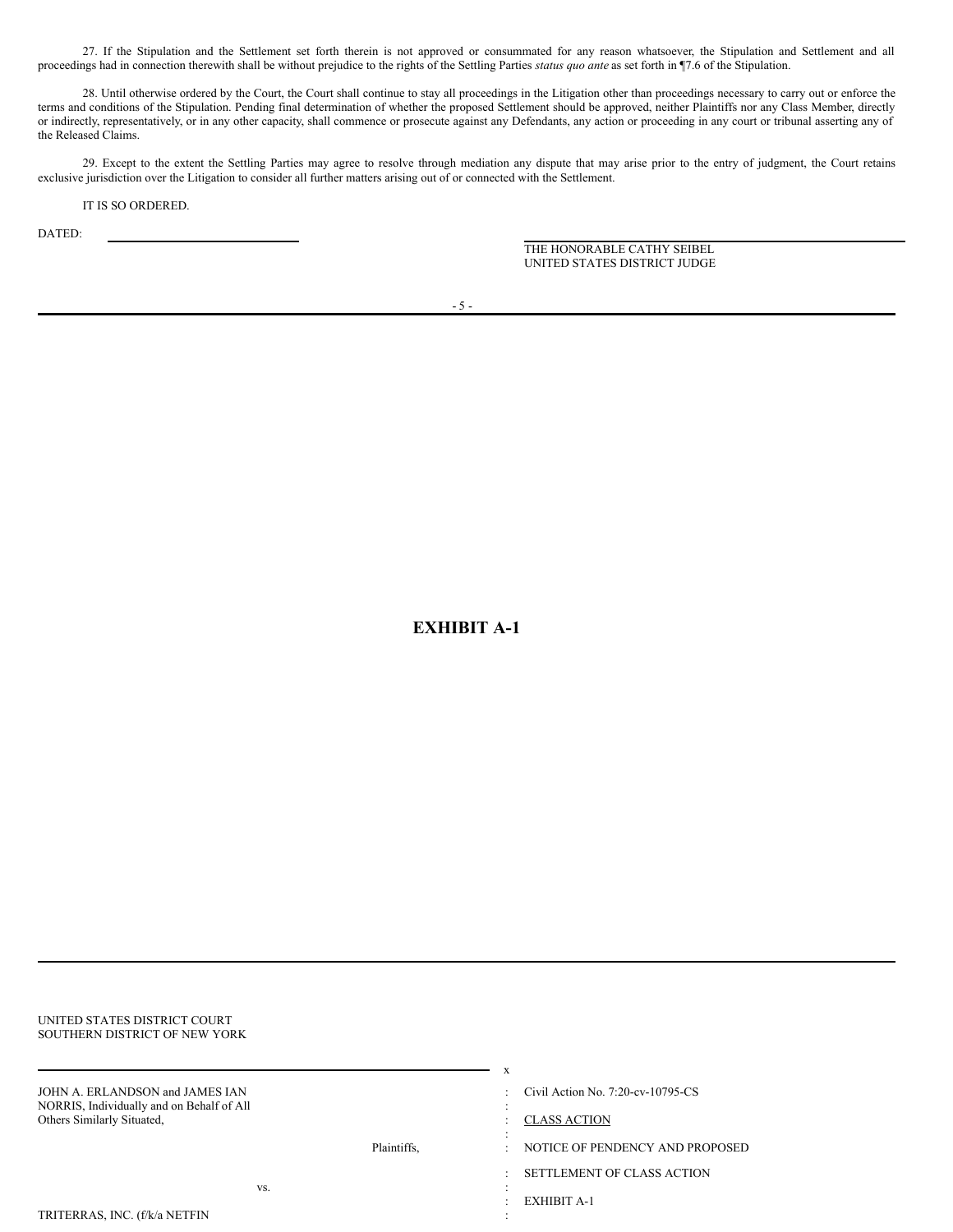| HOLDCO), NETFIN ACQUISITION CORP., |             |  |
|------------------------------------|-------------|--|
| TRITERRAS FINTECH PTE. LTD., MVR   |             |  |
| NETFIN LLC, RICHARD MAURER,        |             |  |
| MARAT ROSENBERG, VADIM             |             |  |
| KOMISSAROV, GERALD PASCALE,        |             |  |
| SRINIVAS KONERU, JAMES H. GROH,    |             |  |
| ALVIN TAN, JOHN A. GALANI,         |             |  |
| MATTHEW RICHARDS, VANESSA          |             |  |
| SLOWEY and KENNETH STRATTON,       |             |  |
|                                    |             |  |
|                                    | Defendants. |  |
|                                    |             |  |

TO: ALL PERSONS AND ENTITIES WHO PURCHASED OR ACQUIRED THE CLASS A COMMON STOCK OR WARRANTS OF TRITERRAS, INC. **("TRITERRAS") AT ANY TIME FROM JUNE 29, 2020 TO, AND INCLUDING, JANUARY 14, 2021 ("CLASS PERIOD")**

PLEASE READ THIS NOTICE CAREFULLY AND IN ITS ENTIRETY. YOUR RIGHTS MAY BE AFFECTED BY PROCEEDINGS IN THIS LITIGATION. PLEASE NOTE THAT IF YOU ARE A CLASS MEMBER, YOU MAY BE ENTITLED TO SHARE IN THE PROCEEDS OF THE SETTLEMENT DESCRIBED IN THIS NOTICE. TO CLAIM YOUR SHARE OF THIS FUND, YOU MUST SUBMIT A VALID PROOF OF CLAIM AND RELEASE FORM ("PROOF OF CLAIM") **POSTMARKED OR SUBMITTED ONLINE ON OR BEFORE \_\_\_\_\_\_\_\_\_\_\_\_, 2022**.

Court-appointed Lead Plaintiff John A. Erlandson and named plaintiff James Ian Norris ("Plaintiffs")<sup>1</sup> have reached a proposed settlement in the amount of \$9,000,000 in cash on behalf of the proposed Class ("Settlement").

x

- The Settlement, if approved by the Court, will: resolve all claims against the Released Persons (as defined below) in this proposed class action ("Action"), including that Triterras investors were misled about its operations and financial results during the Class Period; avoid the costs and risks of continuing the Action; and provide a cash payment to Class Members who timely submit valid claims.
- The Court in charge of the Action still has to decide whether to approve the Settlement. Cash payments will be made to Authorized Claimants eligible to receive payment if the Court approves the Settlement and after any appeals are resolved, which may be a lengthy process. Please be patient.

# **SUMMARY OF THIS NOTICE**

# **I. DESCRIPTION OF THE ACTION AND THE CLASS**

This Notice relates to a proposed Settlement of claims in a pending securities class action lawsuit brought by investors alleging, among other things, that Defendants violated the federal securities law by allegedly failing to make required disclosures to investors regarding Triterras's management, relationships, operations, and financial performance. The proposed Settlement, if approved by the Court, will settle claims of all Persons who purchased or otherwise acquired the Class A common stock or warrants of Triterras from June 29, 2020 to and including January 14, 2021 (the "Class").

1 All capitalized terms used in this Notice that are not defined herein shall have the meanings provided in the Stipulation and Agreement of Settlement dated April 27, 2022 ("Stipulation"), which is available on the website for this Settlement at www.TriterrasSecuritiesSettlement.com.

> QUESTIONS? PLEASE CALL 888-850-0265 OR VISIT www.TriterrasSecuritiesSettlement.com - 1 -

# **II. STATEMENT OF THE CLASS'S RECOVERY**

Subject to Court approval, Plaintiffs, on behalf of the proposed Class, have agreed to settle all claims in the Action in exchange for a cash payment of \$9,000,000 ("Settlement Amount"). The claims that will be resolved by the Settlement include any and all claims (including Unknown Plaintiffs' Claims as set forth below) that could have been asserted based on, arising from or relating to: (i) the purchase or acquisition of the Class A common stock or warrants of Triterras during the Class Period, which covers the period from June 29, 2020 to and including January 14, 2021; and (ii) the acts, facts, statements or omissions that were or could have been alleged or asserted by Plaintiffs in this Action relating to conduct which occurred during the Class Period. The Settlement Amount will be deposited in an interest-bearing escrow account ("Settlement Fund").

Based on the proposed Plan of Allocation, and assuming that valid claims are submitted for every eligible Class A common share or warrant of Triterras (which is unlikely), the estimated average recovery is \$0.25 per share and \$0.05 per warrant, before deducting fees, expenses or other awards that the Court may approve. If the Court grants the fee, expense and award applications in full, all awarded fees, costs, and expenses together will represent about \$0.088 per share and about \$0.016 per warrant. A Class Member's actual recovery will depend on various factors, including: (1) the number of claims filed; and (2) the timing and amount of any purchases, acquisitions and sales of Triterras securities.

The Net Settlement Fund (which is the Settlement Fund less taxes, tax expenses, notice and administration costs, attorneys' fees and litigation expenses awarded to Lead Counsel and any award to Plaintiffs) will be distributed in accordance with a plan of allocation ("Plan of Allocation") to be approved by the Court. The proposed Plan of Allocation is included in this Notice.

# **III. STATEMENT OF POTENTIAL OUTCOME OF THE ACTION**

The Settling Parties do not agree on whether Plaintiffs would have prevailed on their claims against Defendants. Nor do they agree on the average amount of damages that Class Members could have recovered if Plaintiffs prevailed on their claims on behalf of the Class.

The issues on which the Settling Parties disagree include: (i) whether any Defendant failed to make required disclosures during the Class Period; (ii) whether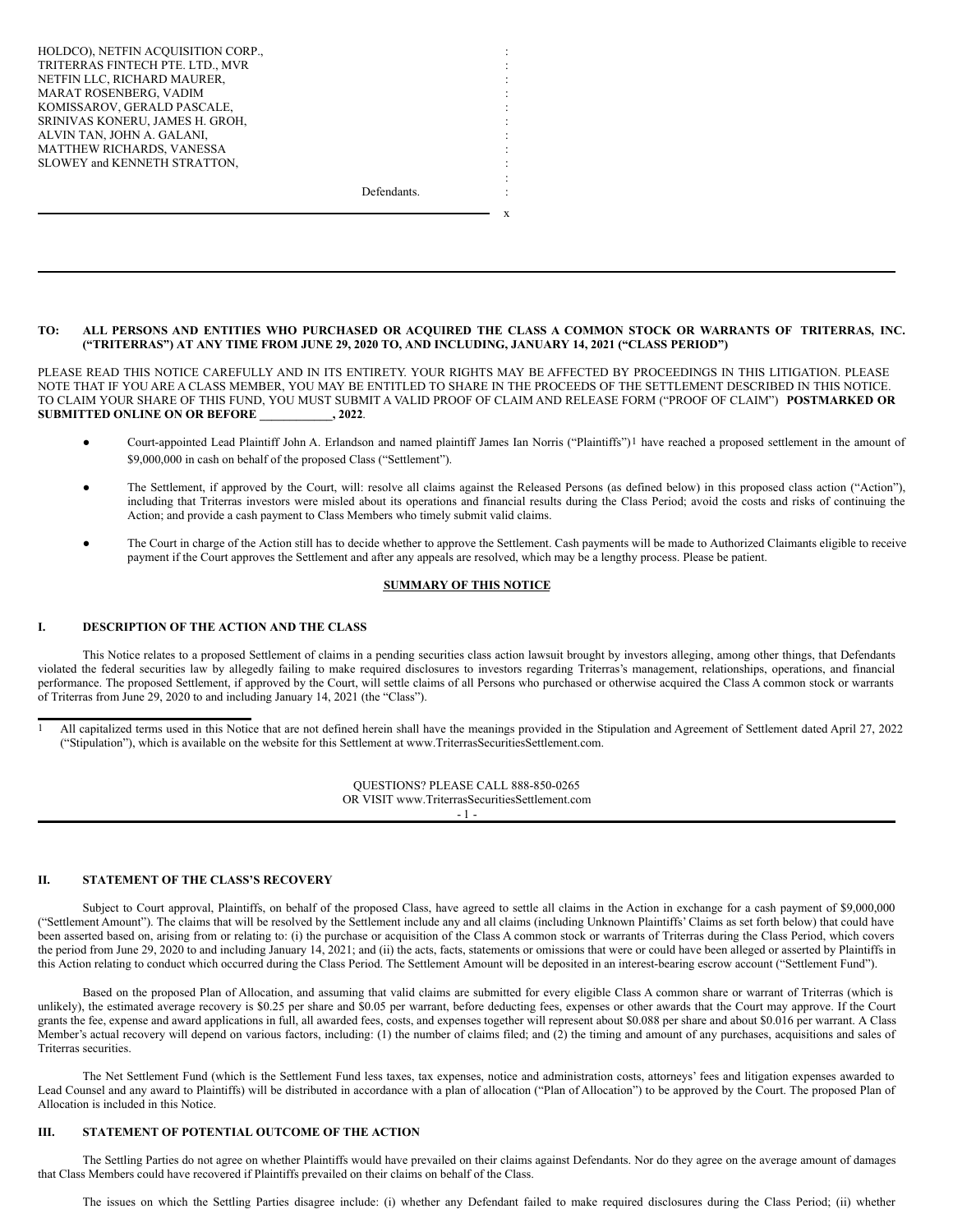Defendants' conduct, even if true, caused harm to Class Members for which damages could be recovered if Plaintiffs prevailed on any claim alleged; (iii) the amounts by which the value or trading price of Triterras securities were artificially inflated, if at all, during the Class Period; (iv) the extent to which external factors, such as general market, economic and industry conditions, influenced the trading price of Triterras securities during the Class Period; (v) who, if anyone, can be included in the Class; (vi) the amount, if any, of alleged damages suffered by purchasers or acquirers of Triterras Class A common stock or warrants during the Class Period; and (vii) whether Defendants had meritorious defenses to Plaintiffs' claims.

Defendants deny that they have engaged in any wrongdoing as alleged by Plaintiffs, deny any liability whatsoever for any of the claims that Plaintiffs alleged in this Action, and deny that the price or value of Triterras securities was artificially inflated by misstatements and omissions alleged by Plaintiffs. Plaintiffs maintain that they brought the Action in good faith and that there was and is factual support for their claims, even if it would be difficult to prove the claims or recover damages allegedly resulting from their claims.

The proposed Settlement eliminates the risks and uncertainties associated with this Litigation for both Plaintiffs and Defendants and provides Class Members with the certainty of a monetary recovery regardless of Plaintiffs' ability to prove these claims, or Defendants' ability to defeat these claims, at trial.

> QUESTIONS? PLEASE CALL 888-850-0265 OR VISIT www.TriterrasSecuritiesSettlement.com  $-2 -$

# **IV. STATEMENT OF ATTORNEYS' FEES AND LITIGATION EXPENSES SOUGHT**

Lead Counsel will apply to the Court for an award of attorneys' fees from the Settlement Fund in an amount up to one-third of the Settlement Amount plus an award of litigation expenses incurred in connection with prosecuting and resolving the Action, in an amount not to exceed \$100,000, plus interest on both amounts from the date of funding at the same rate as earned by the Settlement Fund. Plaintiffs will also apply for an award in an amount not to exceed \$10,000 each (for a total of \$20,000) in connection with their representation of the proposed Class.

# **V. IDENTIFICATION OF ATTORNEYS FOR PLAINTIFFS AND THE CLASS**

Plaintiffs and the Class are represented by Court-appointed Lead Counsel: Joseph Russello, Robbins Geller Rudman & Dowd LLP, 58 South Service Road, Suite 200, Melville, New York 11747, Telephone: 800/449-4900.

# **VI. REASONS FOR SETTLEMENT**

For Plaintiffs, the principal reason for the Settlement is the immediate benefit of a substantial cash recovery for the Class. This benefit must be compared to the risk that no recovery or a smaller recovery might be achieved, if the Action proceeded and the Court decided Defendants' forthcoming motions to dismiss, any motion for class certification, or any summary judgment motions, or after a contested trial and likely appeals were resolved, possibly years into the future. For Defendants, who deny all allegations of liability, fault or wrongdoing whatsoever and that any Class Members were damaged, the principal reason for the Settlement is to eliminate the burden, expense, and uncertainty of further litigation.

## **YOUR LEGAL RIGHTS AND OPTIONS IN THE SETTLEMENT**

| <b>ACTIONS YOU MAY PURSUE</b>                                                                                                                               | <b>EFFECT OF TAKING THIS ACTION</b>                                                                                                                                                                                                                                                                                                                                                                                                                                                                                                                                                             |
|-------------------------------------------------------------------------------------------------------------------------------------------------------------|-------------------------------------------------------------------------------------------------------------------------------------------------------------------------------------------------------------------------------------------------------------------------------------------------------------------------------------------------------------------------------------------------------------------------------------------------------------------------------------------------------------------------------------------------------------------------------------------------|
| SUBMIT A PROOF OF CLAIM FORM POSTMARKED NO LATER THAN<br>.2022.                                                                                             | This is the only way to be potentially eligible to receive a payment from the Settlement.                                                                                                                                                                                                                                                                                                                                                                                                                                                                                                       |
| <b>EXCLUDE YOURSELF FROM THE CLASS BY SUBMITTING A WRITTEN</b><br>REQUEST FOR EXCLUSION POSTMARKED NO LATER THAN<br>, 2022.                                 | Get no payment. This is the only option that allows you to ever be part of any other<br>lawsuit against Defendants concerning the claims that were, or could have been, asserted<br>in this Action. It is also the <i>only</i> way for Class Members to remove themselves from the<br>Class. If you are considering excluding yourself from the Class, please note that<br>there is a risk that any new claims asserted against Defendants would be time-<br>barred. You should talk to a lawyer before you request exclusion from the Class for<br>the purpose of bringing a separate lawsuit. |
| <b>OBJECT TO THE SETTLEMENT BY SUBMITTING A WRITTEN</b><br><b>OBJECTION SO THAT IT IS RECEIVED NO LATER THAN</b><br>.2022.                                  | Write to the Court and counsel identified herein and explain why you do not like the<br>Settlement, the proposed Plan of Allocation, and/or the request for attorneys' fees and<br>expenses or award to Plaintiffs. In order to object, you must remain a Class Member,<br>may not request to exclude yourself from the Class, and will be bound by the Court's<br>determinations.                                                                                                                                                                                                              |
| <b>GO TO THE HEARING ON</b><br>, 2022 AT : .M., AND FILE A<br><b>NOTICE OF INTENTION TO APPEAR SO THAT IT IS RECEIVED NO</b><br><b>LATER THAN</b><br>.2022. | Ask to speak in Court about the fairness of the Settlement, the proposed Plan of<br>Allocation, or the request for attorneys' fees and expenses or requested award to<br>Plaintiffs.                                                                                                                                                                                                                                                                                                                                                                                                            |
| <b>DO NOTHING.</b>                                                                                                                                          | You will not be eligible to receive a payment from the Settlement, you will give up your<br>rights and release claims against Defendants and other Related Parties, and you will still<br>be bound by the Settlement.                                                                                                                                                                                                                                                                                                                                                                           |
|                                                                                                                                                             | <b>OUESTIONS? PLEASE CALL 888-850-0265</b>                                                                                                                                                                                                                                                                                                                                                                                                                                                                                                                                                      |

OR VISIT www.TriterrasSecuritiesSettlement.com

- 3 -

#### **WHAT THIS NOTICE CONTAINS**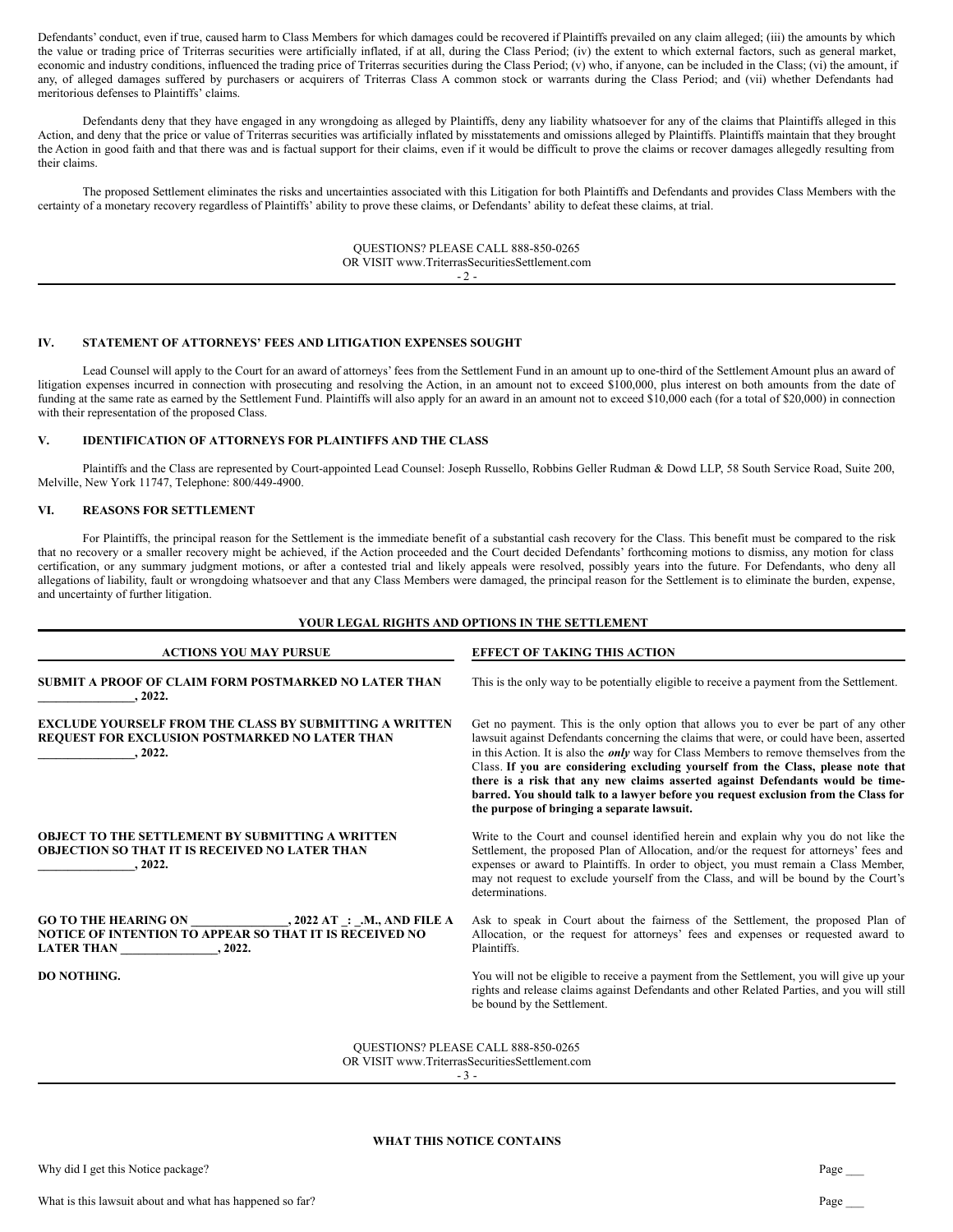<span id="page-18-0"></span>

| How do I know if I am part of the Settlement?                                                        | Page |
|------------------------------------------------------------------------------------------------------|------|
| Are there exceptions to being included in the Class?                                                 | Page |
| What does the Settlement provide?                                                                    | Page |
| How much will my payment be?                                                                         | Page |
| How and when can I get a payment?                                                                    | Page |
| What am I giving up by staying in the Class?                                                         | Page |
| How do I "opt out" (exclude myself) from the proposed Settlement?                                    | Page |
| If I do not exclude myself, can I sue Defendants and other Related Parties for the same thing later? | Page |
| Do I have a lawyer in this case?                                                                     | Page |
| How will Plaintiffs' lawyers be paid?                                                                | Page |
| How do I tell the Court that I do not like something about the proposed Settlement?                  | Page |
| When and where will the Court decide whether to approve the proposed Settlement?                     | Page |
| Do I have to come to the hearing?                                                                    | Page |
| What happens if I do nothing at all?                                                                 | Page |
| Are there more details about the proposed Settlement and the lawsuit?                                | Page |
| Plan of Allocation of Net Settlement Fund                                                            | Page |
| What if I bought the Class A common stock or warrants on someone else's behalf?                      | Page |
|                                                                                                      |      |

# QUESTIONS? PLEASE CALL 888-850-0265 OR VISIT www.TriterrasSecuritiesSettlement.com

#### $-4-$

# **BASIC INFORMATION**

# **1. Why did I get this Notice package?**

You or someone in your family may have purchased or otherwise acquired Triterras Class A common stock or warrants during the Class Period. The Court directed that this Notice be sent to Class Members because they have a right to know about the proposed Settlement, and about all of their options, before the Court decides whether to approve the Settlement. If approved, the Settlement will end all of the Class's claims against the Defendants.

The Court will consider whether to approve the Settlement at a Settlement Hearing on \_\_\_\_\_, 2022, at \_\_:\_\_\_\_\_.m. If the Court approves the Settlement, and after any appeals are resolved and the Settlement administration is completed, the Claims Administrator appointed by the Court will make the payments that the Settlement allows.

The Court in charge of the case is the U.S. District Court for the Southern District of New York, and the case is known as*Erlandson v. Triterras, Inc., et al.*, Case No. 7:20-cv-10795-CS. U.S. District Judge Cathy Seibel presides over this Action. The people who brought these claims are called "Plaintiffs" and Triterras and others sued are called "Defendants."<sup>2</sup>

# **2. What is this lawsuit about and what has happened so far?**

Plaintiffs' claims in the Action are set forth in the Amended Complaint, dated and filed as of July 1, 2021 ("Complaint"). The Complaint alleges that Defendants violated Sections 11, 12(a)(2) and 15 of the Securities Act of 1933 ("Securities Act") and Sections 10(b) and 20(a) of the Securities Exchange Act of 1934 ("Exchange Act").

In general, Plaintiffs allege that Defendants failed to disclose or otherwise misrepresented information about several subjects: (i) relationships between insiders at Netfin and Fintech and the employment history of certain executives, some of whom occupied management-level positions at Triterras; (ii) the way in which Netfin's acquisition of Fintech arose in the series of transactions which resulted in Triterras's formation; (iii) Rhodium's financial condition and implications for Triterras's business; (iv) the users of Fintech's trading platform; and (v) the state of the commodities trade financing industry. The Complaint alleges that investors suffered losses under the Securities Act and the Exchange Act when the trading price of Triterras securities declined after the December 17, 2020 disclosure on Rhodium and the publication of reports on December 17, 2020 and January 14, 2021 about insider relationships, alleged related-party transactions, and other information.

After filing the Complaint, Robbins Geller, on behalf of Plaintiffs and the putative Class, continued investigating the allegations. The parties then engaged the services of Jed D. Melnick, Esq., an experienced mediator with JAMS, to conduct an all-day mediation on October 8, 2021. Each side submitted a confidential mediation statement to Mr. Melnick and discussed the strengths and weaknesses of their respective positions with Mr. Melnick. Although the mediation concluded without a settlement, each side continued to engage in discussions with Mr. Melnick regarding a resolution. On October 28, 2021, Triterras announced that its Audit Committee had concluded an investigation, with the assistance of outside advisors, into the allegations contained in the January 14, 2021 report, and determined that those allegations "lack either factual support or material basis" and "do not require additional action by the Company."

In November 2021, Mr. Melnick presented the parties with a mediator's proposal to resolve the Action. On January 22, 2022, after continued negotiations, the parties reached an agreement-in-principle to resolve the Action. The parties then negotiated the terms of a Stipulation and Agreement of Settlement to memorialize the proposed Settlement described in this Notice.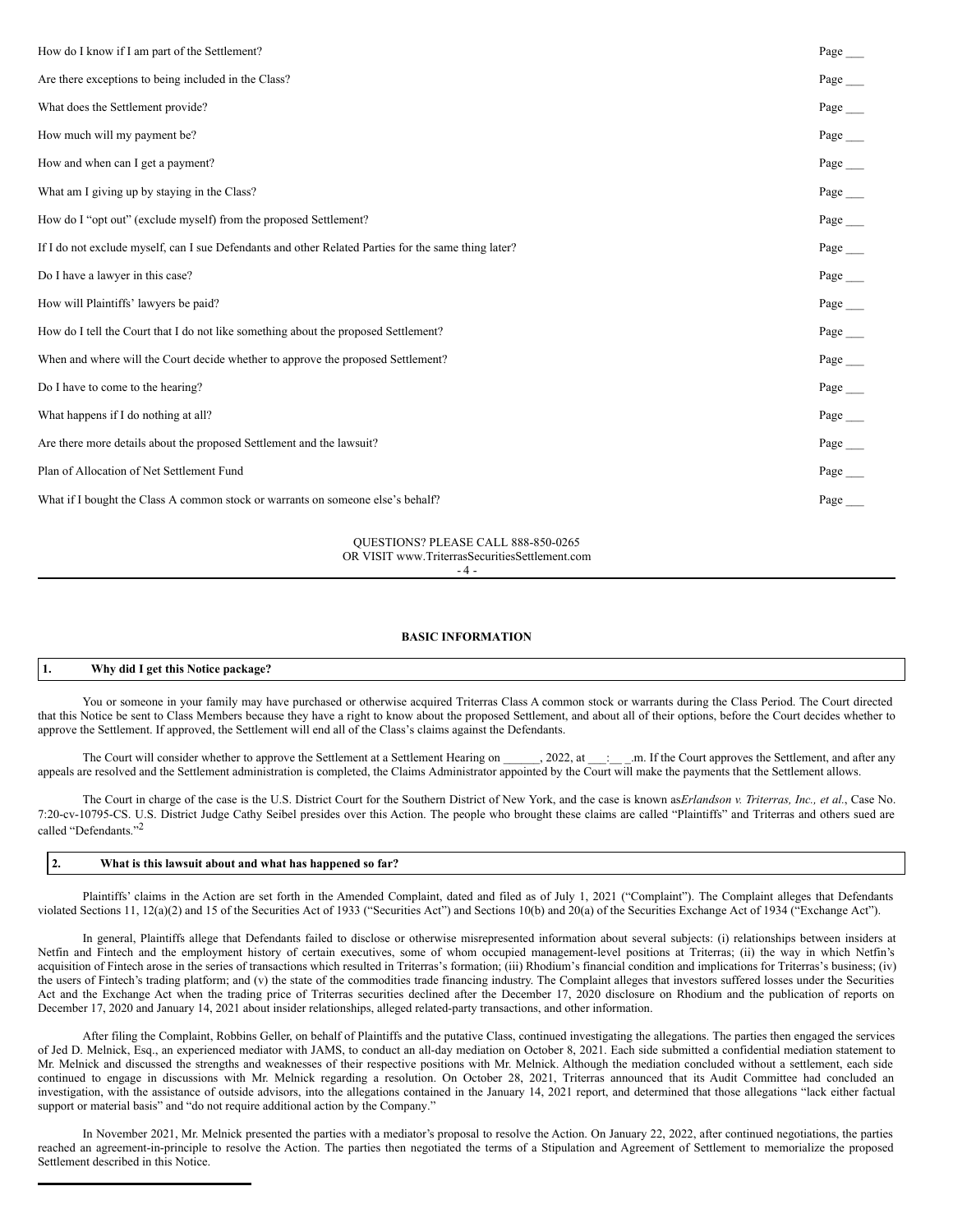2 Plaintiffs are John A. Erlandson and James Ian Norris. Defendants are Triterras, Netfin Acquisition Corp. ("Netfin"), Triterras Fintech Pte. Ltd. ("Fintech"), MVR Netfin LLC, Richard Maurer, Marat Rosenberg, Vadim Komissarov, Gerald Pascale, Srinivas Koneru, James H. Groh, Alvin Tan, John A. Galani, Matthew Richards, Vanessa Slowey, and Kenneth Stratton.

#### QUESTIONS? PLEASE CALL 888-850-0265 OR VISIT www.TriterrasSecuritiesSettlement.com - 5 -

## **WHO IS IN THE SETTLEMENT**

### **3. How do I know if I am part of the Settlement?**

The Court has issued an Order, for the purposes of the Settlement only, that everyone who fits the following description, and is not excluded by definition from the Class, is a member of the Class, or a "Class Member," unless they take steps to opt out and exclude themselves:

All persons and entities who purchased or otherwise acquired Triterras Class A common stock or warrants from June 29, 2020 to and including January 14, 2021.

Receipt of this Notice does not mean you are a Class Member. Please check your records or contact your broker to see if you acquired eligible Triterras Class A common stock or warrants.

If you are not sure whether you are included in the Class, please write to*Triterras Securities Settlement*, Claims Administrator, c/o Gilardi & Co. LLC, P.O. Box 43339, Providence, RI 02940-3339; call 888-850-0265; or visit www.TriterrasSecuritiesSettlement.com. Or you can fill out and return the Proof of Claim described below to see if you qualify.

#### **4. Are there exceptions to being included in the Class?**

There are some people who are excluded from the Class by definition, including Defendants and their families, officers, affiliates, entities in which they have or had a controlling interest, and the legal representatives, heirs, successors-in-interest or assigns of any such excluded party. Also excluded is anyone who timely and validly requests exclusion from the Class, as approved by the Court.

# **THE SETTLEMENT BENEFITS - WHAT YOU MAY RECEIVE**

# **5. What does the Settlement provide?**

In the Settlement, Triterras has agreed to pay and/or cause to be paid by its insurer \$9 million in cash, which will be deposited in the Settlement Fund, an interestbearing escrow account for the benefit of the Class. The Settlement Fund will be divided, after deduction of Court-awarded attorneys' fees and expenses, settlement administration costs and any applicable taxes and tax expenses, among all Class Members who timely submit valid Proofs of Claim that are accepted for payment by the Court ("Authorized Claimants").

#### **6. How much will my payment be?**

The Plan of Allocation, discussed in detail below, explains how the Net Settlement Fund will be allocated among purchasers and/or acquirers of Triterras Class A common stock or warrants and how claimants' "Recognized Claims" will be calculated. Your share of the Net Settlement Fund will depend on several factors, including when you bought and sold your Triterras Class A common stock or warrants and how much you paid.

It is unlikely that you will receive payment for your entire Recognized Claim, given the number of potential Class Members. After all Class Members have sent in their Proofs of Claim, the payment any Authorized Claimant will get will be their *pro rata* share of the Net Settlement Fund based on the Plan of Allocation approved by the Court.

> QUESTIONS? PLEASE CALL 888-850-0265 OR VISIT www.TriterrasSecuritiesSettlement.com - 6 -

# **HOW YOU GET A PAYMENT - SUBMITTING A PROOF OF CLAIM**

# **7. How and when can I get a payment?**

To qualify for a payment, you must sign and timely submit a valid Proof of Claim with supporting documents (DO NOT SEND ORIGINALS of your supporting documents). A Proof of Claim is enclosed with this Notice and is also available at www.TriterrasSecuritiesSettlement.com. Please submit it to the Claims Administrator either by First-Class Mail (postmarked on or before \_\_\_\_\_\_\_\_\_\_\_\_\_, 2022), or online at www.TriterrasSecuritiesSettlement.com (received no later than \_\_\_\_\_\_\_\_\_\_, 2022). The Claims Administrator needs all of the information requested in the Proof of Claim in order to determine if you are eligible to receive a distribution from the Net Settlement *Fund*.

Any Class Member who fails to submit a Proof of Claim by the date identified above shall be barred from receiving any distribution from the Net Settlement Fund or payment pursuant to this Settlement unless, by order of the Court or the discretion of Lead Counsel, late-filed Proofs of Claim are accepted, but shall in all other respects be bound by all terms of the Stipulation and Settlement, including the terms of the Judgment and all releases provided for herein and therein, and will be permanently barred and enjoined from bringing any action, claim or other proceeding of any kind against any Released Person concerning the Released Claims.

The Court will hold a hearing to decide whether to approve the Settlement and Plan of Allocation. After all Proofs of Claim are submitted, the Claims Administrator will determine the eligibility and validity of the claims and may request further information, which is a lengthy process. If the Court approves the Settlement, there may still be appeals which would delay payment.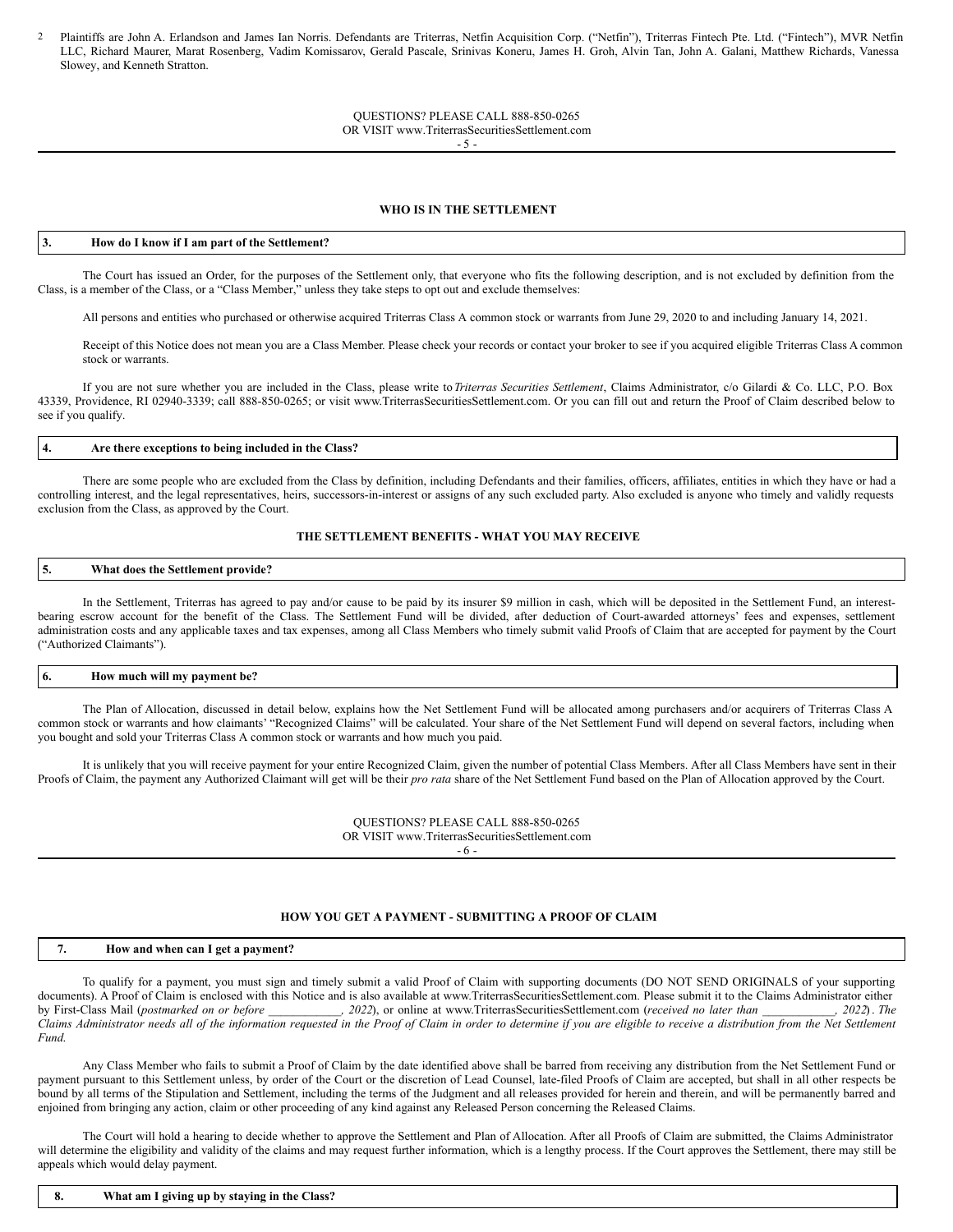Unless you exclude yourself, you will stay in the Class, which means that as of the date the Settlement becomes effective under the terms of the Stipulation (the "Effective Date"), you on behalf of yourself and your "Releasing Plaintiff Parties" (as defined below) will forever give up and release all "Released Claims" (as defined below), including "Unknown Plaintiffs' Claims" (as defined below), against the "Released Persons" (as defined below). You and your Releasing Plaintiff Parties will not in the future be able to bring a case asserting any Released Claim against any Released Person.

(a) "Related Parties" means each Defendant's respective present, former, or future parents, subsidiaries, divisions and affiliates and the respective present and former employees, members, partners, principals, officers, directors, controlling shareholders, attorneys, advisors, accountants, auditors, underwriters, consultants, investment bankers, commercial bankers, joint ventures, insurers, and re-insurers of each of them; and the predecessors, successors, estates, immediate family members, spouses, heirs, executors, trusts, trustees, administrators, agents, representatives, assigns, and assignees of each of them, in their capacity as such.

(b) "Released Claims" means any and all claims, demands, rights, causes of action, or liabilities (including Unknown Plaintiffs' Claims, defined below), that could have been asserted in any forum, whether foreign or domestic, whether based on or arising under federal, state, local, or foreign law, whether based on statutory law, common law, rule or regulation, whether fixed or contingent, foreseen or unforeseen, matured or unmatured, accrued or unaccrued, liquidated or unliquidated, whether direct, representative, class or individual in nature, based on, arising from or relating to, based on, arising from, or relating to: (i) the purchase or acquisition of Class A common stock or warrants of Triterras during the Class Period; and (ii) the acts, facts, statements or omissions that were or could have been alleged or asserted by Plaintiffs relating to conduct which occurred during the Class Period. The conduct covered in subsection ii of this paragraph includes, but is not limited to, Netfin's and/or the other Defendants' alleged involvement, during the Class Period, in: (a) forming Netfin Holdco, issuing Triterras securities, and soliciting purchasers of Triterras securities, all of which allegedly violated the Securities Act of 1933; (b) making any allegedly misleading statements or omissions, including any statements or omissions that could have induced investors to purchase Triterras securities, all of which allegedly violated the Securities Exchange Act of 1934; and (c) controlling any primary violators of the federal securities laws, which conduct allegedly violated both the Securities Act of 1933 and the Securities Exchange Act of 1934. Released Claims does not include claims to enforce the Settlement.

(c) "Released Persons" means each and all of Defendants and their Related Parties.

(d) "Releasing Plaintiff Party" or "Releasing Plaintiff Parties" means each and every plaintiff, Class Member, Plaintiff, and each of their respective past or present trustees, officers, directors, partners, employees, contractors, auditors, principals, agents, attorneys, predecessors, successors, assigns, representatives, affiliates, insurers, parents, subsidiaries, general or limited partners or partnerships, and limited liability companies; and the spouses, members of the immediate families, representatives, and heirs of any Releasing Plaintiff Party who is an individual, as well as any trust of which any Releasing Plaintiff Party is the settlor or which is for the benefit of any of their immediate family members. Releasing Plaintiff Parties do not include any Person who timely and validly seeks exclusion from the Class.

> QUESTIONS? PLEASE CALL 888-850-0265 OR VISIT www.TriterrasSecuritiesSettlement.com - 7 -

(e) "Unknown Plaintiffs' Claims" means any Released Claims which Plaintiffs or the Releasing Plaintiff Parties do not know or suspect to exist in their favor at the time of the release of the Released Persons which, if known by them, might have affected their settlement with and release of the Released Persons, or might have affected their decision with respect to this Settlement, including, without limitation, any decision not to object to this Settlement or seek exclusion from the Class. With respect to any and all Released Claims, the Settling Parties stipulate and agree that, upon the Effective Date, Plaintiffs shall expressly waive and each Releasing Plaintiff Party shall be deemed to have, and by operation of the Judgment shall have, expressly waived the provisions, rights, and benefits of California Civil Code §1542, which provides:

#### A general release does not extend to claims that the creditor or releasing party does not know or suspect to exist in his or her favor at the time of executing the release and that, if known by him or her, would have materially affected his or her settlement with the debtor or **released party.**

Plaintiffs shall expressly waive and each Releasing Plaintiff Party shall be deemed to have, and by operation of the Judgment shall have, expressly waived any and all provisions, rights, and benefits conferred by any law of any state or territory of the United States, or principle of common law, which is similar, comparable or equivalent to California Civil Code §1542. Plaintiffs and the Releasing Plaintiff Parties acknowledge that they may hereafter discover facts in addition to or different from those which they now know or believe to be true with respect to the subject matter of the Released Claims, but Plaintiffs shall expressly waive, compromise, discharge, extinguish, settle and release and each Releasing Plaintiff Party, upon the Effective Date, shall be deemed to have, and by operation of the Judgment shall have, fully, finally, and forever waived, compromised, discharged, extinguished, settled and released any and all Released Claims, known or unknown, suspected or unsuspected, contingent or non-contingent, whether or not concealed or hidden, which now exist, or heretofore have existed, upon any theory of law or equity now existing or coming into existence in the future, including, but not limited to, conduct which is negligent, intentional, with or without malice, or a breach of any duty, law or rule, without regard to the subsequent discovery or existence of such different or additional facts. Plaintiffs acknowledge, and the Releasing Plaintiff Parties shall be deemed by operation of the Judgment to have acknowledged, that the foregoing waiver was separately bargained for and a key element of the Settlement of which this release is a part.

#### **EXCLUDING YOURSELF FROM THE SETTLEMENT**

If you want to keep any right you may have to sue or continue to sue the Released Persons on your own about the Released Claims, then you must take steps to exclude yourself from the Class. Defendants may withdraw from and terminate the Settlement if Class Members who purchased or acquired in excess of a certain amount of Class A common stock or warrants opt out from the Class.

If you timely and properly request exclusion from the Class, you will retain any rights you have to sue Defendants yourself with respect to the Released Claims (to the extent those claims are viable under the statutes of limitations and repose applicable to claims under the Securities Act, Exchange Act, or otherwise). Before you decide to request exclusion from the Class, you are urged to consult your counsel, at your own expense, to fully evaluate your rights and the consequences of excluding yourself from the Class.

#### **9. How do I "opt out" (exclude myself) from the proposed Settlement?**

To "opt out" (exclude yourself) from the Class, you must deliver or mail a signed letter by First-Class Mail stating that you "request exclusion from the Class in *Erlandson v. Triterras, Inc., et al.*, Case No. 7:20-cv-10795-CS (S.D.N.Y.)." Your letter *must* state the date(s), price(s) and number of Class A common shares or warrants of your purchases, acquisitions and sales during the Class Period, as well as the number of shares or warrants you held at the beginning and end of the Class Period. This information is needed to determine whether you are a Class Member. In addition, you must include your name, address, telephone number, and your signature.

You must submit your request for exclusion addressed to *Triterras Securities Settlement*, Claims Administrator, c/o Gilardi & Co. LLC, EXCLUSIONS, 150 Royall uite 101, Canton, MA 02021. The request for exclusion must be Street, Suite 101, Canton, MA 02021. The request for exclusion must be postmarked on or before **telephone or by email**. Your request for exclusion must comply with these requirements in order to be valid. If you are excluded, you will not be eligible to get any payment from the Settlement proceeds and you cannot object to the Settlement, the proposed Plan of Allocation or the application for attorneys' fees and expenses or an award to Plaintiffs.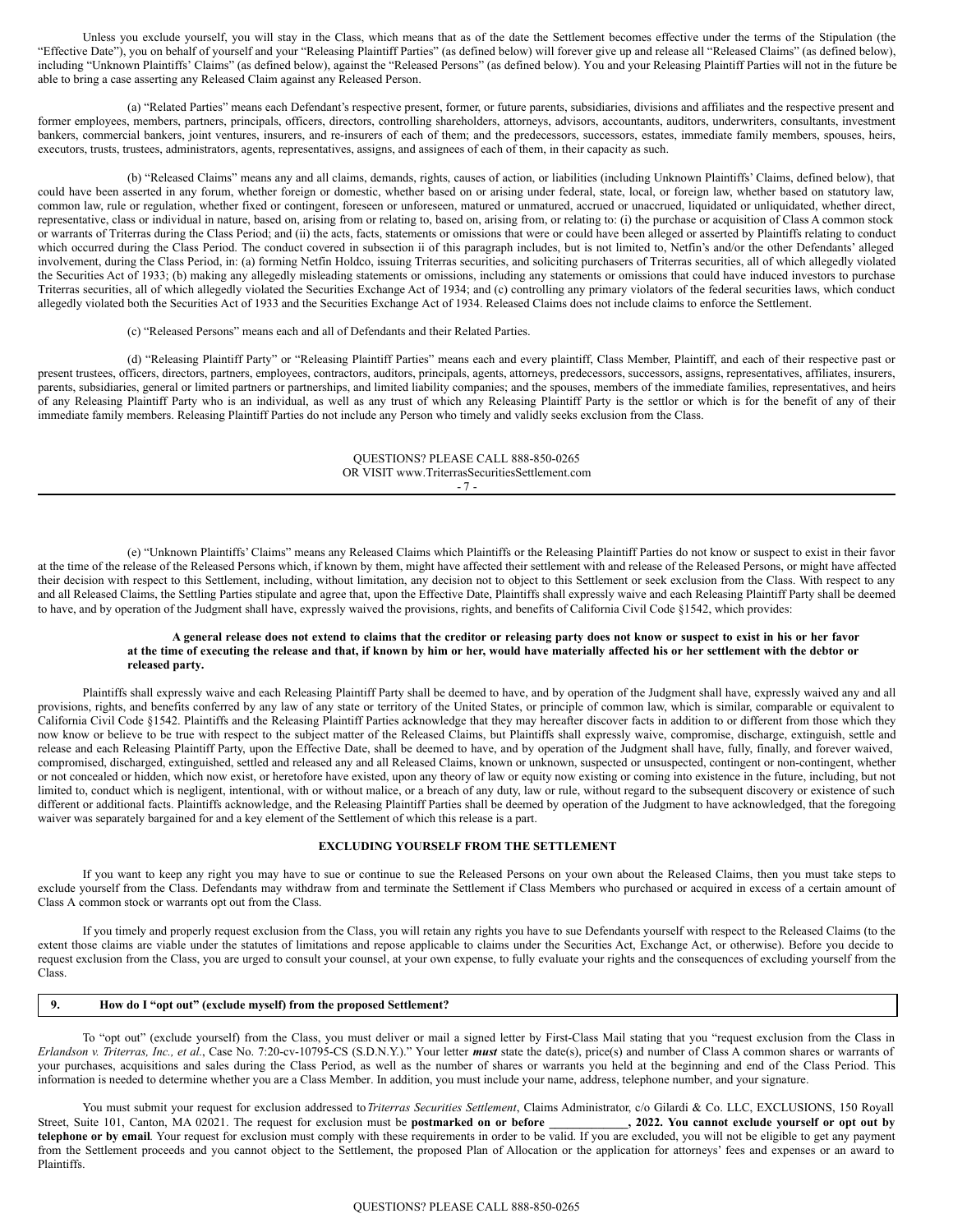- 8 -

# 10. If I do not exclude myself, can I sue Defendants and other Related Parties for the same thing later?

No. Unless you exclude yourself, you give up any rights you or the Releasing Plaintiff Parties may have to sue Defendants and other Related Parties for all Released Claims.

# **THE LAWYERS REPRESENTING YOU**

# **11. Do I have a lawyer in this case?**

The Court appointed the law firm of Robbins Geller Rudman & Dowd LLP as Lead Counsel to represent all Class Members. You will not be separately charged for the services of these lawyers. The Court will determine the amount of Lead Counsel's fees and expenses, and Lead Counsel may exercise its discretion to allocate awarded fees among plaintiffs' counsel. Any fees and expenses awarded by the Court will be paid from the Settlement Fund. If you want to be represented by your own lawyer, you may hire one at your own expense.

| $\frac{12}{2}$ | How will the lawyers be paid? |  |  |  |  |
|----------------|-------------------------------|--|--|--|--|
|----------------|-------------------------------|--|--|--|--|

Lead Counsel have not received any payment for their services, nor have they been paid to this point for any of their Litigation expenses. Lead Counsel will ask the Court to award them from the Settlement Fund attorneys' fees of up to one-third of the Settlement Amount, plus Litigation expenses they have incurred in an amount not to exceed \$100,000, plus interest on both amounts from the date of funding at the same rate earned by the Settlement Fund. Plaintiffs will also request awards, pursuant to 15 U.S.C. §78u-4(a)(4) in connection with representing the Class, in a total amount not to exceed \$20,000.

#### **OBJECTING TO THE SETTLEMENT**

#### **13. How do I tell the Court that I do not like something about the proposed Settlement?**

If you are a Class Member and do not exclude yourself ("opt out"), you can object to any part of the Settlement, the proposed Plan of Allocation, the application by Lead Counsel for attorneys' fees and expenses, or Plaintiffs' request for an award pursuant to 15 U.S.C. §78u- 4(a)(4). Unless otherwise ordered by the Court, any Class Member who does not object in the manner described in this Notice will be deemed to have waived any objection and will not be able to appear at the Settlement Hearing or make any objection.

Any objection must: (i) state the name, address, and telephone number of the objector and must be signed by the objector; (ii) state what the objector is objecting to and the specific reasons for each objection, including legal and evidentiary support for the objection; (iii) state whether the objection applies only to the objector, to a specific subset of the Class, or to the entire Class; (iv) include documents sufficient to prove the objector's membership in the Class; and (v) identify any other class actions to which either the objector or their counsel has previously objected.

Your objection must be filed with the U.S. District Court for the Southern District of New York by hand or by mail such that it isreceived on or before **2022**, at the address set forth below. You must also serve the papers on Lead Counsel and Defendant Triterras's Counsel at the addresses set forth below so that the papers are **received on or before \_\_\_\_\_\_\_\_\_\_, 2022.**

United States District Court<br>Southern District of New York The Honorable Charles L. Brieant Jr. Melville, NY 11747 Federal Building and Courthouse 300 Quarropas Street White Plains, NY 10601

#### COURT: LEAD COUNSEL:

CLERK OF THE COURT<br>
United States District Court<br>
United States District Court<br>
Conserved by Solid Museum of the States District Court 58 South Service Road, Suite 200

#### **DEFENDANT TRITTERRAS'S COUNSEL:**

CAHILL GORDON & REINDEL LLP Bradley J. Bondi 32 Old Slip New York, NY 10005

QUESTIONS? PLEASE CALL 888-850-0265 OR VISIT www.TriterrasSecuritiesSettlement.com  $-9 -$ 

#### **THE COURT'S SETTLEMENT HEARING**

# **14. When and where will the Court decide whether to approve the proposed Settlement?**

The Court will hold a Settlement Hearing at \_\_\_.m., on \_\_\_\_\_\_\_\_\_\_\_\_\_\_, 2022, before the Honorable Cathy Seibel, United States District Judge, at the United States District Court for the Southern District of New York, The Honorable Charles L. Brieant Jr. Federal Building and Courthouse, 300 Quarropas Street, White Plains, New York 10601. At this hearing, the Court will consider whether to approve the Settlement, the proposed Plan of Allocation, Lead Counsel's request for attorneys' fees and expenses, and Plaintiffs' request for an award. The Court will also consider written objections filed in accordance with the instructions set out above. We do not know how long it will take the Court to make these decisions.

The Court may change the date and time of the Settlement Hearing without further notice to Class Members. If you want to attend the hearing, please check with Lead Counsel or the Settlement website to be sure that the date or time has not changed.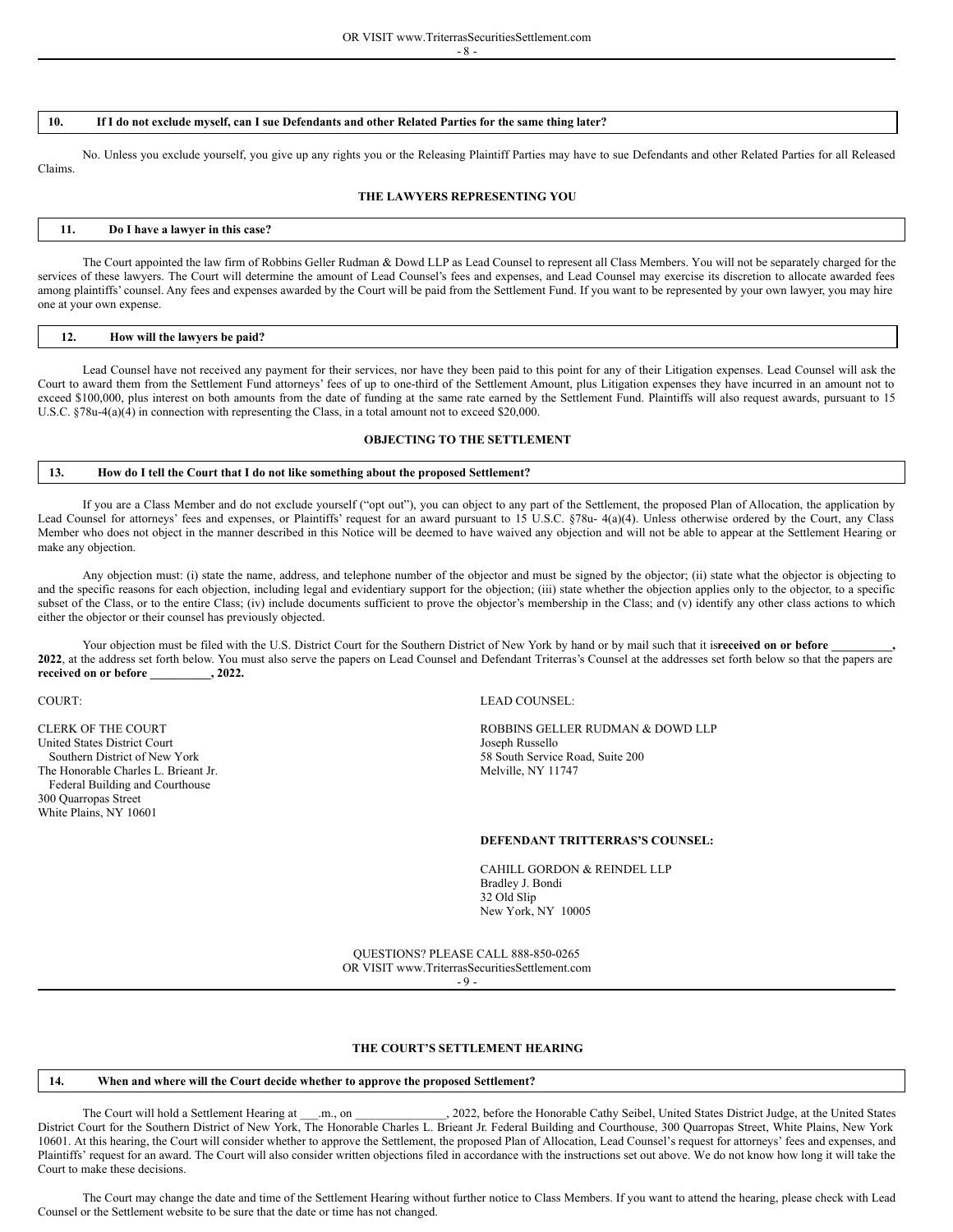#### **15. Do I have to come to the hearing and may I speak at it if I do?**

No. Lead Counsel will answer any questions the Court may have. But, you are welcome to come at your own expense. If you validly submit an objection, you may ask the Court for permission to speak at the Settlement Hearing. To do so, you must include with your objection a statement that it is your "notice of intention to appear in *Erlandson v. Triterras, Inc., et al.*, Case No. 7:20-cv-10795-CS (S.D.N.Y.)." You do not have to come to Court to talk about your objection.

#### **IF YOU DO NOTHING**

# **16. What happens if I do nothing at all?**

If you do nothing, you will get no money from this Settlement and you and your Releasing Plaintiff Parties will not be able to start a lawsuit, continue with a lawsuit, or be part of any other lawsuit against Defendants and their Related Parties about the Released Claims in this case.

> QUESTIONS? PLEASE CALL 888-850-0265 OR VISIT www.TriterrasSecuritiesSettlement.com  $-10-$

#### **GETTING MORE INFORMATION**

#### **17. Are there more details about the proposed Settlement and this Action?**

This Notice summarizes the proposed Settlement. You may review the Stipulation filed with the Court and all documents filed in the Action during business hours at the Office of the Clerk of the Court at 300 Quarropas Street, White Plains, New York 10601, or through the Court's Public Access to Court Electronic Records (PACER) system at https://pacer.uscourts.gov/.

You can also contact the Claims Administrator or Lead Counsel or visit the Settlement website. Please do not call the Court, the Clerk's Office, Defendants, or Defendants' Counsel with questions about the Settlement.

#### **PLAN OF ALLOCATION OF NET SETTLEMENT FUND**

The Net Settlement Fund will be distributed to Class Members who have submitted a valid and timely Proof of Claim. Such Class Members may receive a distribution only if they have an overall net loss on their transactions in Triterras securities during the Class Period.

Net loss is calculated by subtracting all profits from transactions in a particular Triterras security during the Relevant Period (defined below) from all losses in that same security. If you had a market gain with respect to overall transactions in a security during the Relevant Period, the value of the Recognized Claim for that security shall be zero. If you suffered an overall market loss with respect to overall transactions in a security during the Relevant Period, but that market loss was less than the total Recognized Claim calculated below, then the Recognized Claim for that security shall be limited to the amount of your actual market loss.

To prepare the Plan of Allocation and determine the amount an Authorized Claimant may recover under the Plan of Allocation, Lead Counsel conferred with an outside financial consultant who specializes in assessing damages and developing plans of allocation in securities class actions. The Plan of Allocation reflects a reasonable allocation of the Net Settlement Fund based on an evaluation of the trading price of Triterras Class A common stock and warrants in relation to the alleged revelation of previously concealed information, as alleged in the Complaint.

The Plan of Allocation takes into account the dates on which the public disclosure of relevant information occurred and the market's reaction to this information. Given the information disclosed and other relevant factors, the Plan of Allocation weights the January 14, 2021 disclosure at 50% (as reflected in Tables A and B, below).

A "Recognized Claim" is the sum of the Recognized Loss amounts for Eligible Shares and Eligible Warrants (defined herein), as determined in accordance with Sections A and B, below. The Net Settlement Fund will be distributed to Authorized Claimants on a *pro rata* basis based on the size of their Recognized Claims relative to the aggregate amount of Recognized Claims submitted. If any Authorized Claimant's Distribution Amount is less than \$10.00, it will not be included in the calculation and no distribution will be made to that Authorized Claimant.

Payment pursuant to the Plan of Allocation is conclusive against all Authorized Claimants. Defendants, their counsel, and all Related Parties will have no responsibility or liability whatsoever for the investment of the Settlement Fund, the distribution of the Net Settlement Fund, the Plan of Allocation, or the payment of any claim. No Person has a legal claim against Plaintiffs, Plaintiffs' counsel, any claims administrator, any other agent designated by Plaintiffs' counsel, or Defendants or Defendants' Counsel, based on distributions made substantially in accordance with the Stipulation and the Settlement contained therein, the Plan of Allocation, or further orders of the Court.

> QUESTIONS? PLEASE CALL 888-850-0265 OR VISIT www.TriterrasSecuritiesSettlement.com - 11 -

Each Authorized Claimant will be deemed to have submitted to the jurisdiction of the Court with respect to their Proof of Claim. The Court has reserved jurisdiction to hear an appeal of any determination regarding a Class Member's claim and to allow, disallow, or adjust the claim of any Class Member on equitable grounds.

#### **Eligible Shares and Eligible Warrants**

Publicly tradable Class A common shares and warrants of**Triterras** purchased on or between November 10, 2020 and January 14, 2021 are potentially eligible for damages under the Securities Act and the Exchange Act. Publicly tradable Class A common shares and warrants of **Netfin** are potentially eligible for damages under the Securities Act if they were held until the close of trading on November 10, 2020 **and then converted** into Class A common shares or warrants of Triterras. All such shares and warrants will be deemed "Eligible Shares" and "Eligible Warrants," respectively.

As set forth below, Tables A and B provide calculations of Recognized Loss for Eligible Shares and Eligible Warrants, while Table C describes additional information about the calculation of Recognized Losses. No Recognized Losses shall be recognized on any sales of Eligible Shares or Eligible Warrants that took place before December 17, 2020, because such securities would have been sold before the date of the first public disclosure of relevant information alleged in the Complaint (as explained above).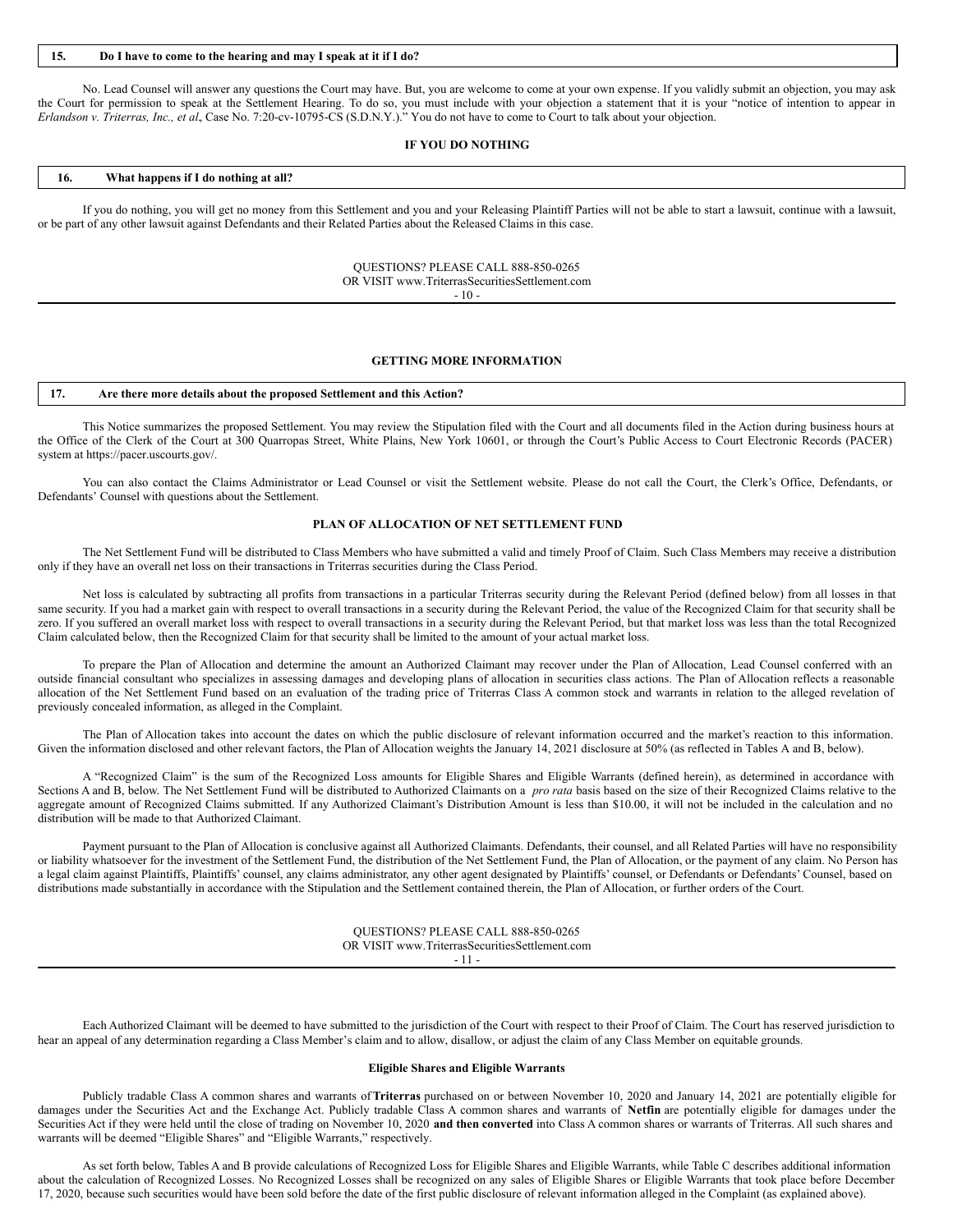#### **A. Calculation of Recognized Losses on Eligible Shares**

For each Eligible Share, the Recognized Loss for each such share shall be the inflation per share on the date of purchase minus the inflation per share on the date of sale, as set forth in Table A, below (unless a lower Recognized Loss amount would result by applying the loss limitation rules (caps) set forth below, in which case the lower amount will apply). For all Netfin Class A common shares converted into Triterras Class A common shares (and thus Eligible Shares), the purchase price will be deemed \$10.50 per share.

# **Table A: Calculation of Inflation Per Share on Eligible Shares Based on Date of Purchase and Sale**

|        | <b>Beginning</b>        | Ending                  |                                           |
|--------|-------------------------|-------------------------|-------------------------------------------|
| Period | <b>Transaction Date</b> | <b>Transaction Date</b> | <b>Inflation per Share</b>                |
|        | $10-Nov-2020$           | $16$ -Dec-2020          | 5.08                                      |
|        | 17-Dec-2020             | 17-Dec-2020             | Price minus \$8.20                        |
|        | 18-Dec-2020             | 18-Dec-2020             | Price minus \$8.17                        |
| 4      | 21-Dec-2020             | 21-Dec-2020             | Price minus \$8.25                        |
| 5      | 22-Dec-2020             | 13-Jan-2021             | 2.08                                      |
| 6      | 14-Jan-2021             | 14-Jan-2021             | 50% of (Price minus \$8.17)               |
|        | 15-Jan-2021             | 15-Jan-2021             | Max (\$0.00 or 50% of Price minus \$8.08) |
| 8      | 16-Jan-2021             | Current                 | 0.00                                      |

Recognized Losses per Eligible Share shall be the lesser of:

- 1. The inflation per share on the date of purchase (or receipt) minus the inflation per share on the date of sale (or \$0.00 if held after January 14, 2021); OR
- 2. The greater of the following:
	- a. The lesser of \$10.50 or the purchase price per share MINUS the sale price per share if sold prior to July 2, 2021, or \$6.56 if sold or held after July 1, 2021, OR
	- b. The purchase price per share MINUS the sale price if sold on or before January 14, 2021, or the greater of the sale price (if sold) or the lookback price in Table C if sold or held after January 14, 2021.3

Under Section  $21(D)(e)(1)$  of the Exchange Act, "in any private action arising under this Act in which the plaintiff seeks to establish damages by reference to the market price of a security, the award of damages to the plaintiff shall not exceed the difference between the purchase or sale price paid or received, as appropriate, by the plaintiff for the subject security and the mean trading price of that security during the 90-day period beginning on the date on which the information correcting the misstatement or omission that is the basis for the action is disseminated to the market." Consistent with the requirements of the statute, Exchange Act Recognized Loss Amounts for Eligible Shares and Eligible Warrants are reduced to an appropriate extent by taking into account the average closing prices of such securities during the 90-day lookback period (of January 15, 2021 to April 14, 2021), as set forth in Table C, below.

> QUESTIONS? PLEASE CALL 888-850-0265 OR VISIT www.TriterrasSecuritiesSettlement.com - 12 -

# **B. Calculation of Recognized Losses on Eligible Warrants**

For each Eligible Warrant, the Recognized Loss for each such warrant shall be the inflation per share on the date of purchase minus the inflation per share on the date of sale, as set forth in Table B, below (unless a lower Recognized Loss amount would result by applying the loss limitation rules (caps) set forth below, in which case the lower amount will apply). For all Netfin warrants converted into Triterras warrants (and thus Eligible Warrants), the purchase price will be deemed \$2.22 per share.

#### **Table B: Calculation of Inflation per Warrant on Eligible Shares Based on Date of Purchase and Sale**

|        | <b>Beginning</b>        | Ending                  |                                          |
|--------|-------------------------|-------------------------|------------------------------------------|
| Period | <b>Transaction Date</b> | <b>Transaction Date</b> | <b>Inflation per Warrant</b>             |
|        | $10-Nov-2020$           | $16$ -Dec-2020          | 1.45                                     |
|        | 17-Dec-2020             | 17-Dec-2020             | Price minus \$1.74                       |
| 3      | 18-Dec-2020             | 18-Dec-2020             | Price minus \$1.73                       |
| 4      | 21-Dec-2020             | 21-Dec-2020             | Price minus \$1.73                       |
| 5      | 22-Dec-2020             | 13-Jan-2021             | 0.47                                     |
| 6      | 14-Jan-2021             | 14-Jan-2021             | 50% of (Price minus \$1.72)              |
|        | 15-Jan-2021             | 15-Jan-2021             | Max {\$0.00 or 50% of Price minus \$1.69 |
| 8      | 16-Jan-2021             | Current                 | 0.00                                     |

Recognized Losses per Eligible Warrant shall be the lesser of:

- 1. The inflation per warrant on the date of purchase (or receipt) minus the inflation per warrant on the date of sale (or \$0.00 if held after January 14, 2021); OR
- 2. The greater of the following:
	- a. The lesser of \$2.22 or the purchase price per warrant MINUS the sale price per warrant if sold prior to July 2, 2021, or \$1.47 if sold or held after July 1, 2021, OR
	- b. The purchase price per warrant MINUS the sale price if sold on or before January 14, 2021, or the greater of the sale price (if sold) or the lookback price in Table C if sold or held after January 14, 2021.

#### **C. Additional Provisions Relating to the Calculation of Recognized Losses**

For Class Members who made multiple purchases, acquisitions, or sales of Eligible Shares or Eligible Warrants between (a) November 10, 2020 (the exchange date)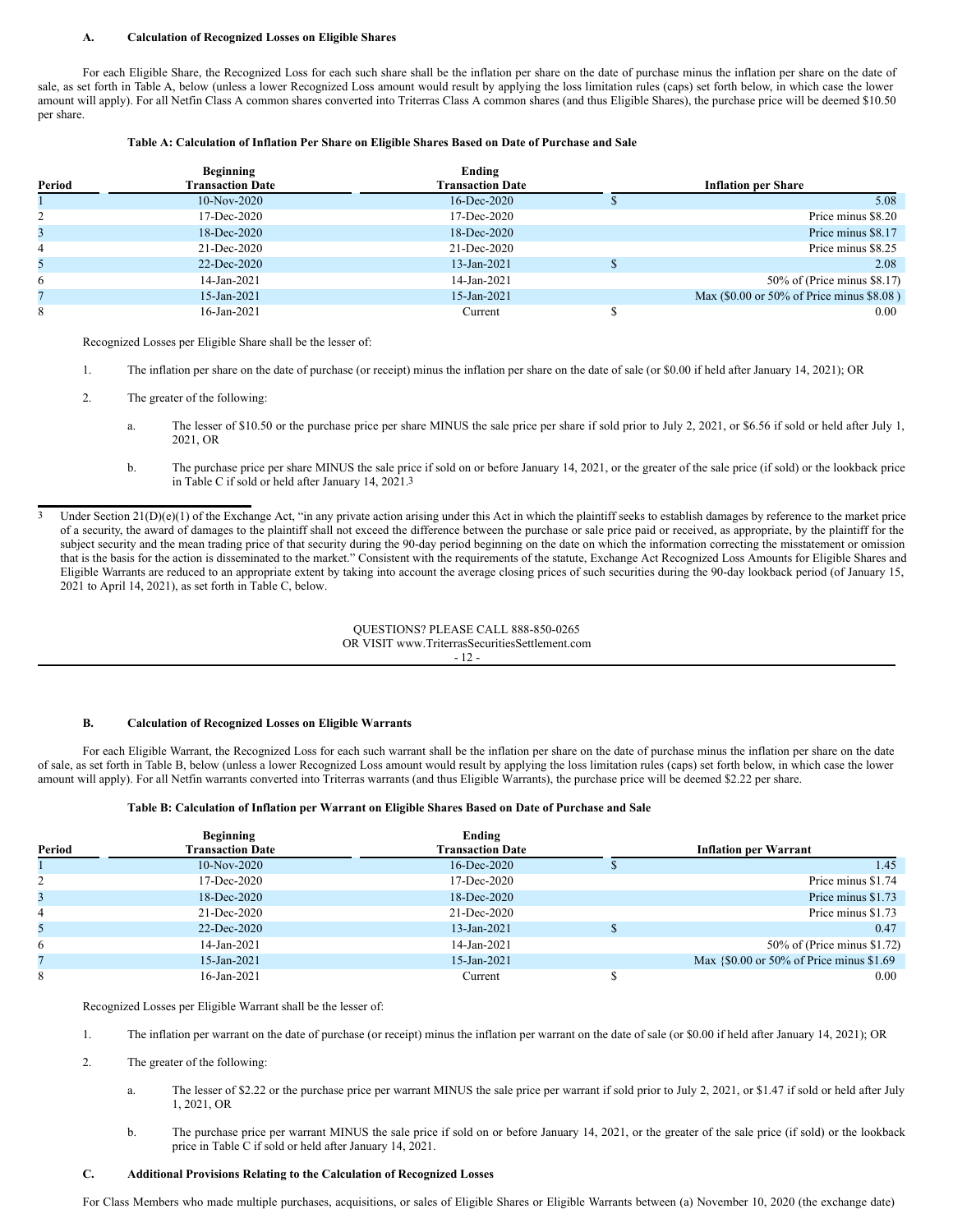and (b) January 14, 2021, inclusive ("Relevant Period"), the First-In, First-Out ("FIFO") method will be applied to such purchases, acquisitions, and sales for purposes of calculating Recognized Claims or Losses. Under the FIFO method, any sales of Eligible Shares or Eligible Warrants after November 10, 2020 will be matched, in chronological order, starting with those obtained on or before November 10, 2020. The remaining sales of securities during the Relevant Period will then be matched, in chronological order, against purchases or acquisitions during the balance of the Relevant Period.

The date of purchase or date of sale is the "contract" or "trade" date as distinguished from the "settlement" date. All purchase, acquisition, and sale prices shall exclude any fees and commissions. The receipt or grant by gift, devise or operation of law of Eligible Shares or Eligible Warrants during the Relevant Period shall not be deemed a purchase or sale of such securities for the calculation of a claimant's Recognized Claim, nor shall it be deemed an assignment of any claim relating to the purchase of such securities unless specifically provided in the instrument of gift or assignment.

For short sales, the date of covering a "short sale" is deemed to be the date of purchase of Eligible Shares. The date of a "short sale" is deemed to be the date of sale of the Eligible Shares. Option contracts are not securities eligible to participate in the Settlement. With respect to Eligible Shares purchased or sold through the exercise of an option, the purchase/sale date of such shares is the exercise date of the option and the purchase/sale price is the exercise price of the option.

> QUESTIONS? PLEASE CALL 888-850-0265 OR VISIT www.TriterrasSecuritiesSettlement.com - 13 -

Exchange Act Recognized Loss Amounts for Eligible Shares and Eligible Warrants are reduced by taking into account the average closing prices of such securities during the 90-day lookback period, as set forth in Table C, below.

# **Table C: Lookback Prices for Eligible Shares and Eligible Warrants**

|          |   | <b>Common Share</b>   |               | Warrant               |
|----------|---|-----------------------|---------------|-----------------------|
| Date     |   | <b>Lookback Price</b> |               | <b>Lookback Price</b> |
| 01/15/21 |   | 8.09                  | \$.           | 1.69                  |
| 01/19/21 |   | 8.09                  |               | 1.73                  |
| 01/20/21 |   | 8.06                  | <sup>\$</sup> | 1.75                  |
| 01/21/21 |   | 7.92                  |               | 1.72                  |
| 01/22/21 |   | 7.85                  | <sup>\$</sup> | 1.72                  |
| 01/25/21 |   | 7.94                  | S             | 1.78                  |
| 01/26/21 |   | 8.02                  | <sup>\$</sup> | 1.83                  |
| 01/27/21 |   | 8.03                  | S             | 1.85                  |
| 01/28/21 |   | 7.93                  | <sup>\$</sup> | 1.82                  |
| 01/29/21 | Ф | 7.86                  | <sup>\$</sup> | 1.82                  |
| 02/01/21 |   | 7.77                  | <sup>\$</sup> | 1.79                  |
| 02/02/21 |   | 7.72                  | <sup>\$</sup> | 1.78                  |
| 02/03/21 |   | 7.67                  | <sup>\$</sup> | 1.77                  |
| 02/04/21 |   | 7.62                  |               | 1.77                  |
| 02/05/21 |   | 7.60                  | <sup>\$</sup> | 1.77                  |
| 02/08/21 |   | 7.64                  | S             | 1.78                  |
| 02/09/21 |   | 7.66                  | <sup>\$</sup> | 1.79                  |
| 02/10/21 |   | 7.66                  | \$.           | 1.79                  |
| 02/11/21 |   | 7.66                  | <sup>\$</sup> | 1.79                  |
| 02/12/21 |   | 7.67                  | <sup>\$</sup> | 1.79                  |
| 02/16/21 |   | 7.68                  | <sup>\$</sup> | 1.80                  |
| 02/17/21 | ъ | 7.72                  | \$            | 1.81                  |

# QUESTIONS? PLEASE CALL 888-850-0265 OR VISIT www.TriterrasSecuritiesSettlement.com

- 14 -

| Date     |               | <b>Common Share</b><br><b>Lookback Price</b> |               | Warrant<br><b>Lookback Price</b> |
|----------|---------------|----------------------------------------------|---------------|----------------------------------|
| 02/18/21 |               | 7.74                                         | <sup>\$</sup> | 1.82                             |
| 02/19/21 |               | 7.75                                         | S             | 1.83                             |
| 02/22/21 |               | 7.76                                         | <sup>\$</sup> | 1.84                             |
| 02/23/21 |               | 7.74                                         | <sup>\$</sup> | 1.83                             |
| 02/24/21 | S             | 7.73                                         | <sup>\$</sup> | 1.83                             |
| 02/25/21 | ъ             | 7.71                                         | <sup>\$</sup> | 1.82                             |
| 02/26/21 | \$.           | 7.69                                         | <sup>\$</sup> | 1.81                             |
| 03/01/21 |               | 7.68                                         | \$.           | 1.81                             |
| 03/02/21 | S             | 7.66                                         | <sup>\$</sup> | 1.81                             |
| 03/03/21 |               | 7.64                                         | S             | 1.80                             |
| 03/04/21 | \$.           | 7.61                                         | <sup>\$</sup> | 1.79                             |
| 03/05/21 | J.            | 7.58                                         | <sup>\$</sup> | 1.79                             |
| 03/08/21 | <sup>\$</sup> | 7.56                                         | <sup>\$</sup> | 1.78                             |
| 03/09/21 | υэ            | 7.57                                         | <sup>\$</sup> | 1.78                             |
| 03/10/21 | $\mathbf S$   | 7.57                                         | <sup>\$</sup> | 1.78                             |
| 03/11/21 | J.            | 7.57                                         | <sup>\$</sup> | 1.78                             |
| 03/12/21 | \$.           | 7.57                                         | <sup>\$</sup> | 1.77                             |
| 03/15/21 | υэ            | 7.58                                         | S             | 1.77                             |
| 03/16/21 | S             | 7.58                                         | <sup>\$</sup> | 1.77                             |
| 03/17/21 | ъ             | 7.58                                         | -S            | 1.77                             |
| 03/18/21 | \$.           | 7.59                                         | <sup>\$</sup> | 1.76                             |
| 03/19/21 | ъ             | 7.59                                         | S.            | 1.76                             |
| 03/22/21 | $\mathbb{S}$  | 7.59                                         | $\mathcal{S}$ | 1.76                             |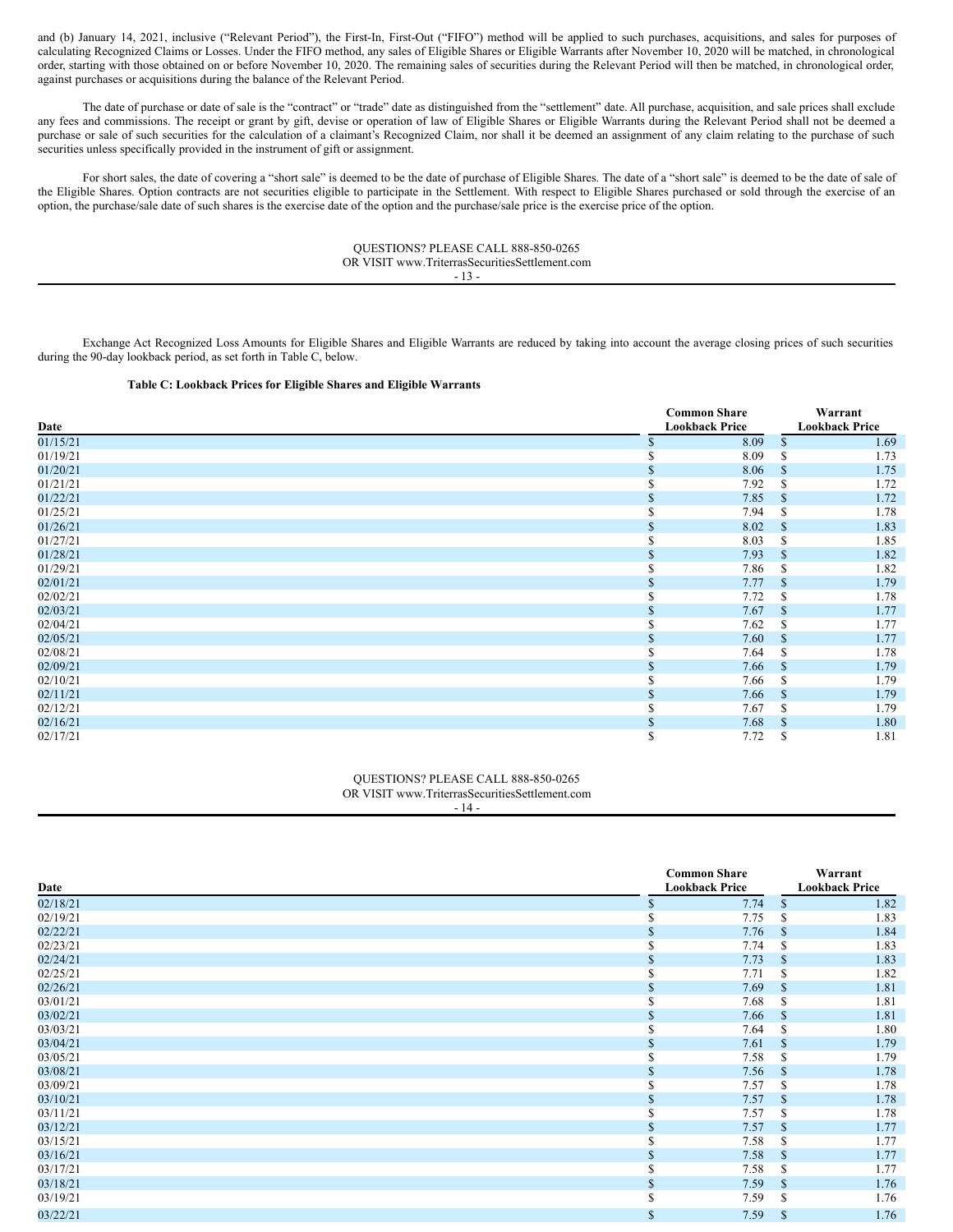| 03/23/21           |     | 7.58<br>-\$           | 1.76 |
|--------------------|-----|-----------------------|------|
| 03/24/21           |     | 7.57<br><sup>\$</sup> | 1.76 |
| 03/25/21           |     | 7.56<br>-S            | 1.76 |
| 03/26/21           |     | 7.55<br>$\mathcal{S}$ | 1.76 |
| 03/29/21           |     | 7.54<br>S             | 1.75 |
| 03/30/21           |     | 7.53<br>$\mathcal{S}$ | 1.75 |
| 03/31/21           |     | 7.53<br>-S            | 1.75 |
| 04/01/21           |     | 7.53<br>$\mathcal{S}$ | 1.75 |
| 04/05/21           |     | 7.52<br><sup>\$</sup> | 1.74 |
| 04/06/21           |     | 7.53<br><sup>\$</sup> | 1.74 |
| 04/07/21           |     | 7.53<br>-S            | 1.74 |
| 04/08/21           |     | 7.53<br><sup>\$</sup> | 1.74 |
| 04/09/21           |     | 7.53<br>\$.           | 1.74 |
| 04/12/21           |     | 7.53<br>$\mathcal{S}$ | 1.74 |
| 04/13/21           |     | 7.54<br><sup>\$</sup> | 1.74 |
| 04/14/21 and later | аĐ. | $\mathcal{S}$<br>7.54 | 1.74 |
|                    |     |                       |      |
|                    |     |                       |      |

**18. What if I bought the Class A common stock or warrants on someone else's behalf?**

If you purchased or otherwise acquired Triterras Class A common stock or warrants during the Class Period for the beneficial interest of another, then, within ten (10) business days after you receive this Notice, you must either: (1) send a copy of this Notice and the Proof of Claim and Release by First-Class Mail to all such beneficial owners; or (2) provide the name and last known address of each such beneficial owner to the Claims Administrator:

> *Triterras Securities Settlement* Claims Administrator c/o Gilardi & Co. LLC P.O. Box 43339 Providence, RI 02940-3339

Regardless of whether you choose to complete the mailing yourself or elect to have the mailing performed for you, you may obtain reimbursement for, or advancement of, reasonable administrative costs actually incurred or expected to be incurred, upon submission of appropriate documentation to the Claims Administrator.

PLEASE DO NOT CONTACT THE COURT FOR INFORMATION OR QUESTIONS ABOUT THE TERMS OF THE SETTLEMENT. INSTEAD, PLEASE **DIRECT ALL QUESTIONS TO LEAD COUNSEL AND/OR THE CLAIMS ADMINISTRATOR, AS DIRECTED ABOVE.**

DATED:  $2022$  BY ORDER OF THE COURT

UNITED STATES DISTRICT COURT SOUTHERN DISTRICT OF NEW YORK

QUESTIONS? PLEASE CALL 888-850-0265 OR VISIT www.TriterrasSecuritiesSettlement.com - 15 -

**EXHIBIT A-2**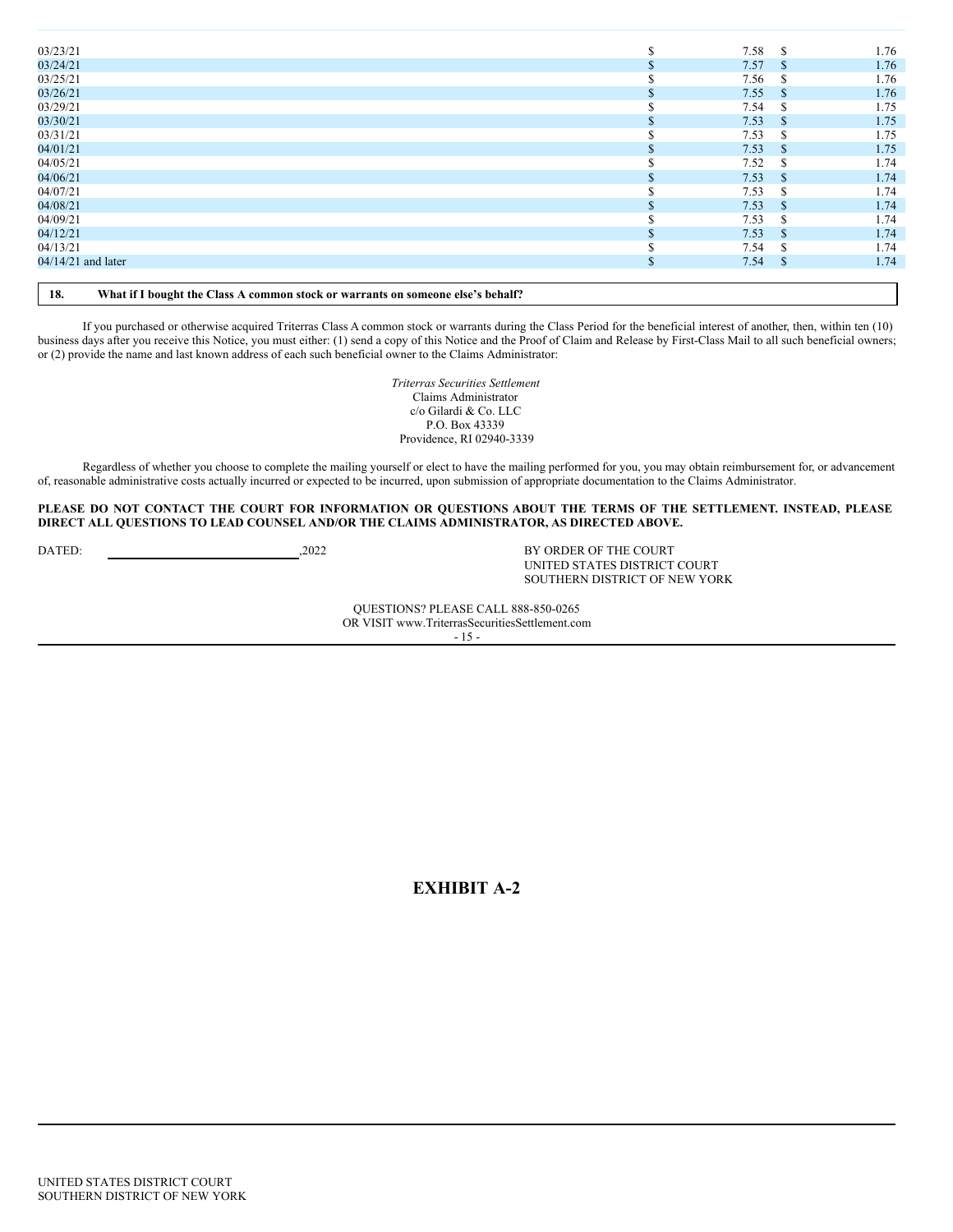|                                                                                                                                                                                                                                                                                                                               |             | $\mathbf x$                       |
|-------------------------------------------------------------------------------------------------------------------------------------------------------------------------------------------------------------------------------------------------------------------------------------------------------------------------------|-------------|-----------------------------------|
| JOHN A. ERLANDSON and JAMES IAN                                                                                                                                                                                                                                                                                               |             | Civil Action No. 7:20-cv-10795-CS |
| NORRIS, Individually and on Behalf of All<br>Others Similarly Situated,                                                                                                                                                                                                                                                       |             | <b>CLASS ACTION</b>               |
|                                                                                                                                                                                                                                                                                                                               | Plaintiffs. | PROOF OF CLAIM AND RELEASE        |
| VS.                                                                                                                                                                                                                                                                                                                           |             | <b>EXHIBIT A-2</b>                |
| TRITERRAS, INC. (f/k/a NETFIN<br>HOLDCO), NETFIN ACQUISITION CORP.,<br>TRITERRAS FINTECH PTE. LTD., MVR<br>NETFIN LLC, RICHARD MAURER,<br>MARAT ROSENBERG, VADIM<br>KOMISSAROV, GERALD PASCALE,<br>SRINIVAS KONERU, JAMES H. GROH,<br>ALVIN TAN, JOHN A. GALANI,<br>MATTHEW RICHARDS, VANESSA<br>SLOWEY and KENNETH STRATTON, |             |                                   |
|                                                                                                                                                                                                                                                                                                                               | Defendants. |                                   |
|                                                                                                                                                                                                                                                                                                                               |             | X                                 |

#### **I. GENERAL INSTRUCTIONS**

1. To recover as a Class Member based on your claims in the action entitled*Erlandson v. Triterras, Inc., et al.*, Case No. 7:20-cv-10795-CS (S.D.N.Y.) ("Action"), you must complete and, on page hereof, sign this Proof of Claim and Release form ("Proof of Claim").<sup>1</sup> If you fail to submit a timely and properly addressed (as set forth in paragraph 3 below) Proof of Claim, your claim may be rejected and you may not receive any recovery from the Net Settlement Fund created in connection with the proposed Settlement.

2. Submission of this Proof of Claim, however, does not assure that you will share in the proceeds of the Settlement of the Action.

3. YOU MUST MAIL OR SUBMIT ONLINE YOUR COMPLETED AND SIGNED PROOF OF CLAIM, ACCOMPANIED BY COPIES OF THE DOCUMENTS REQUESTED HEREIN, NO LATER THAN  $, 2022,$  ADDRESSED AS FOLLOWS:

*Triterras Securities Litigation* Claims Administrator c/o Gilardi & Co. LLC P.O. Box 43339 Providence, RI 02940-3339 Online Submissions: www.TriterrasSecuritiesSettlement.com

If you are NOT a Class Member (as defined in the Notice of Pendency and Proposed Settlement of Class Action ("Notice")) DO NOT submit a Proof of Claim.

4. If you are a Class Member and you do not timely request exclusion in response to the Notice, you are bound by the terms of any judgment entered in the Action, including the releases provided therein, WHETHER OR NOT YOU SUBMIT A PROOF OF CLAIM.

| _ |
|---|
|---|

# **II. CLAIMANT IDENTIFICATION**

If you purchased or otherwise acquired Triterras, Inc. ("Triterras") Class A common stock or warrants and held the securities in your name, you are the beneficial purchaser or acquirer as well as the record purchaser or acquirer. If, however, you purchased or acquired such securities and the securities were registered in the name of a third party, such as a nominee or brokerage firm, you are the beneficial purchaser or acquirer and the third party is the record purchaser or acquirer.

Use Part I of this form entitled "Claimant Identification" to identify each beneficial purchaser or acquirer of Triterras Class A common stock or warrants that forms the basis of this claim, as well as the purchaser or acquirer of record if different. THIS CLAIM MUST BE FILED BY THE ACTUAL BENEFICIAL PURCHASER(S) OR ACQUIRER(S) OR THE LEGAL REPRESENTATIVE OF SUCH PURCHASER(S) OR ACQUIRER(S) OF THE TRITERRAS CLASS A COMMON STOCK OR WARRANTS UPON WHICH THIS CLAIM IS BASED.

All joint purchasers or acquirers must sign this claim. Executors, administrators, guardians, conservators, and trustees must complete and sign this claim on behalf of persons represented by them and their authority must accompany this claim and their titles or capacities must be stated. The Social Security (or taxpayer identification) number and telephone number of the beneficial owner may be used in verifying the claim. Failure to provide the foregoing information could delay verification of your claim or result in rejection of the claim.

# **III. CLAIM FORM**

Use Part II of this form entitled "Schedule of Transactions in Triterras Class A Common Stock" and Part III of this form entitled "Schedule of Transactions in Triterras Warrants" to supply all required details of your transaction(s) in such securities. If you need more space or additional schedules, attach separate sheets giving all of the required

<sup>&</sup>lt;sup>1</sup> Capitalized terms used in this Proof of Claim that are not otherwise defined herein shall have the meanings provided in the Stipulation and Agreement of Settlement, dated as of April 27, 2022 ("Stipulation"), available at www.TriterrasSecuritiesSettlement.com.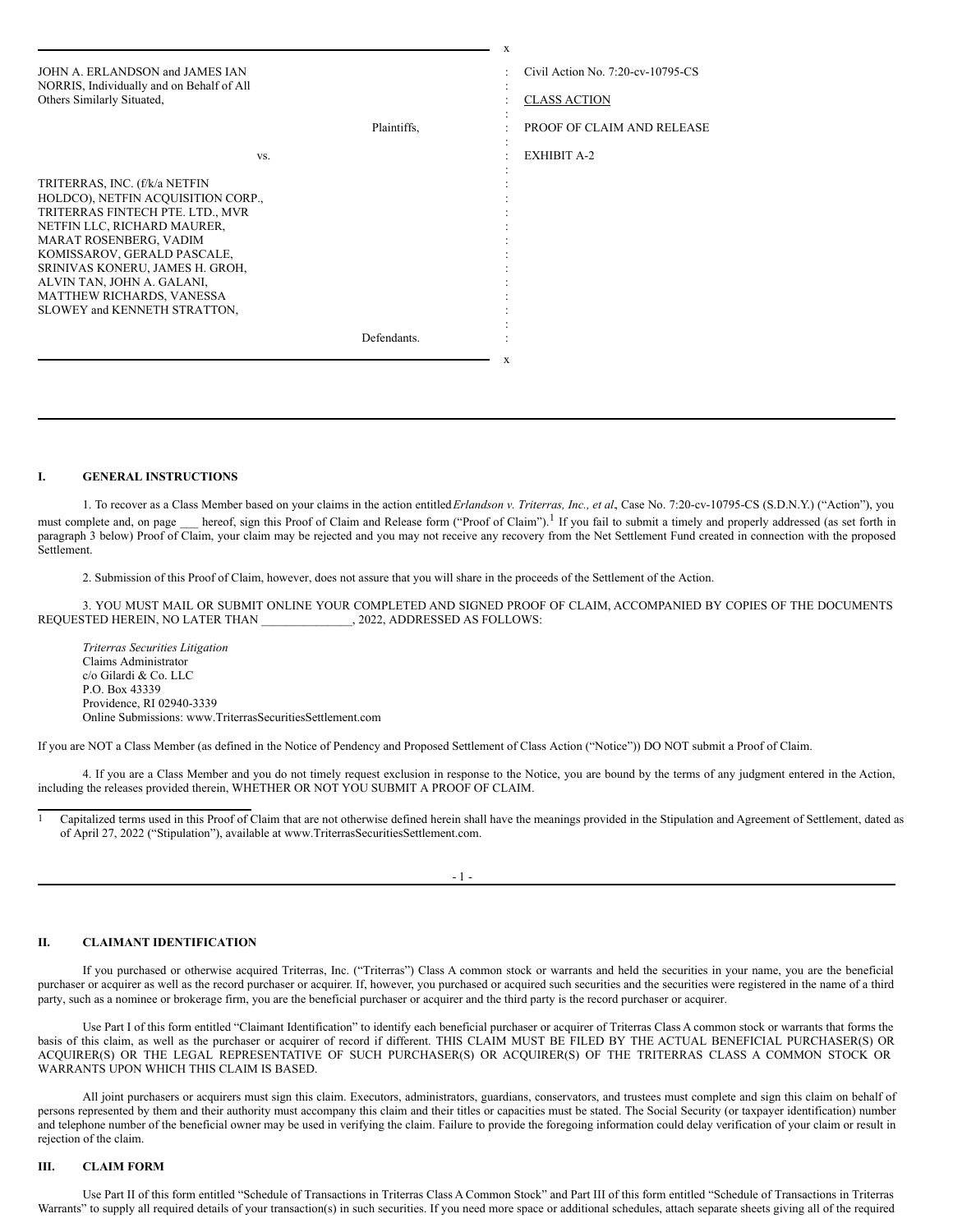On the schedules, provide all of the requested information with respect to*all* of your purchases or acquisitions of Triterras Class A common stock or warrants which took place **at any time** from November 10, 2020 (when Netfin securities converted into Triterras securities) through and including January 14, 2021 (the last disclosure date alleged), whether such transactions resulted in a profit or a loss. To calculate Recognized Losses, you must also provide information on sales of Triterras Class A common stock or warrants from November 10, 2020 through and including July 1, 2021. Failure to report all such transactions may result in the rejection of your claim.

List each transaction separately and in chronological order, by trade date, beginning with the earliest. You must accurately provide the month, day, and year of each transaction you list.

The date of covering a "short sale" is deemed to be the date of purchase of Triterras Class A common stock. The date of a "short sale" is deemed to be the date of sale of Triterras Class A common stock.

Copies of broker confirmations or other documentation of your transactions in Triterras Class A common stock or warrants should be attached to your claim. Failure to provide this documentation could delay verification of your claim or result in rejection of your claim.

NOTICE REGARDING ELECTRONIC FILES: Certain claimants with large numbers of transactions may request, or may be requested, to submit information regarding their transactions in electronic files. All such claimants MUST also submit a manually signed paper Proof of Claim whether or not they also submit electronic copies. If you wish to submit your claim electronically, you must contact the Claims Administrator at edata@gilardi.com to obtain the required file layout. No electronic files will be considered to have been properly submitted unless the Claims Administrator issues to the claimant a written acknowledgment of receipt and acceptance of electronically submitted data.

- 3 -

#### UNITED STATES DISTRICT COURT

#### SOUTHERN DISTRICT OF NEW YORK

#### *Erlandson v. Triterras, Inc., et al.*

Case No. 7:20-cv-10795-CS (S.D.N.Y.)

#### PROOF OF CLAIM AND RELEASE

#### **Must Be Postmarked (if Mailed) or Received (if Filed Electronically) No Later Than:**

**\_\_\_\_\_\_\_\_\_, 2022**

**REMEMBER TO ATTACH COPIES OF BROKER CONFIRMATIONS OR OTHER DOCUMENTATION OF YOUR TRANSACTIONS IN TRITERRAS CLASS A COMMON STOCK AND/OR WARRANTS. FAILURE TO PROVIDE THIS**

**DOCUMENTATION COULD DELAY VERIFICATION OF YOUR CLAIM OR RESULT IN REJECTION OF YOUR CLAIM.**

Please Type or Print

PART I: CLAIMANT IDENTIFICATION

Beneficial Owner's Name (First, Middle, Last)

Street Address

| Country |                                                    |                   |
|---------|----------------------------------------------------|-------------------|
|         | Individual<br>Corporation/Other                    |                   |
|         |                                                    |                   |
|         |                                                    |                   |
|         | Telephone Number (work)<br>Telephone Number (home) | State or Province |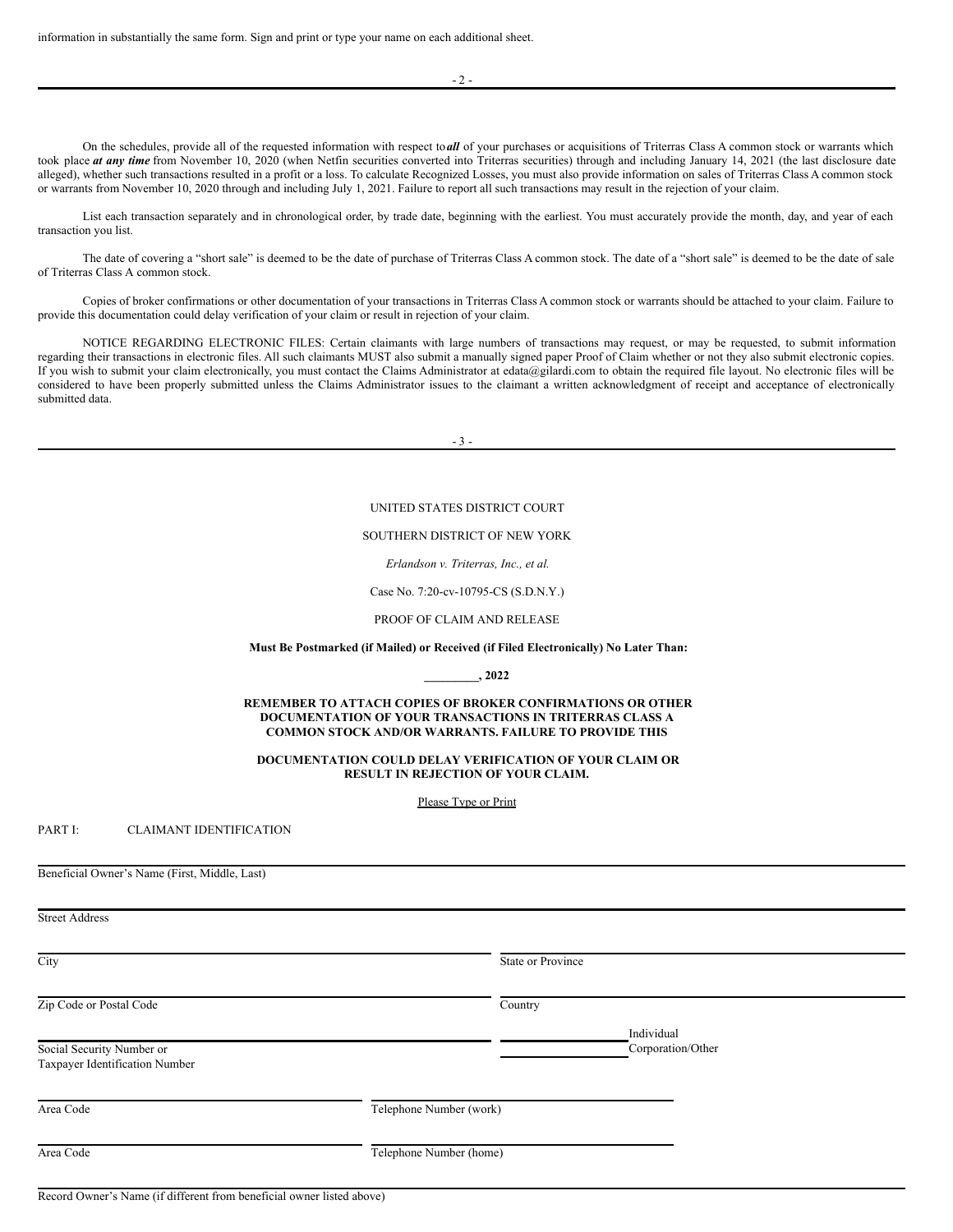# PART II: SCHEDULE OF TRANSACTIONS IN TRITERRAS CLASS A COMMON STOCK

A. Number of shares of Triterras Class A common stock held at the close of trading on November 10, 2020. If none, write "zero":

B. Purchases or acquisitions of Triterras Class A common stock (from November 10, 2020 through and including January 14, 2021):

| Trade Date Month Day<br>Year | Number of Shares<br>Purchased or Acquired | Purchase or Acquisition<br>Price per Share | Total Purchase or<br><b>Acquisition Price</b> |
|------------------------------|-------------------------------------------|--------------------------------------------|-----------------------------------------------|
|                              |                                           |                                            |                                               |
|                              |                                           |                                            |                                               |
|                              |                                           |                                            |                                               |
|                              |                                           |                                            |                                               |
|                              |                                           |                                            |                                               |
|                              | -4.                                       |                                            |                                               |

## **IMPORTANT:** If any purchase listed covered a "short sale," please mark Yes.☐ Yes

# C. Sales of Triterras Class A common stock (from November 10, 2020 through and including July 1, 2021):

|           | Trade Date Month Day<br>Year                                                            | Number of Shares<br>Sold                                                                               | Sale Price per Share                                                                                                                                                                                                                                                                                                                                                                                                                           | <b>Total Sales Price</b>                      |
|-----------|-----------------------------------------------------------------------------------------|--------------------------------------------------------------------------------------------------------|------------------------------------------------------------------------------------------------------------------------------------------------------------------------------------------------------------------------------------------------------------------------------------------------------------------------------------------------------------------------------------------------------------------------------------------------|-----------------------------------------------|
| 2.<br>3.  | <u> 1990 - Johann Barbara, martin a</u><br>the control of the control of the control of | the control of the control of the                                                                      | 1.<br>2. $\qquad \qquad$<br>3.                                                                                                                                                                                                                                                                                                                                                                                                                 |                                               |
| D.        |                                                                                         |                                                                                                        | Number of shares of Triterras Class A common stock held at the close of trading on January 14, 2021. If none, write "zero":                                                                                                                                                                                                                                                                                                                    |                                               |
| Ε.        |                                                                                         |                                                                                                        | Number of shares of Triterras Class A common stock held at the close of trading on July 1, 2021. If none, write "zero":                                                                                                                                                                                                                                                                                                                        |                                               |
|           |                                                                                         |                                                                                                        | If you require additional space, attach extra schedules in the same format as above. Sign and print your name on each additional page.                                                                                                                                                                                                                                                                                                         |                                               |
| PART III: |                                                                                         | SCHEDULE OF TRANSACTIONS IN TRITERRAS WARRANTS                                                         |                                                                                                                                                                                                                                                                                                                                                                                                                                                |                                               |
| A.        |                                                                                         |                                                                                                        | Number of Triterras warrants held at the close of trading on November 10, 2020. If none, write "zero":                                                                                                                                                                                                                                                                                                                                         |                                               |
| <b>B.</b> |                                                                                         |                                                                                                        | Purchases or acquisitions of Triterras warrants (from November 10, 2020 through and including January 14, 2021):                                                                                                                                                                                                                                                                                                                               |                                               |
|           | Trade Date Month Day<br>Year                                                            | Number of Warrants<br>Purchased or Acquired                                                            | Purchase or<br><b>Acquisition Price</b><br>per Warrant                                                                                                                                                                                                                                                                                                                                                                                         | Total Purchase or<br><b>Acquisition Price</b> |
| 3.        | 2.                                                                                      | 우리 사람들은 사람들의 사람들이 많다.                                                                                  | $\begin{tabular}{ c c c } \hline $1$. & \begin{tabular}{ c c c c } \hline \multicolumn{3}{ c }{\textbf{1}} & \multicolumn{3}{ c }{\textbf{1}} & \multicolumn{3}{ c }{\textbf{1}} & \multicolumn{3}{ c }{\textbf{1}} & \multicolumn{3}{ c }{\textbf{1}} & \multicolumn{3}{ c }{\textbf{1}} & \multicolumn{3}{ c }{\textbf{1}} & \multicolumn{3}{ c }{\textbf{1}} & \multicolumn{3}{ c }{\textbf{1}} & \multicolumn{3}{ c }{\textbf{1}} &$<br>2. | the control of the control of the control of  |
| C.        | <b>IMPORTANT:</b> If any purchase listed covered a "short sale," please mark Yes.       | $\Box$ Yes<br>Sales of Triterras warrants (from November 10, 2020 through and including July 1, 2021): |                                                                                                                                                                                                                                                                                                                                                                                                                                                |                                               |

| <b>Trade Date</b> |                         | Sale Price per |                          |
|-------------------|-------------------------|----------------|--------------------------|
| Month Day Year    | Number of Warrants Sold | Warrant        | <b>Total Sales Price</b> |
|                   |                         |                |                          |
|                   |                         | -              |                          |
|                   |                         |                |                          |

D. Number of Triterras warrants held at the close of trading on January 14, 2021. If none, write "zero":

E. Number of Triterras warrants held at the close of trading on July 1, 2021. If none, write "zero":

If you require additional space, attach extra schedules in the same format as above. Sign and print your name on each additional page.

# YOU MUST READ AND SIGN THE RELEASE ON PAGE \_\_. FAILURE TO SIGN THE RELEASE MAY RESULT IN A DELAY IN PROCESSING OR **THE REJECTION OF YOUR CLAIM.**

- 5 -

# **IV. SUBMISSION TO JURISDICTION OF COURT AND ACKNOWLEDGMENTS**

I (We) submit this Proof of Claim under the terms of the Stipulation and Agreement of Settlement described in the Notice. I (We) also submit to the jurisdiction of the United States District Court for the Southern District of New York, with respect to my (our) claim as a Class Member and for purposes of enforcing the release set forth herein. I (We) further acknowledge that I am (we are) bound by and subject to the terms of any judgment that may be entered in the Action. I (We) agree to furnish additional information to the Claims Administrator to support this claim (including transactions in other Triterras securities) if requested to do so. I (We) have not submitted any other claim covering the same purchases, acquisitions or sales of Triterras Class A common stock and/or warrants during the Class Period and know of no other person having done so on my (our) behalf.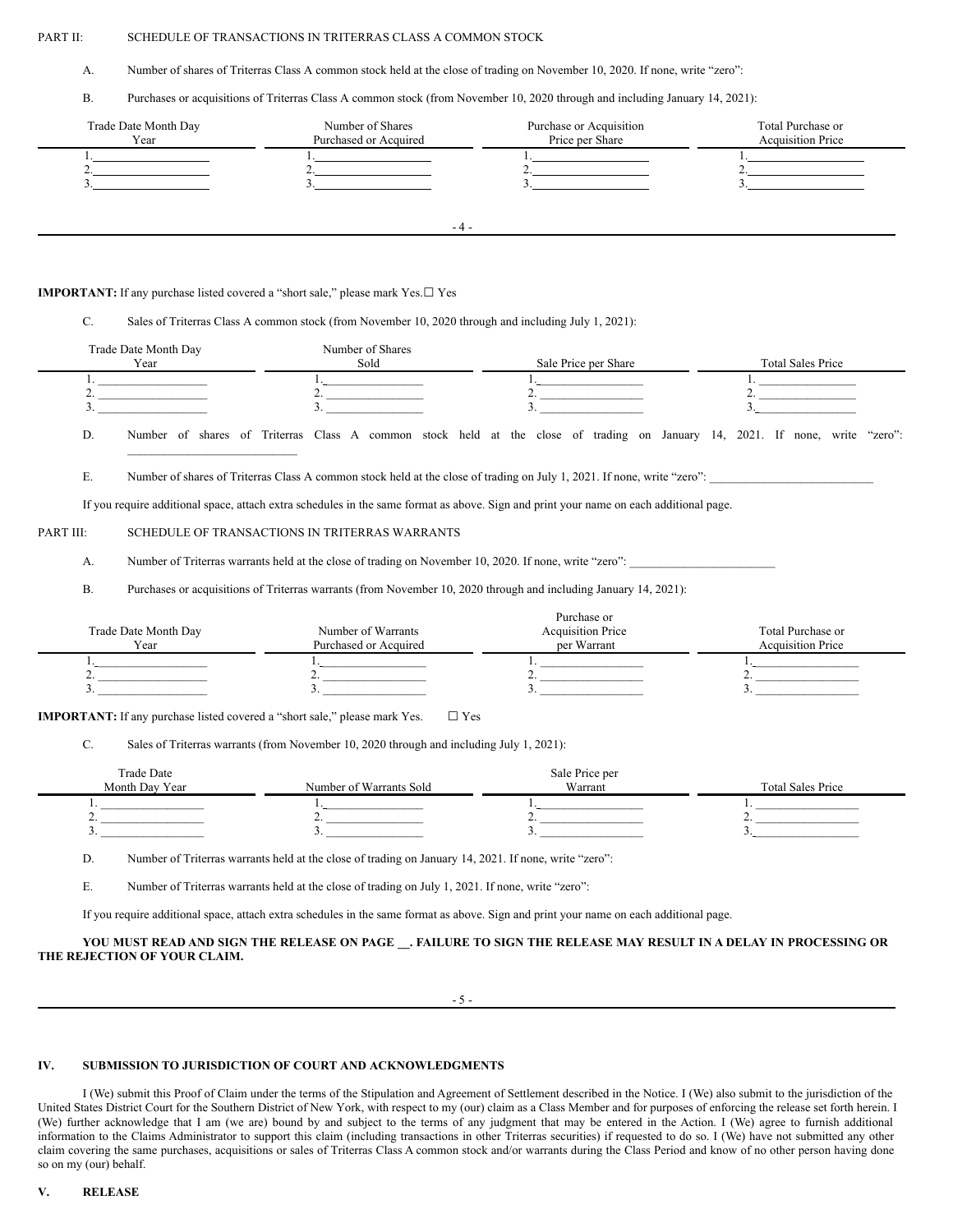1. On behalf of myself (us) and my Releasing Plaintiff Parties, I (we) hereby acknowledge full and complete satisfaction of, and do hereby fully, finally, and forever settle, release, and discharge from the Released Claims each and all of the "Released Persons," defined as each and all of the Defendants and their Related Parties. "Related Parties" means each Defendant's respective present, former, or future parents, subsidiaries, divisions and affiliates and the respective present and former employees, members, partners, principals, officers, directors, controlling shareholders, attorneys, advisors, accountants, auditors, underwriters, consultants, investment bankers, commercial bankers, joint ventures, insurers, and re-insurers of each of them; and the predecessors, successors, estates, immediate family members, spouses, heirs, executors, trusts, trustees, administrators, agents, representatives, assigns, and assignees of each of them, in their capacity as such.

2. "Released Claims" means any and all claims, demands, rights, causes of action, or liabilities (including Unknown Plaintiffs' Claims, defined below), that could have been asserted in any forum, whether foreign or domestic, whether based on or arising under federal, state, local, or foreign law, whether based on statutory law, common law, rule or regulation, whether fixed or contingent, foreseen or unforeseen, matured or unmatured, accrued or unaccrued, liquidated or unliquidated, whether direct, representative, class or individual in nature, based on, arising from or relating to: (i) the purchase or acquisition of Class A common stock or warrants of Triterras during the Class Period; and (ii) the acts, facts, statements or omissions that were or could have been alleged or asserted by Plaintiffs relating to conduct which occurred during the Class Period. The conduct covered in subsection ii of this paragraph includes, but is not limited to, Netfin's alleged involvement, during the Class Period, in: (a) forming Netfin Holdco, issuing Triterras securities, and soliciting purchasers of Triterras securities, all of which allegedly violated the Securities Act of 1933; (b) making any allegedly misleading statements or omissions, including any statements or omissions that could have induced investors to purchase Triterras securities, all of which allegedly violated the Securities Exchange Act of 1934; and (c) controlling any primary violators of the federal securities laws, which conduct allegedly violated both the Securities Act of 1933 and the Securities Exchange Act of 1934. Released Claims does not include claims to enforce the Settlement.

- 6 -

3. "Releasing Plaintiff Party" or "Releasing Plaintiff Parties" means each and every plaintiff, Class Member, Plaintiff, and each of their respective past or present trustees, officers, directors, partners, employees, contractors, auditors, principals, agents, attorneys, predecessors, successors, assigns, representatives, affiliates, insurers, parents, subsidiaries, general or limited partners or partnerships, and limited liability companies; and the spouses, members of the immediate families, representatives, and heirs of any Releasing Plaintiff Party who is an individual, as well as any trust of which any Releasing Plaintiff Party is the settlor or which is for the benefit of any of their immediate family members. Releasing Plaintiff Parties do not include any Person who timely and validly seeks exclusion from the Class.

4. "Unknown Plaintiffs' Claims" means any Released Claims which Plaintiffs or the Releasing Plaintiff Parties do not know or suspect to exist in their favor at the time of the release of the Released Persons which, if known by them, might have affected their settlement with and release of the Released Persons, or might have affected their decision with respect to this Settlement, including, without limitation, any decision not to object to this Settlement or seek exclusion from the Class. With respect to any and all Released Claims, the Settling Parties stipulate and agree that, upon the Effective Date, Plaintiffs shall expressly waive and each Releasing Plaintiff Party shall be deemed to have, and by operation of the Judgment shall have, expressly waived the provisions, rights, and benefits of California Civil Code §1542, which provides:

# A general release does not extend to claims that the creditor or releasing party does not know or suspect to exist in his or her favor at the time of executing the release and that, if known by him or her, would have materially affected his or her settlement with the debtor or **released party.**

Plaintiffs shall expressly waive and each Releasing Plaintiff Party shall be deemed to have, and by operation of the Judgment shall have, expressly waived any and all provisions, rights, and benefits conferred by any law of any state or territory of the United States, or principle of common law, which is similar, comparable or equivalent to California Civil Code §1542. Plaintiffs and the Releasing Plaintiff Parties acknowledge that they may hereafter discover facts in addition to or different from those which they now know or believe to be true with respect to the subject matter of the Released Claims, but Plaintiffs shall expressly waive, compromise, discharge, extinguish, settle and release and each Releasing Plaintiff Party, upon the Effective Date, shall be deemed to have, and by operation of the Judgment shall have, fully, finally, and forever waived, compromised, discharged, extinguished, settled and released any and all Released Claims, known or unknown, suspected or unsuspected, contingent or non-contingent, whether or not concealed or hidden, which now exist, or heretofore have existed, upon any theory of law or equity now existing or coming into existence in the future, including, but not limited to, conduct which is negligent, intentional, with or without malice, or a breach of any duty, law or rule, without regard to the subsequent discovery or existence of such different or additional facts. Plaintiffs acknowledge, and the Releasing Plaintiff Parties shall be deemed by operation of the Judgment to have acknowledged, that the foregoing waiver was separately bargained for and a key element of the Settlement of which this release is a part.

5. This release shall be of no force or effect unless and until the Court approves the Stipulation and Agreement of Settlement and the Settlement becomes effective on the Effective Date (as defined in the Stipulation and Agreement of Settlement).

6. I (We) hereby warrant and represent that I (we) have not assigned or transferred or purported to assign or transfer, voluntarily or involuntarily, any matter released pursuant to this release or any other part or portion thereof.

7. I (We) hereby warrant and represent that I (we) have included the information requested about all of my (our) transactions in Triterras Class A common stock or warrants, which occurred from November 10, 2020 to and including July 1, 2021, as well as the opening and closing positions in such securities held by me (us) on the dates requested in this Proof of Claim.

I declare under penalty of perjury under the laws of the United States of America that all of the foregoing information supplied on this Proof of Claim by the undersigned is true and correct.

Executed this day of

(Month/Year)

in

(City) (State/Country)

(Sign your name here)

(Type or print your name here)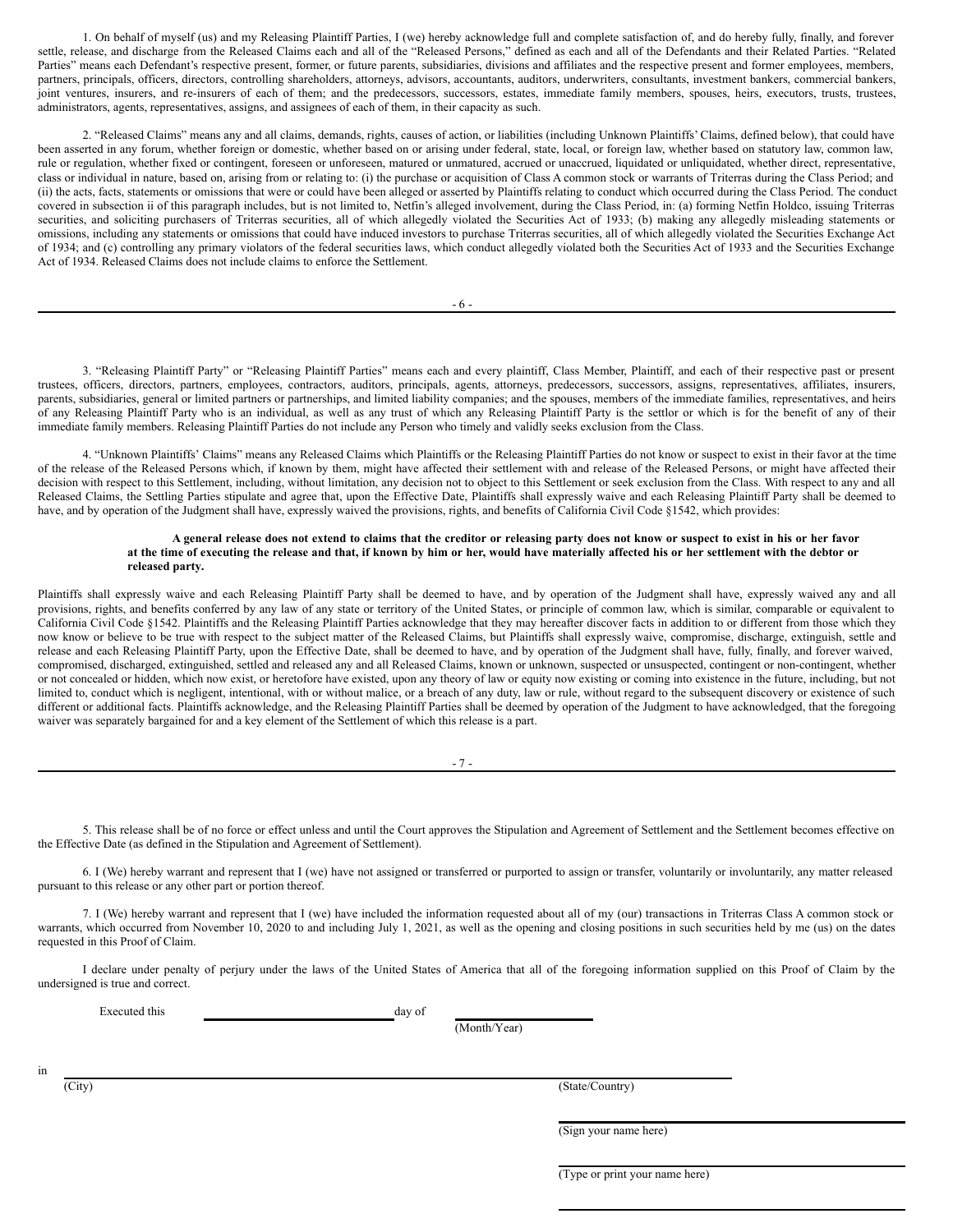- 8 -

# **ACCURATE CLAIMS PROCESSING TAKES A SIGNIFICANT AMOUNT OF TIME. THANK YOU FOR YOUR PATIENCE.**

Reminder Checklist:

|                                                                                                | Please sign the above release and acknowledgment.                                                                            |    | Keep a copy of your Proof of Claim and all supporting documentation for your<br>records.                                       |  |  |
|------------------------------------------------------------------------------------------------|------------------------------------------------------------------------------------------------------------------------------|----|--------------------------------------------------------------------------------------------------------------------------------|--|--|
|                                                                                                | If this claim is being made on behalf of Joint Claimants, then both must sign.                                               | 6. | If you desire an acknowledgment of receipt of your Proof of Claim, please send it<br>Certified Mail, Return Receipt Requested. |  |  |
| 3.                                                                                             | Remember to attach copies of supporting documentation.                                                                       |    | If you move, please send your new address to the address below.                                                                |  |  |
| 4.                                                                                             | <b>Do not send</b> originals of stock certificates or other documentation as they will not 8.<br>be returned.                |    | Do not use red pen or highlighter on the Proof of Claim or supporting<br>documentation.                                        |  |  |
|                                                                                                | THIS PROOF OF CLAIM MUST BE SUBMITTED ONLINE OR, IF MAILED,<br><b>POSTMARKED NO LATER THAN . 2022, ADDRESSED AS FOLLOWS:</b> |    |                                                                                                                                |  |  |
| Triterras Securities Litigation<br>Claims Administrator<br>$c/\alpha$ Gilardi & C $\alpha$ LLC |                                                                                                                              |    |                                                                                                                                |  |  |

c/o Gilardi & Co. LLC P.O. Box 43339 Providence, RI 02940-3339 www.TriterrasSecuritiesSettlement.com

- 9 -

**EXHIBIT A-3**

UNITED STATES DISTRICT COURT SOUTHERN DISTRICT OF NEW YORK

x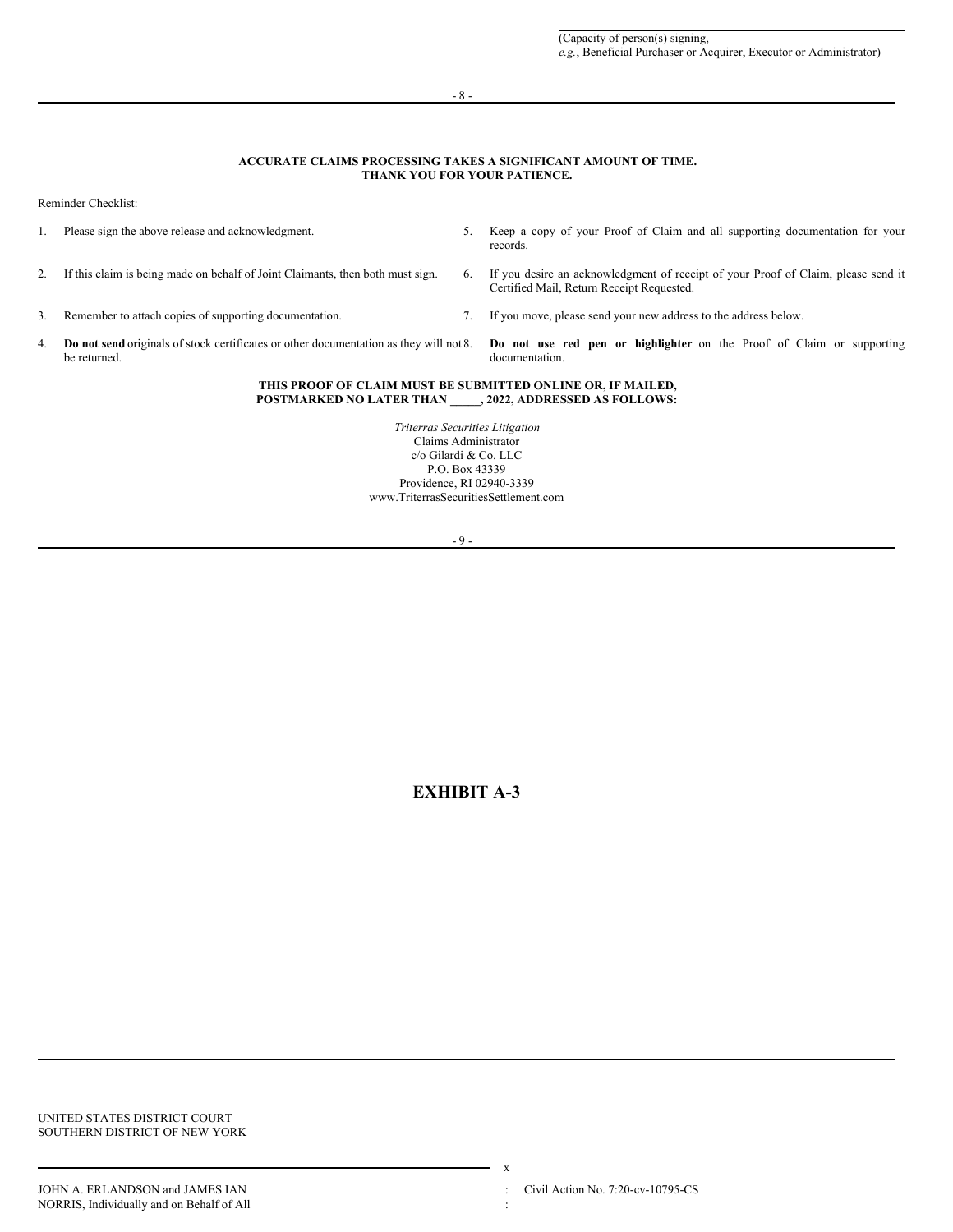| Others Similarly Situated,                                                                                                                                                                                                                                                                                                    |             | <b>CLASS ACTION</b>   |
|-------------------------------------------------------------------------------------------------------------------------------------------------------------------------------------------------------------------------------------------------------------------------------------------------------------------------------|-------------|-----------------------|
|                                                                                                                                                                                                                                                                                                                               | Plaintiffs. | <b>SUMMARY NOTICE</b> |
| VS.                                                                                                                                                                                                                                                                                                                           |             | <b>EXHIBIT A-3</b>    |
| TRITERRAS, INC. (f/k/a NETFIN<br>HOLDCO), NETFIN ACQUISITION CORP.,<br>TRITERRAS FINTECH PTE, LTD., MVR<br>NETFIN LLC, RICHARD MAURER,<br>MARAT ROSENBERG, VADIM<br>KOMISSAROV, GERALD PASCALE,<br>SRINIVAS KONERU, JAMES H. GROH,<br>ALVIN TAN, JOHN A. GALANI,<br>MATTHEW RICHARDS, VANESSA<br>SLOWEY and KENNETH STRATTON, |             |                       |
|                                                                                                                                                                                                                                                                                                                               | Defendants. |                       |
|                                                                                                                                                                                                                                                                                                                               |             | X                     |

#### TO: ALL PERSONS AND ENTITIES WHO PURCHASED OR ACQUIRED THE CLASS A COMMON STOCK OR WARRANTS OF TRITERRAS, INC. ("TRITERRAS") AT ANY TIME FROM JUNE 29, 2020 TO, AND INCLUDING, JANUARY 14, 2021

YOU ARE HEREBY NOTIFIED, pursuant to an Order of the United States District Court for the Southern District of New York, that a hearing will be held on \_\_\_\_\_\_\_\_\_\_\_\_, 2022, at \_\_\_\_\_\_\_\_\_\_, before the Honorable Cathy Seibel, United States District Judge, at the United States District Court for the Southern District of New York, The Honorable Charles L. Brieant Jr. Federal Building and Courthouse, 300 Quarropas Street, White Plains, New York 10601, for the purpose of determining: (1) whether the proposed Settlement of this Action, as set forth in the Stipulation and Agreement of Settlement ("Stipulation") reached between the parties, consisting of Nine Million Dollars (\$9,000,000) in cash, should be approved as fair, reasonable, and adequate to Class Members; (2) whether the release by Class Members of claims as set forth in the Stipulation should be authorized; (3) whether the proposed plan to distribute the Settlement proceeds ("Plan of Allocation") is fair, reasonable, and adequate; (4) whether the application by Plaintiffs' counsel for an award of attorneys' fees and expenses, and any award to Plaintiffs pursuant to 15 U.S.C. §78u-4(a)(4), should be approved; (5) whether this Action should be dismissed with prejudice against Triterras, Inc., Netfin Acquisition Corp., Triterras Fintech Pte. Ltd., MVR Netfin LLC, Richard Maurer, Marat Rosenberg, Vadim Komissarov, Gerald Pascale, Srinivas Koneru, James H. Groh, Alvin Tan, John A. Galani, Matthew Richards, Vanessa Slowey, and Kenneth Stratton as set forth in the Stipulation dated April 27, 2022; and (6) whether the Judgment, in the form attached to the Stipulation, should be entered.

Please note that the date, time and location of the settlement hearing are subject to change without further notice. If you plan to attend the hearing, you should check the docket, view the Settlement website at www.TriterrasSecuritiesSetttlement.com, or contact Lead Counsel (identified below) to be sure that no change to the date, time or location of the hearing has been made.

IF YOU PURCHASED OR ACQUIRED CLASS A COMMON STOCK OR WARRANTS OF TRITERRAS AT ANY TIME FROM JUNE 29, 2020 TO AND INCLUDING JANUARY 14, 2021, YOUR RIGHTS WILL BE AFFECTED BY THE SETTLEMENT OF THIS LITIGATION.

If you have not received a detailed Notice of Pendency and Proposed Settlement of Class Action ("Notice") and a copy of the Proof of Claim and Release form ("Proof of Claim"), you may obtain copies by writing to *Triterras Securities Litigation*, Claims Administrator, c/o Gilardi & Co. LLC, P.O. Box 43339, Providence, RI 02940- 3339, 888-850-0265, or on the internet at www.TriterrasSecuritiesSettlement.com.

- 1 -

If you are a Class Member, in order to share in the distribution of the Net Settlement Fund, you must submit a Proof of Claim by mail *p*( *ostmarked no later than \_\_\_\_\_\_\_\_\_\_\_\_\_, 2022*) or submitted electronically (*no later than \_\_\_\_\_\_\_\_\_\_\_\_, 2022*), establishing that you are entitled to recovery. Unless the deadline is extended, your failure to submit your Proof of Claim by the above deadline will preclude you from receiving any payment from the Settlement.

If you are a Class Member and you desire to be excluded from the Class, you must submit a request for exclusion such that it ispostmarked no later than *\_\_\_\_\_\_\_\_\_\_\_\_, 2022*, in the manner and form explained in the detailed Notice, referred to above. All Class Members who do not timely and validly request exclusion from the Class will be bound by any judgment entered in the Action pursuant to the Stipulation.

Any objection to the Settlement, the Plan of Allocation, the fee and expense application, or Plaintiffs' request for an award, must be mailed to each of the following recipients, such that it is *received no later than , 2022*:

> CLERK OF THE COURT UNITED STATES DISTRICT COURT SOUTHERN DISTRICT OF NEW YORK THE HONORABLE CHARLES L. BRIEANT JR. FEDERAL BUILDING AND COURTHOUSE 300 Quarropas Street White Plains, NY 10601

*Lead Counsel:*

ROBBINS GELLER RUDMAN & DOWD LLP JOSEPH RUSSELLO 58 South Service Road, Suite 200 Melville, NY 11747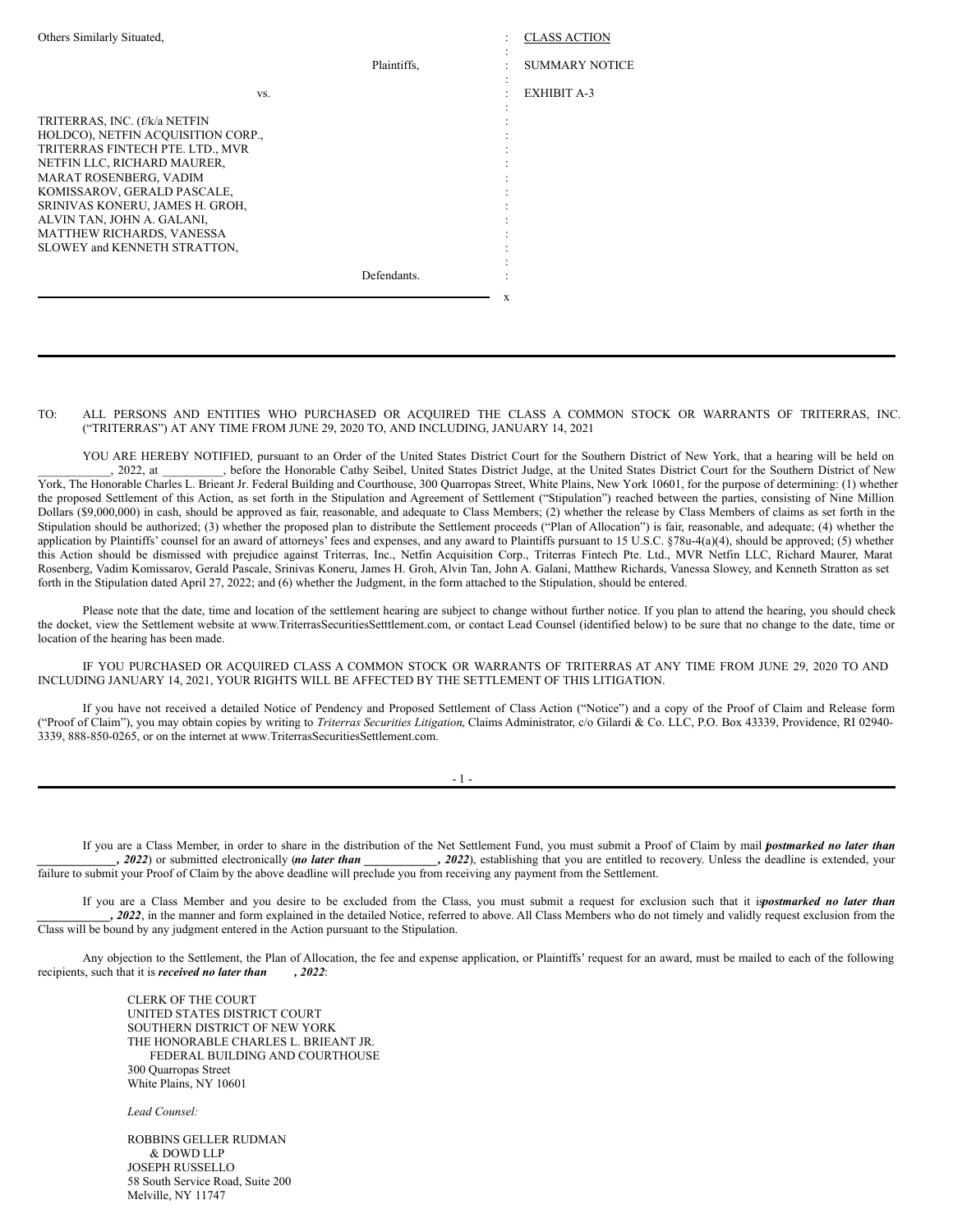*Defendant Triterras's Counsel:*

CAHILL GORDON & REINDEL LLP BRADLEY J. BONDI 32 Old Slip New York, NY 10005

PLEASE DO NOT CONTACT THE COURT, THE CLERK'S OFFICE OR ANY OF THE DEFENDANTS OR DEFENDANTS' COUNSEL REGARDING **THIS NOTICE**. If you have any questions about the Settlement, you may contact Lead Counsel at the address listed above.

DATED: BY ORDER OF THE COURT UNITED STATES DISTRICT COURT SOUTHERN DISTRICT OF NEW YORK

# **EXHIBIT B**

| UNITED STATES DISTRICT COURT<br>SOUTHERN DISTRICT OF NEW YORK                                              |             |                                                                                                |
|------------------------------------------------------------------------------------------------------------|-------------|------------------------------------------------------------------------------------------------|
| JOHN A. ERLANDSON and JAMES IAN<br>NORRIS, Individually and on Behalf of All<br>Others Similarly Situated, | Plaintiffs. | X<br>Civil Action No. 7:20-cv-10795-CS<br><b>CLASS ACTION</b><br>[PROPOSED] FINAL JUDGMENT AND |
| VS.                                                                                                        |             | ORDER OF DISMISSAL WITH PREJUDICE<br><b>EXHIBIT B</b>                                          |
| TRITERRAS, INC. (f/k/a NETFIN<br>HOLDCO), NETFIN ACQUISITION CORP.,<br>TRITERRAS FINTECH PTE. LTD., MVR    |             |                                                                                                |
| NETFIN LLC, RICHARD MAURER,<br>MARAT ROSENBERG, VADIM<br>KOMISSAROV, GERALD PASCALE,                       |             |                                                                                                |
| SRINIVAS KONERU, JAMES H. GROH,<br>ALVIN TAN, JOHN A. GALANI,<br>MATTHEW RICHARDS, VANESSA                 |             |                                                                                                |
| SLOWEY and KENNETH STRATTON,                                                                               | Defendants. |                                                                                                |
|                                                                                                            |             | X                                                                                              |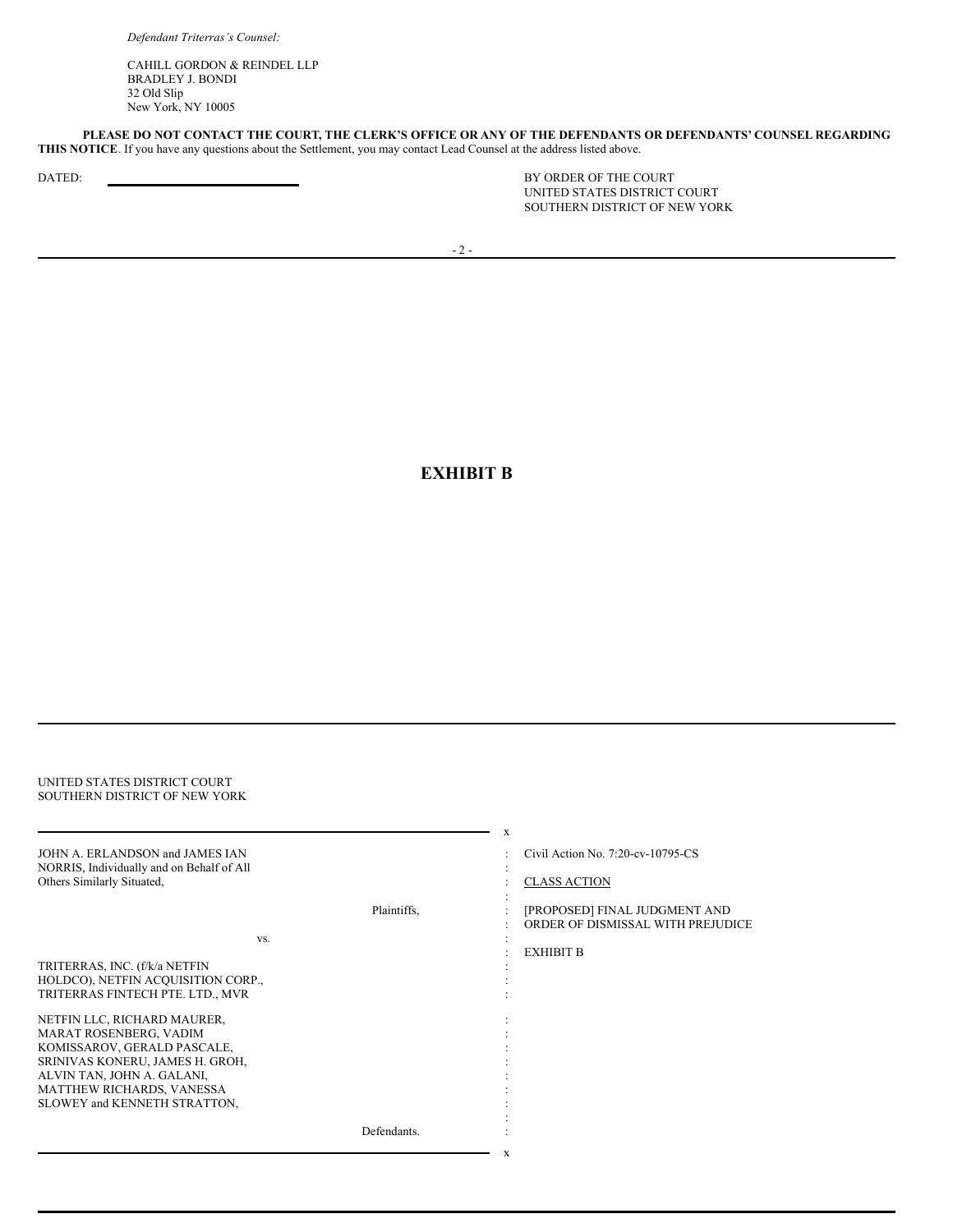WHEREAS, this matter came before the Court pursuant to the Order Preliminarily Approving Settlement and Providing for Notice ("Order") dated \_\_\_\_\_\_\_\_\_\_\_\_\_\_\_\_\_\_, 2022, on Plaintiffs' application for approval of the Settlement set forth in the Stipulation and Agreement of Settlement, dated as of April 27, 2022 (the "Stipulation"). Due and adequate notice having been given to the Class as required in the Order, and the Court having considered all papers filed and proceedings had herein and otherwise being fully informed, and good cause appearing therefore, IT IS HEREBY ORDERED, ADJUDGED, AND DECREED that:

1. This Final Judgment and Order of Dismissal with Prejudice ("Judgment") incorporates by reference: (a) the Stipulation; and (b) the Notice, Summary Notice, and Declaration of the Claims Administrator filed with this Court on . All terms used herein shall have the same meanings as set forth in the Stipulation, unless otherwise set forth herein.

2. This Court has jurisdiction over the subject matter of the Action and over all parties to the Action, including all Members of the Class.

3. Pursuant to Rule 23 of the Federal Rules of Civil Procedure, this Court hereby affirms its determinations in the Order and finally certifies, for purposes of settlement only, a Class defined as all Persons who purchased or otherwise acquired the Class A common stock or warrants of Triterras from June 29, 2020 to and including January 14, 2021. Excluded from the Class are Defendants and their families, officers, affiliates, entities in which they have or had a controlling interest, and the legal representatives, heirs, successors-in-interest or assigns of any such excluded party. Also excluded from the Class are those Persons who timely and validly requested exclusion from the Class and are listed on Exhibit 1 hereto as having submitted an exclusion request allowed by the Court.

4. This Court hereby affirms its determinations in the Order and finds, for the purposes of the Settlement only, that the prerequisites for a class action under Rules 23(a) and (b)(3) of the Federal Rules of Civil Procedure have been satisfied in that: (a) the number of Class Members is so numerous that joinder of all members is impracticable; (b) there are questions of law and fact common to the Class; (c) Plaintiffs' claims are typical of the claims of the Class; (d) Plaintiffs and Lead Counsel have fairly and adequately represented the interests of the Class and will continue to do so; (e) questions of law and fact common to Class Members predominate over any questions affecting only individual Class Members; and (f) a class action is superior to other available methods for the fair and efficient adjudication of the controversy.

5. Pursuant to Rule 23 of the Federal Rules of Civil Procedure, and for purposes of settlement only, the Court hereby affirms its determinations in the Order and finally appoints Lead Plaintiff John A. Erlandson and additional named plaintiff James Ian Norris as Class Representatives and Robbins Geller Rudman & Dowd LLP as Class Counsel.

- 1 -

6. The Notice of Pendency and Proposed Settlement of Class Action ("Notice") given to the Class was the best notice practicable under the circumstances, including the individual notice to all Class Members who could be identified through reasonable effort. The Notice provided the best notice practicable under the circumstances of those proceedings and of the matters set forth therein, including the proposed Settlement set forth in the Stipulation, to all Persons entitled to such notice, and said notice fully satisfied the requirements of the Federal Rules of Civil Procedure (including Rules 23(c)-(e)), the United States Constitution (including the Due Process Clause), Section 21D(a) (7) of the Securities Exchange Act of 1934, 15 U.S.C. §78u-4(a)(7), as added by the Private Securities Litigation Reform Act of 1995, the Rules of this Court, and other applicable law. No Class Member is relieved from the terms of the Settlement, including the releases provided for therein, based upon the contention or proof that such Class Member failed to receive actual or adequate notice. A full opportunity has been offered to the Class Members to object to the proposed Settlement and to participate in the hearing thereon.

7. [There have been objections to the Settlement, each of which was addressed by the Court at the Settlement Hearing.]

8. Pursuant to Rule 23 of the Federal Rules of Civil Procedure, the Court hereby affirms its determinations in the Order, fully and finally approves the Settlement set forth in the Stipulation in all respects and finds that:

(a) the Stipulation and the Settlement contained therein, are, in all respects, fair, reasonable, and adequate and in the best interest of the Class;

(b) there was no collusion in connection with the Stipulation;

(c) the Stipulation was the product of informed, arm's-length negotiations among competent, able counsel; and

(d) the record is sufficiently developed and complete to have enabled Plaintiffs and Defendants to have adequately evaluated and considered their positions.

9. Accordingly, the Court authorizes and directs implementation and performance of all the terms and provisions of the Stipulation, as well as the terms and provisions hereof. Except as to any individual claim of those Persons (identified in Exhibit 1 attached hereto) who have validly and timely requested exclusion from the Class, the Court hereby dismisses the Action and all Released Claims of the Class with prejudice. The Settling Parties are to bear their own costs, except as and to the extent provided in the Stipulation and herein.

- 2 -

10. The Releases set forth in Section 4 of the Stipulation, together with the definitions contained in the Stipulation relating thereto, are expressly incorporated herein by reference. Accordingly, this Court orders that:

(a) Upon the Effective Date, and as provided in the Stipulation, Plaintiffs and each of the Releasing Plaintiff Parties shall be deemed to have, and by operation of this Judgment shall have, fully, finally, and forever waived, released, relinquished, discharged, and dismissed any and all Released Claims (including Unknown Plaintiffs' Claims) against the Released Persons, whether or not such Releasing Plaintiff Party executes and delivers the Proof of Claim and Release form or shares in the Settlement Fund. Claims to enforce the terms of the Stipulation are not released.

(b) Plaintiffs and all Releasing Plaintiff Parties, and anyone claiming through or on behalf of any of them, are hereby forever barred and enjoined from commencing, instituting, asserting, maintaining, enforcing, prosecuting or continuing to prosecute any action or other proceeding in any court of law or equity, arbitration tribunal, or administrative forum, asserting any of the Released Claims against any of the Released Persons.

(c) Upon the Effective Date, and as provided in the Stipulation, each of the Released Persons shall be deemed to have, and by operation of this Judgment shall have, fully, finally, and forever released, relinquished, and discharged Plaintiffs, each and all of the Class Members, and Plaintiffs' counsel from all claims and causes of action of every nature and description (including Unknown Defendants' Claims), whether arising under federal, state, common or foreign law, that arise out of or relate in any way to the institution, prosecution, or settlement of the claims against Defendants, except for claims relating to the enforcement of the Settlement. Notwithstanding the foregoing,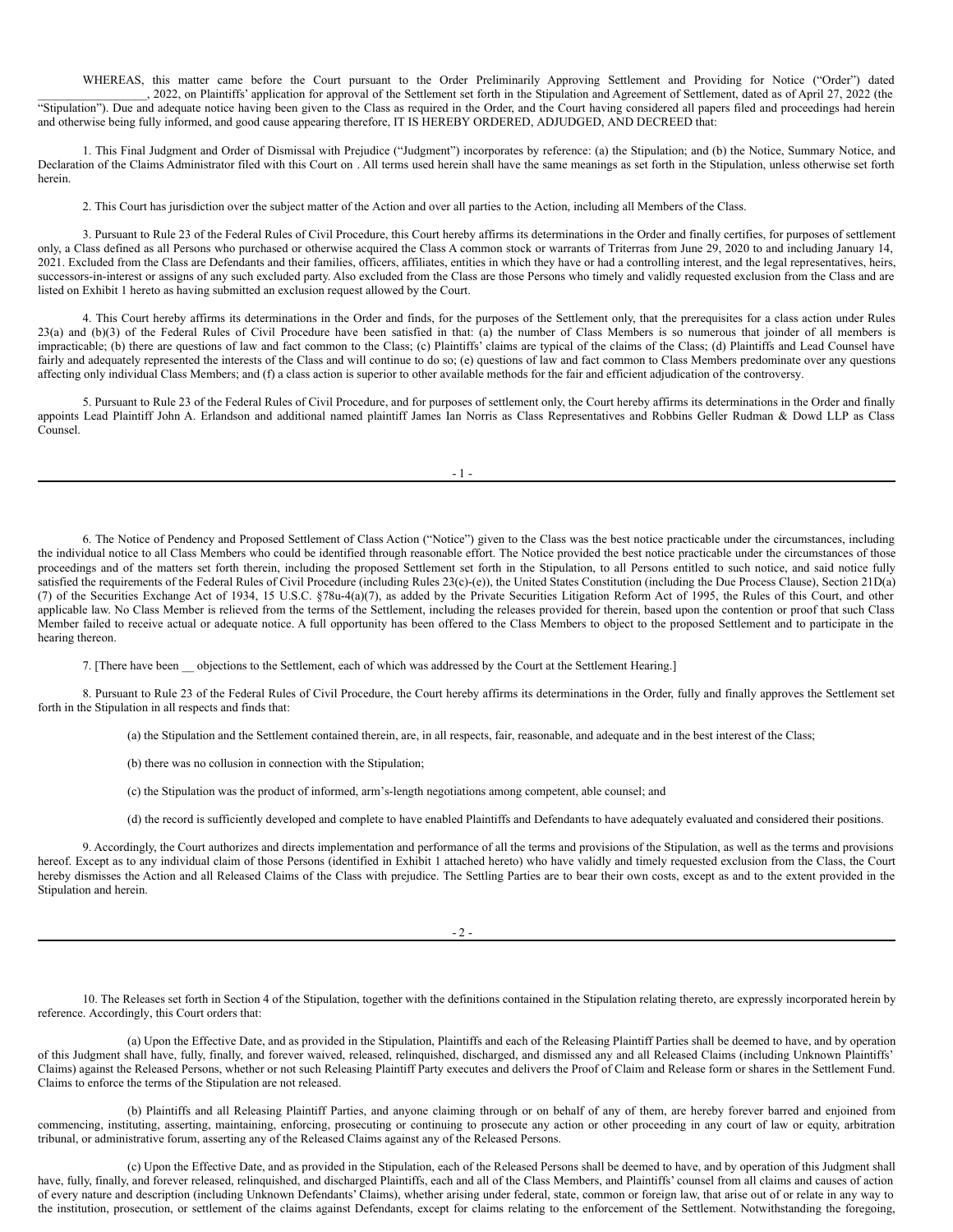nothing in this order shall be construed as limiting, modifying or otherwise affecting any insurance coverage or policies that may be available to any of the Defendants or Released Persons.

11. Any Plan of Allocation submitted by Lead Counsel or any order entered regarding any attorneys' fee and expense application or application by Plaintiffs pursuant to 15 U.S.C. §78u-4(a)(4) in connection with their representation of the Class shall in no way disturb or affect this Judgment and shall be considered separate from this Judgment.

12. Neither this order, the Settlement, the Stipulation, the Plan of Allocation contained therein, the negotiations leading to the execution of the Stipulation and the Settlement, nor any proceedings taken pursuant to or in connection with the Stipulation, and/or approval of the Settlement (including any arguments proffered in connection therewith), nor any communication relating thereto, is evidence, or an admission or concession by any Settling Party or its counsel, of any fault, liability or wrongdoing whatsoever, as to any facts or claims alleged or asserted in the Action, or any other actions or proceedings, or as to the validity or merit of any of the claims or defenses alleged or asserted in any such action or proceeding.

13. Defendants have denied and continue to deny liability and maintain that they have meritorious defenses, and have represented that they entered into the Settlement solely in order to avoid the cost and burden of litigation.

14. Neither the Settlement, the Stipulation (whether or not consummated), including the Exhibits thereto and the Plan of Allocation contained therein (or any other plan of allocation that may be approved by the Court), the negotiations leading to the execution of the Stipulation and the Settlement, nor any proceedings taken pursuant to or in connection with the Stipulation, and/or approval of the Settlement (including any arguments proffered in connection therewith) shall be:

(a) offered or received against any Released Person as evidence of or construed as or deemed to be evidence of any presumption, concession, or admission by any Released Person of the truth of any allegations by Plaintiffs or any Class Member of the validity of any claim that has been or could have been asserted in the Litigation, or the deficiency of any defense that has been or could have been asserted in the Litigation or in any other litigation, including, but not limited to, litigation of the Released Claims, or of any liability, negligence, fault, or wrongdoing of any kind of any of the Released Persons or in any way referred to for any other reason as against any of the Released Persons, in any civil, criminal, or administrative action or proceeding, other than such proceedings as may be necessary to effectuate the provisions of the Stipulation;

(b) offered or received against any Released Person as evidence of a presumption, concession, or admission of any fault, misrepresentations, or omission with respect to any statement or written document approved or made by any Released Person, or against Plaintiffs or any Class Member as evidence of any infirmity in the claims of Plaintiffs and the Class;

(b) offered or received against any Released Person as evidence of a presumption, concession, or admission of any liability, negligence, fault, or wrongdoing, or in any way referred to for any other reason as against any of the parties to the Stipulation, in any other civil, criminal, or administrative action or proceeding; provided, however, that if the Stipulation is approved by the Court, Defendants and their Related Parties may refer to it to effectuate the release granted them hereunder; or

(c) construed against Released Persons, Plaintiffs, or the Class as evidence of a presumption, concession or admission that the consideration to be given hereunder represents the amount which could be or would have been recovered after trial or in any proceeding other than this Settlement.

#### $-4 -$

15. Without affecting the finality of this Judgment in any way, this Court hereby retains continuing jurisdiction over: (a) implementation of this Settlement and any award or distribution of the Settlement Fund, including interest earned thereon; (b) disposition of the Settlement Fund; (c) hearing and determining applications for attorneys' fees, expenses, and interest in the Action and any requested award for Plaintiffs; (d) all parties herein for the purpose of construing, enforcing, and administering the Stipulation; (e) Class Members for all matters relating to the Action; and (f) other matters related or ancillary to the foregoing. The administration of the Settlement, and the decision of all disputed questions of law and fact with respect to the validity of any claim or right of any Person to participate in the distribution of the Net Settlement Fund, shall remain under the authority of this Court.

16. The Court finds that during the course of the Action, the Settling Parties and their respective counsel at all times complied with the requirements of Federal Rule of Civil Procedure 11.

17. If the Settlement does not become effective in accordance with the terms of the Stipulation, or the Effective Date does not occur, then this Judgment shall be rendered null and void to the extent provided by and in accordance with the Stipulation and shall be vacated and, in such event, all orders entered and releases delivered in connection herewith shall be null and void to the extent provided by and in accordance with the Stipulation, and the Settlement Fund shall be returned in accordance with the Stipulation.

18. Without further order of the Court, the Settling Parties may agree to reasonable extensions of time to carry out any of the provisions of the Stipulation.

19. Defendants have provided notification to all appropriate federal and state officials regarding the Settlement as required by 28 U.S.C. §1715.

20. The Court directs immediate entry of this Judgment by the Clerk of the Court.

IT IS SO ORDERED.

DATED:

THE HONORABLE CATHY SEIBEL UNITED STATES DISTRICT JUDGE